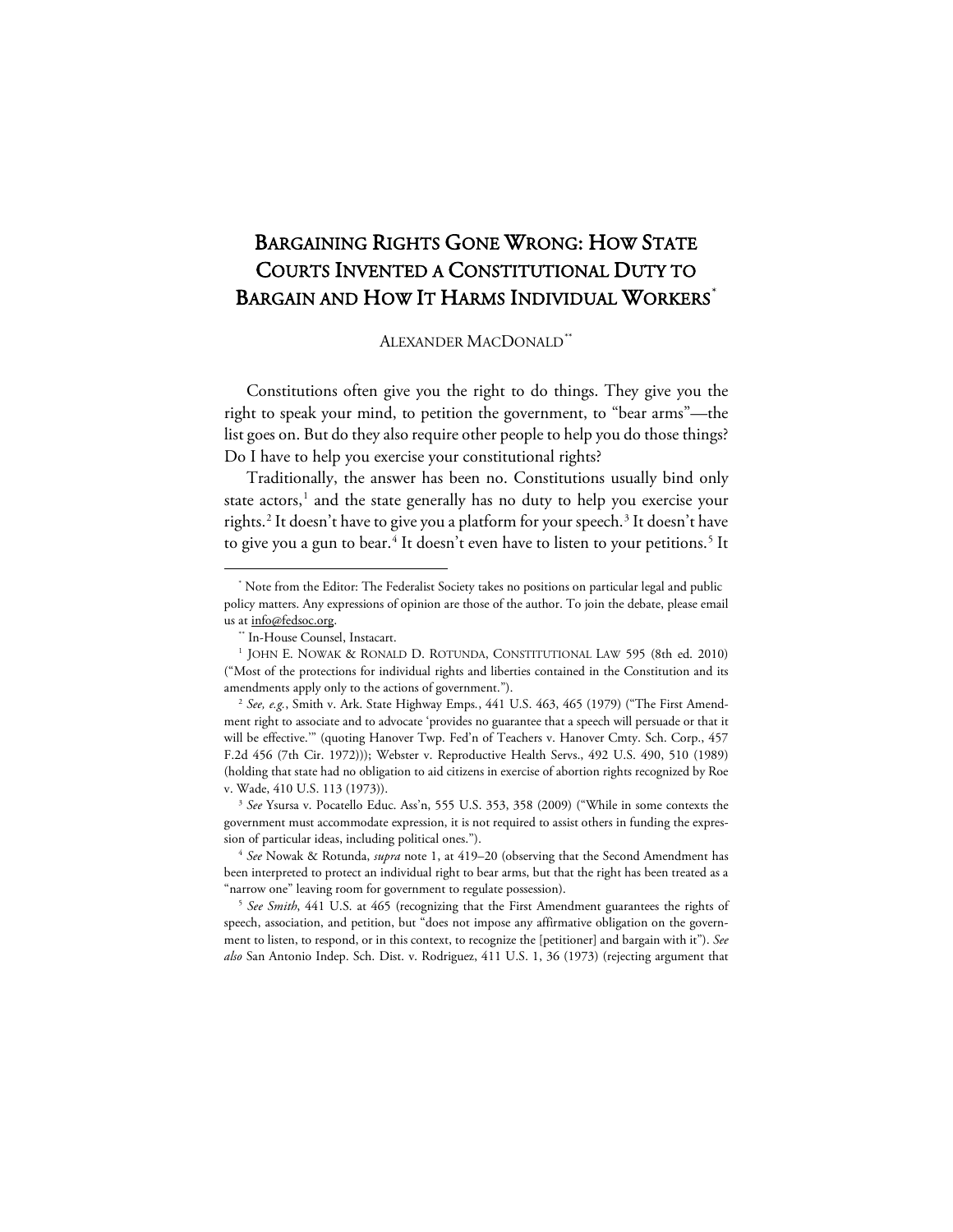only has to refrain from interfering with your right to do the constitutionally protected thing. [6](#page-1-0)

But that principle hasn't always held true for collective bargaining. In a few states, collective bargaining has been enshrined as a constitutional right.<sup>[7](#page-1-1)</sup> Some courts have applied that right in the traditional way. They have protected it from interference, but not required others to facilitate it. They have safeguarded employees' right to form unions, join them, and demand recognition. But they have not forced employers—public or private—to bargain in return. For these courts, bargaining remains a matter of consent.<sup>[8](#page-1-2)</sup>

Other courts, however, have gone further. Not only have they protected collective-bargaining rights from interference, but they have also ordered employers to bargain in return. That is, they have required employers to partic-ipate in and facilitate the exercise of their employees' rights.<sup>[9](#page-1-3)</sup>

From a constitutional perspective, this was an unusual step. [10](#page-1-4) Constitu-tions in the United States usually create negative rights, not positive ones.<sup>[11](#page-1-5)</sup> But these courts justified it as a necessity. They reasoned that if they didn't require employers to bargain, bargaining rights would be meaningless. After all, bargaining takes two parties. If an employer has no enforceable duty, it can frustrate bargaining with "surface" negotiating tactics. Or worse, it can refuse to bargain in the first place. Employees are left with only the right to *demand* bargaining, which isn't much of a right at all. So, these courts rea-soned, the right to bargain must include an implicit duty to bargain as well.<sup>[12](#page-1-6)</sup>

state had to afford citizens equal access to education so they could exercise other constitutional rights effectively) ("[W]e have never presumed to possess either the ability or the authority to guarantee to the citizenry the most effective speech or the most informed electoral choice.").

<span id="page-1-0"></span><sup>6</sup> *Cf.* DeShaney v. Winnebago Cty. Dep't of Soc. Servs., 489 U.S. 189, 195 (1989) (describing the Due Process Clause as "a limitation on the State's power to act, not as a guarantee of certain minimal levels of safety and security").

<sup>7</sup> *See, e.g.*, N.Y. CONST. art. I § 17; N.J. CONST. art. I § 19; MO. CONST. art. I § 29. 8 *See* Univ. of Columbia v. Herzog, 269 App. Div. 24, 30 (N.Y. App. Div. 1945).

<span id="page-1-3"></span><span id="page-1-2"></span><span id="page-1-1"></span><sup>9</sup> *See, e.g.*, Johnson v. Christ Hosp., 45 N.J. 108, 112 (1965); Am. Fed'n of Teachers v. Ledbetter, 387 S.W.3d 360, 364 (Mo. 2012).

<span id="page-1-4"></span><sup>&</sup>lt;sup>10</sup> See Smith, 441 U.S. at 466 (refusing to impose duty to recognize union as a matter of federal constitutional law) ("Far from taking steps to prohibit or discourage union membership or association, all that the Commission has done in its challenged conduct is simply to ignore the union. That it is free to do."). 11 *But see* EMILY ZACKIN, LOOKING FOR RIGHTS IN ALL THE WRONG PLACES: WHY STATE

<span id="page-1-6"></span><span id="page-1-5"></span>CONSTITUTIONS CONTAIN AMERICA'S POSITIVE RIGHTS 4 (2013) ("American rights are often thought to be negative rights, protecting citizens only from intrusive government by prohibiting government intervention.") (arguing that state constitutions sometimes do create positive rights). 12 *See Ledbetter*, 87 S.W.3d at 364; Comite Organizador v. Molinelli, 114 N.J. 87, 97 (1989).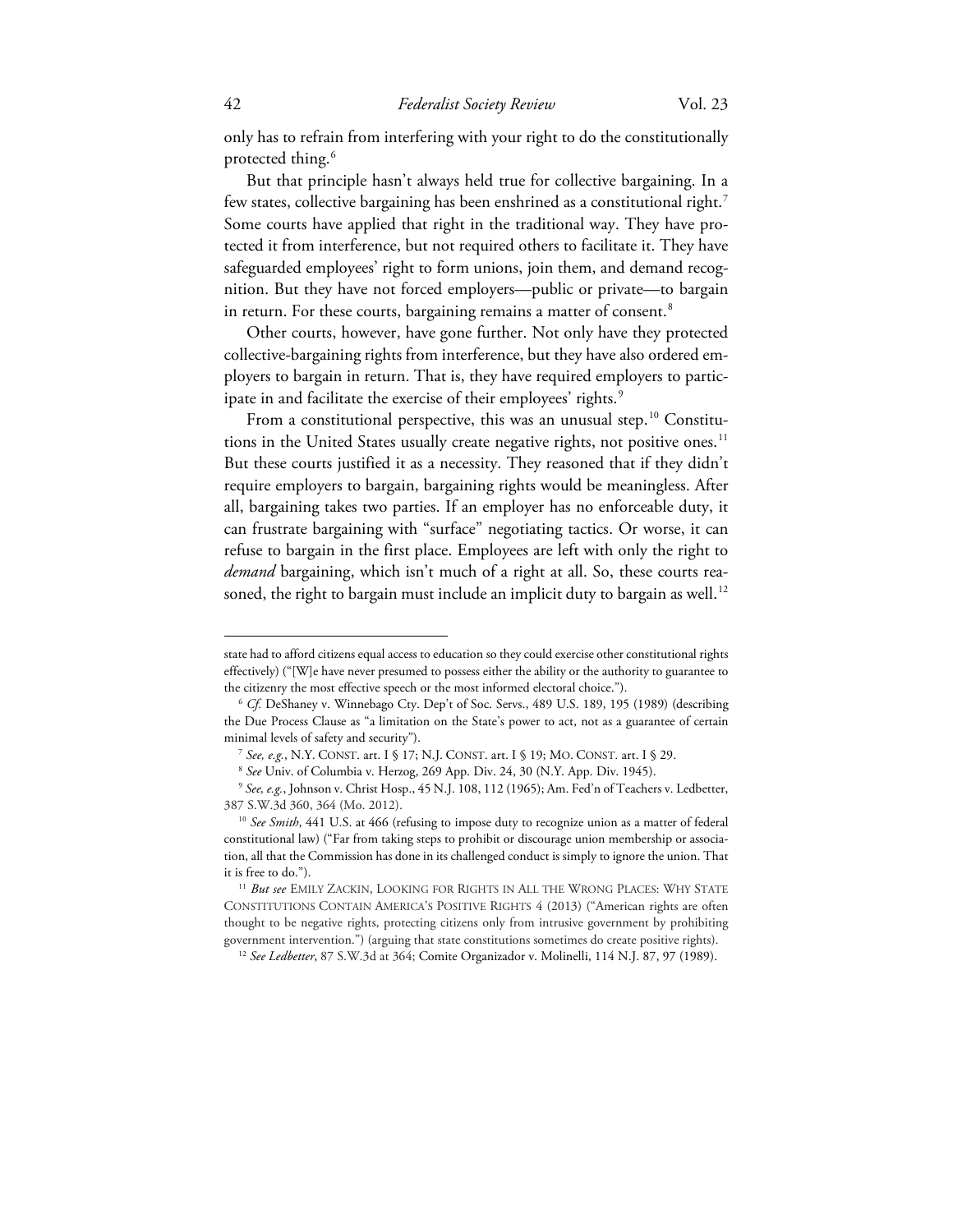#### 2022 *Bargaining Rights Gone Wrong* 43

That rationale makes some intuitive sense. When a constitution guarantees the right to bargain, we might reasonably assume the right involves at least two parties. But the more we think about it, the more we can see the holes in that assumption. For one, constitutional bargaining rights can do a lot more than force one party to the table. They can protect people who en-gage in traditional labor activities, such as forming and joining unions.<sup>[13](#page-2-0)</sup> They can prevent states from outlawing bargaining altogether, as some other states have done.<sup>[14](#page-2-1)</sup> They can even guard against more subtle anti-labor tactics, such as "yellow dog" contracts.<sup>[15](#page-2-2)</sup> What's more, they can do all those things without imposing any affirmative bargaining duty. So no, imposing that duty isn't necessary to give bargaining rights meaning. Bargaining rights have meaning all on their own. If courts want to impose a duty, they have to justify their decision on some other ground.

That point becomes especially clear when we look at the duty's collateral effects. Two of those effects deserve mention here. First, there is the problem of judicial administration. When courts announce a duty to bargain, they also have to explain how bargaining will work. And that explanation requires them to resolve dozens of mundane administrative issues. For example, what are the subjects of bargaining? Whom does bargaining cover? And what happens if the parties can't agree? Courts are ill-suited to decide these questions de novo. Without guidance, they have to make up the rules as they go along. And as they make up the rules, they slowly creep outside their comfort zones into areas where, from the perspective of institutional competence, we'd probably prefer they didn't go.[16](#page-2-3)

That leads us to the second collateral effect. Among the problems courts have to solve is the risk of multiple unions. If the employer has to bargain

<span id="page-2-0"></span><sup>13</sup> *See* Quinn v. Buchannan, 298 S.W.2d 413, 415–19 (Mo. 1957) (protecting employees from retaliation for forming labor union and demanding bargaining, but not imposing duty to bargain on employer).

<span id="page-2-1"></span><sup>14</sup> *See* N.C. GEN. STAT. §§ 95-98 (forbidding any agreement or contract between a public entity and a union).

<span id="page-2-2"></span><sup>15</sup> *See* Julius G. Getman & Thomas C. Kohler, *The Common Law, Labor Law, and Reality: A Response to Professor Epstein*, 92 YALE L.J. 1415, 1422–23 (1983) (describing pre-NLRA use of yellow-dog contracts).

<span id="page-2-3"></span><sup>16</sup> *See* Cornelius J. Peck, *Judicial Creativity and State Labor Law*, 40 WASH. L. REV. 743, 777 (1965) (criticizing judicial invention of constitutional bargaining duty, which inevitably entangled courts in routine administration of labor relations).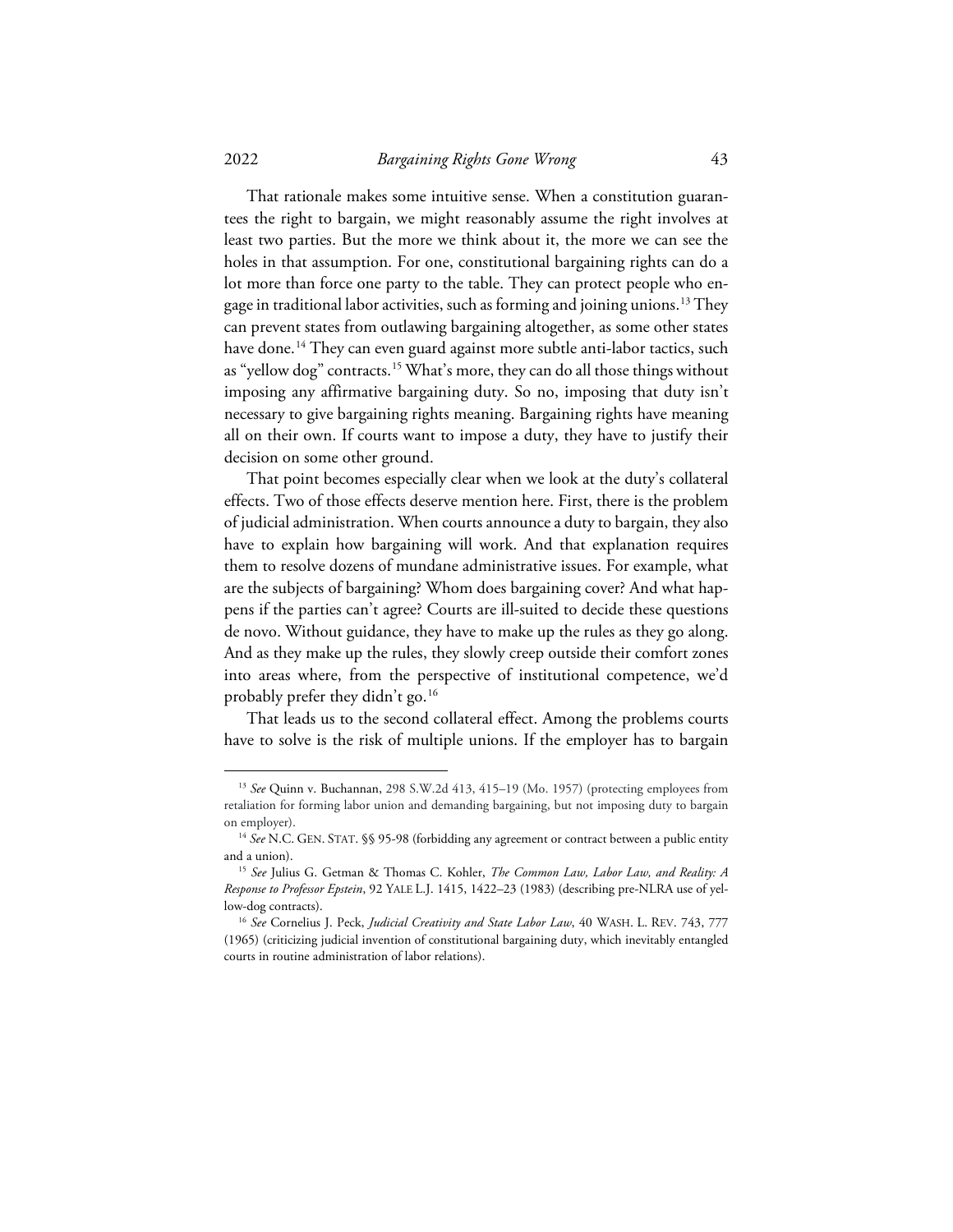### 44 *Federalist Society Review* Vol. 23

with every union chosen by an employee, the employer might easily find itself bargaining with two, three, or a dozen unions in the same workplace. That kind of bargaining isn't industrial democracy; it's industrial chaos. The natural solution is to require an employer to recognize only one union. Once a union gets support from a majority of employees, it represents all the employees, even the ones who don't want its services. It's a neat solution—one well established in federal law. The only problem is that it has no basis in state constitutional text or history. So to adopt it, courts had to effectively rewrite their constitutions.<sup>[17](#page-3-0)</sup>

This not only oversteps the judicial role; it also affects individual rights. When courts impose exclusive representation, they necessarily deny some employees their choice. Some employees get the representative they want, but others have one foisted upon them. And that means some employees lose the only right guaranteed by the text—the right to bargain collectively. Ironically, by adopting an unwritten employer duty to bargain, courts subverted the written right guaranteed to workers.

None of this had to happen. Some courts avoided the conflict by interpreting their constitutions in the traditional way: They protected bargaining rights from interference, but imposed no new duties. They stayed mostly on the sidelines, leaving questions about bargaining duties to legislatures. And by proceeding in that way, they neither trampled on individual rights nor stretched themselves beyond their sphere of competence.<sup>[18](#page-3-1)</sup>

This article argues that the traditional approach is the right one. It supports that position by tracking developments in three states: New York, New Jersey, and Missouri. New York courts followed the traditional approach, protecting employees from interference while leaving bargaining duties to the legislature. New Jersey and Missouri courts, by contrast, sidelined legislatures and read bargaining duties into their constitutions. And as a result, these courts ran straight into the practical and theoretical problems inherent in court-ordered bargaining.

Those problems deserve our attention. State labor law is a much-neglected practice area—practically a doctrinal backwater. It gets little attention from

<span id="page-3-0"></span><sup>&</sup>lt;sup>17</sup> *Cf. Ledbetter*, 387 S, W.3d at 368 (Fischer, J., dissenting) (criticizing majority for reading bargaining duty into constitution despite the absence of any textual or historical support). 18 *See Herzog*, 269 App. Div. at 30 (refusing to import a duty to bargain into the constitution and

<span id="page-3-1"></span>leaving bargaining duties to the legislature's discretion).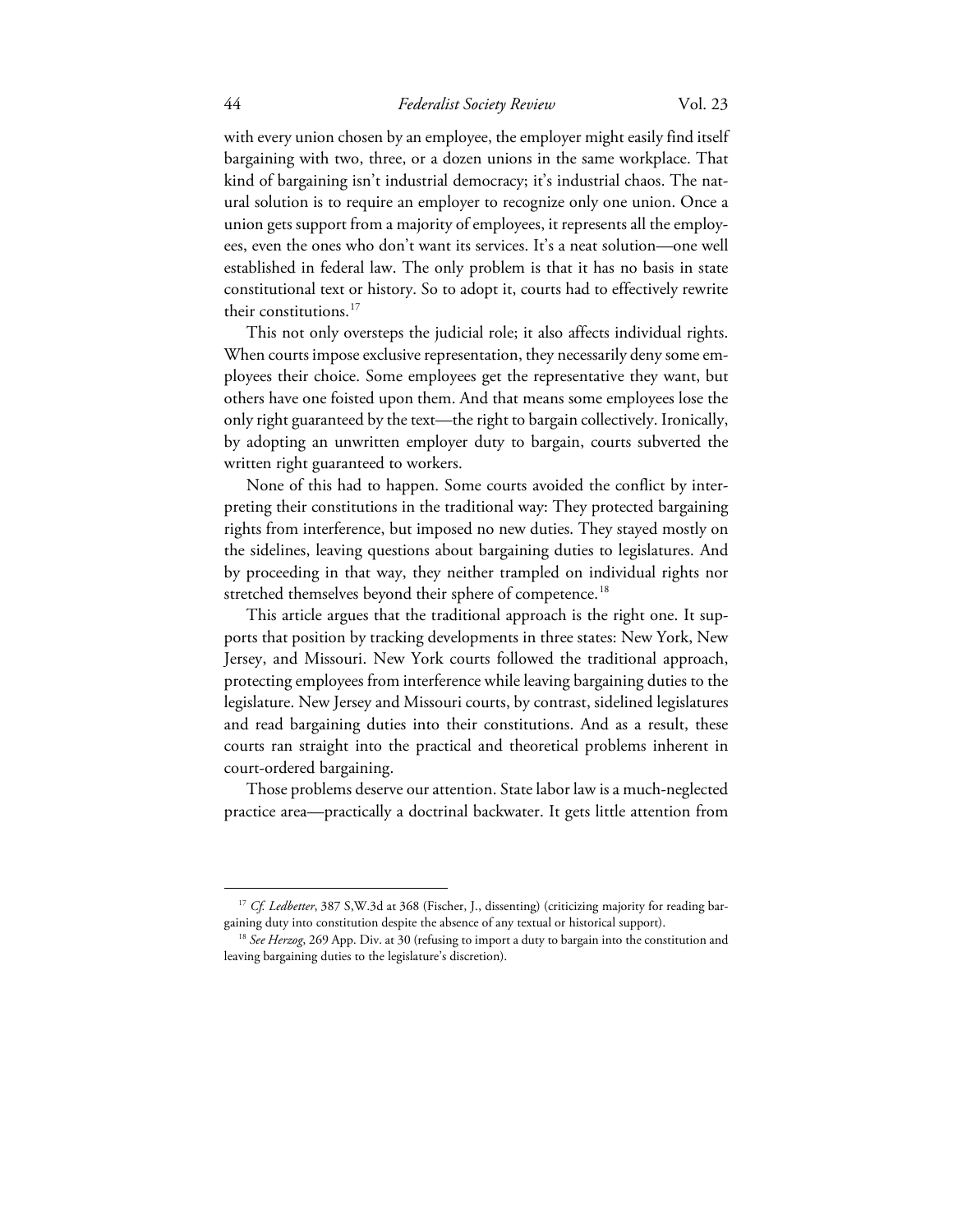the academy or press.<sup>[19](#page-4-0)</sup> It almost always takes a back seat to its federal counterpart, which admittedly has a wider reach. But for millions of workers, state law is the only source of bargaining rights. So when state courts get the law wrong, their errors affect real people. We should study their decisions just as closely—and call out their errors just as vigorously—as we do with federal courts.

#### I. STATES' ROLE IN REGULATING COLLECTIVE BARGAINING

When modern lawyers think of collective bargaining, they usually think of federal law. For decades, bargaining in the United States has been governed by the National Labor Relations Act (NLRA).<sup>20</sup> The NLRA regulates labor relations from beginning to end: from elections to decertification, and every-thing in between.<sup>[21](#page-4-2)</sup> Because the NLRA is so comprehensive, it casts a wide shadow over state law.<sup>[22](#page-4-3)</sup> Any state law regulating the same subjects as the NLRA—or even subjects Congress meant to leave unregulated—is preempted.<sup>[23](#page-4-4)</sup>

Given this state of affairs, one could reasonably wonder what role is left for states. If the NLRA already regulates labor relations from front to back, what can states add? How much does state labor law matter?

The answer is more than you might expect. Though the NLRA is broad, it's also full of holes. Probably the biggest hole includes government work-ers.<sup>[24](#page-4-5)</sup> States and their political subdivisions, such as towns and counties, are

<span id="page-4-0"></span><sup>&</sup>lt;sup>19</sup> *Cf.* ROBERT J. HUME, JUDICIAL BEHAVIOR AND POLICYMAKING loc. 335 (2018) (ebook) (noting that state courts get less attention than federal ones even though the majority of criminal and civil litigation takes place in state courts). 20 29 U.S.C. §§ 151–169. 21 *See* Wis. Dep't of Indus., Labor & Human Relations v. Gould, Inc*.*, 475 U.S. 282, 287 (1986)

<span id="page-4-2"></span><span id="page-4-1"></span><sup>(</sup>describing the NLRA as a "comprehensive regulation of labor relations"). 22 *See id.* (holding that NLRA preempted state law debarring contractors who violated NLRA

<span id="page-4-3"></span>three times in five years because it added remedies to those prescribed by Congress, and thus deviated from Congress's regulatory scheme). 23 *See, e.g.*, San Diego Bldg. Trades Council v. Garmon, 346 U.S. 485, 498–99 (1953); Machin-

<span id="page-4-4"></span>ists v. Wis. Emp. Relations Comm'n, 427 U.S. 132, 148–51 (1976). *See also Doe v. Google*, No. A157097, slip op. at 8 (Cal. Ct. App. Sept. 21, 2020) (noting that "Congress intended the NLRA

<span id="page-4-5"></span>to serve as a comprehensive law governing labor relations"). 24 *See* 29 U.S.C. § 152(2) (excluding from the definition of *employer* any "State or political subdivision thereof"); NLRB v. Natural Gas Utility Dist. Of Hawkins Cnty., 402 U.S. 600, 604 (1971)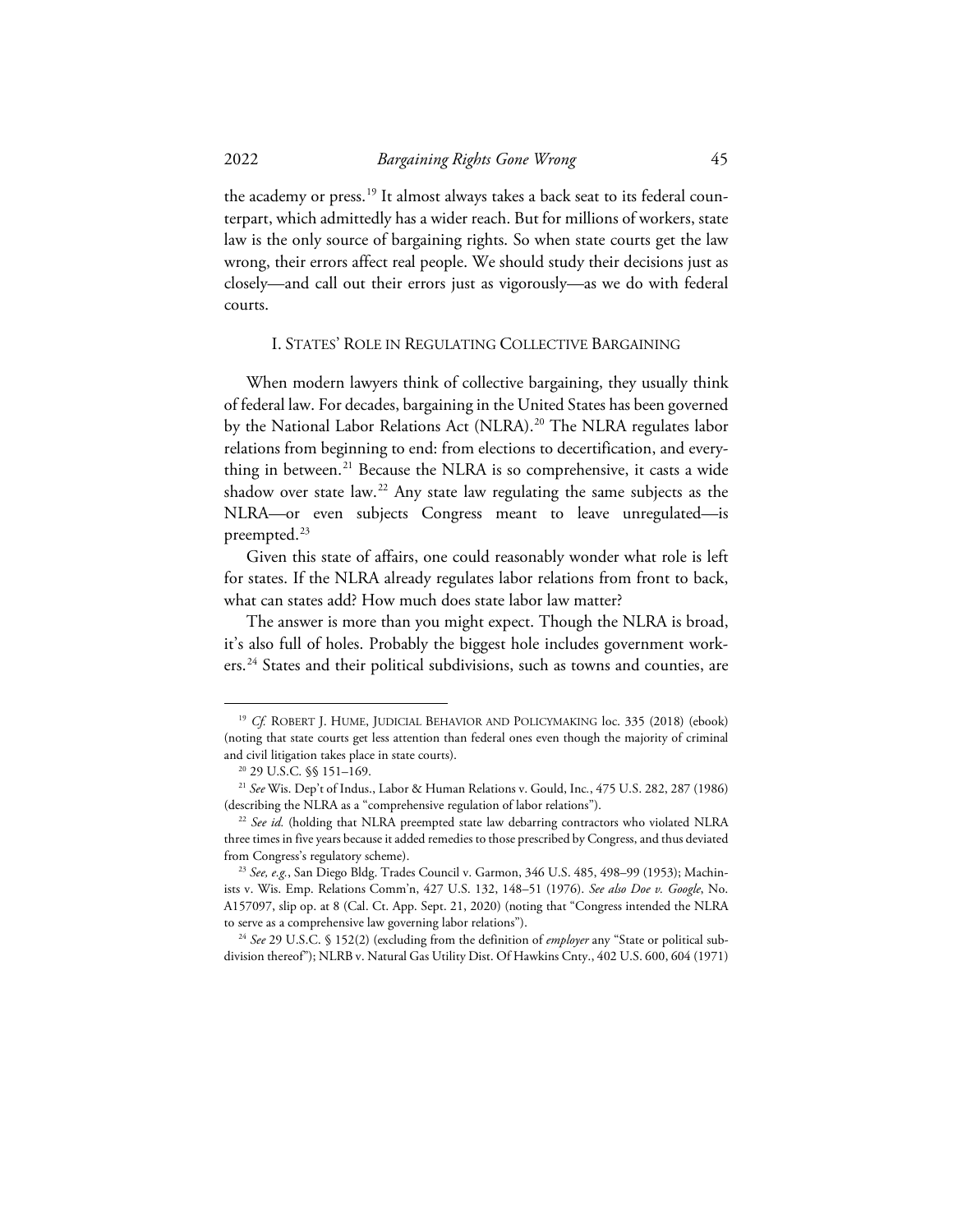exempted from the NLRA's coverage. [25](#page-5-0) As of 2019, more than 5 million peo-ple worked for state governments, plus another 14 million for local ones.<sup>[26](#page-5-1)</sup> So all told, the NLRA's government exemption carves out nearly 20 million workers.<sup>[27](#page-5-2)</sup>

The NLRA also exempts some private-sector workers. For example, the statute excludes agricultural workers,<sup>[28](#page-5-3)</sup> domestic workers, supervisors, and in-dependent contractors.<sup>[29](#page-5-4)</sup> Courts have likewise carved out managers and "con-fidential personnel" workers.<sup>[30](#page-5-5)</sup> Similarly, some workers are left out because the National Labor Relations Board has declined to regulate them. While this category can shift depending on the Board's views, it has at times included student athletes, teaching assistants, and racetrack employees.<sup>[31](#page-5-6)</sup> And still other workers have been excluded on constitutional grounds. In one notable

<span id="page-5-5"></span><span id="page-5-4"></span>(recognizing exception for confidential personnel workers with "labor nexus" in job duties); NLRB v. Yeshiva Univ*.*, 444 U.S. 672, 682 (1980) (recognizing exception for managerial workers). 31 *See, e.g.*, Prairie Meadows Racetrack & Casino, 324 N.L.R.B. 550, 550 (1997) ("Pursuant to

<span id="page-5-6"></span>Board precedent and Section 103.3 of the Board's Rules and Regulations, the Board has declined to assert jurisdiction over proceedings involving the horseracing industry."). The Board's position on some of these exemptions occasionally flips. *See, e.g.*, Brown Univ., 342 N.L.R.B. 483 (2004) (holding that student workers were not employees under the NLRA), *overruled by Columbia Univ.*, 364 N.L.R.B. No. 90, slip op. at 1 (Aug. 23, 2016) (holding that student workers were employees); *Northwestern Univ.*, 362 N.L.R.B. No. 167, slip op. at 1 (Aug. 17, 2015) (holding that "it would not effectuate the policies of the Act" to assert jurisdiction over student athletes); Jennifer Abruzzo, NLRB Office of the Gen. Counsel, Memorandum GC 21-08: Statutory Rights of Players at Academic Institutions (Student–Athletes) Under the National Labor Relations Act (Sept. 29, 2021) (taking the position that "certain [p]layers" at academic institutions are employees).

<sup>(</sup>explaining that Congress intended to "except from Board cognizance the labor relations of federal, state, and municipal governments"). 25 *See Hawkins Cnty.*, 402 U.S. at 604.

<span id="page-5-1"></span><span id="page-5-0"></span><sup>&</sup>lt;sup>26</sup> Adam Grundy, *The 2019 Annual Survey of Public Employment and Payroll is Out*, U.S. CENSUS (Oct. 7, 2020), https://www.census.gov/library/stories/2020/10/2019-annual-survey-of-public-employment-and-payroll-is-out.html.

<span id="page-5-3"></span><span id="page-5-2"></span><sup>&</sup>lt;sup>27</sup> *See id.* (reporting state and local employment figures for 2019).<br><sup>28</sup> Some studies estimate that this group includes as many as 3 million workers. LANCE A. COM-PRA, UNFAIR ADVANTAGE, WORKERS' FREEDOM OF ASSOCIATION IN THE UNITED STATES UN-DER INTERNATIONAL HUMAN RIGHTS STANDARDS 173 (2000) (reporting that there are 3 million agricultural workers excluded from the NLRA's coverage). And that estimate may even understate the case. The NLRB's Division of Advice has recently interpreted the exemption broadly to cover even workers in nontraditional industries like the cannabis industry. *See* Memorandum, NLRB Div. of Advice, *Agri-Kind, LLC*, Case No. 04-CA-260089 (Dec. 30, 2020) (concluding that workers in cannabis growing operation were excluded as agricultural workers). 29 29 U.S.C. § 152(3). 30 *See, e.g.*, NLRB v. Hendricks Cty. Rural Elec. Membership Corp., 454 U.S. 170, 176 (1981)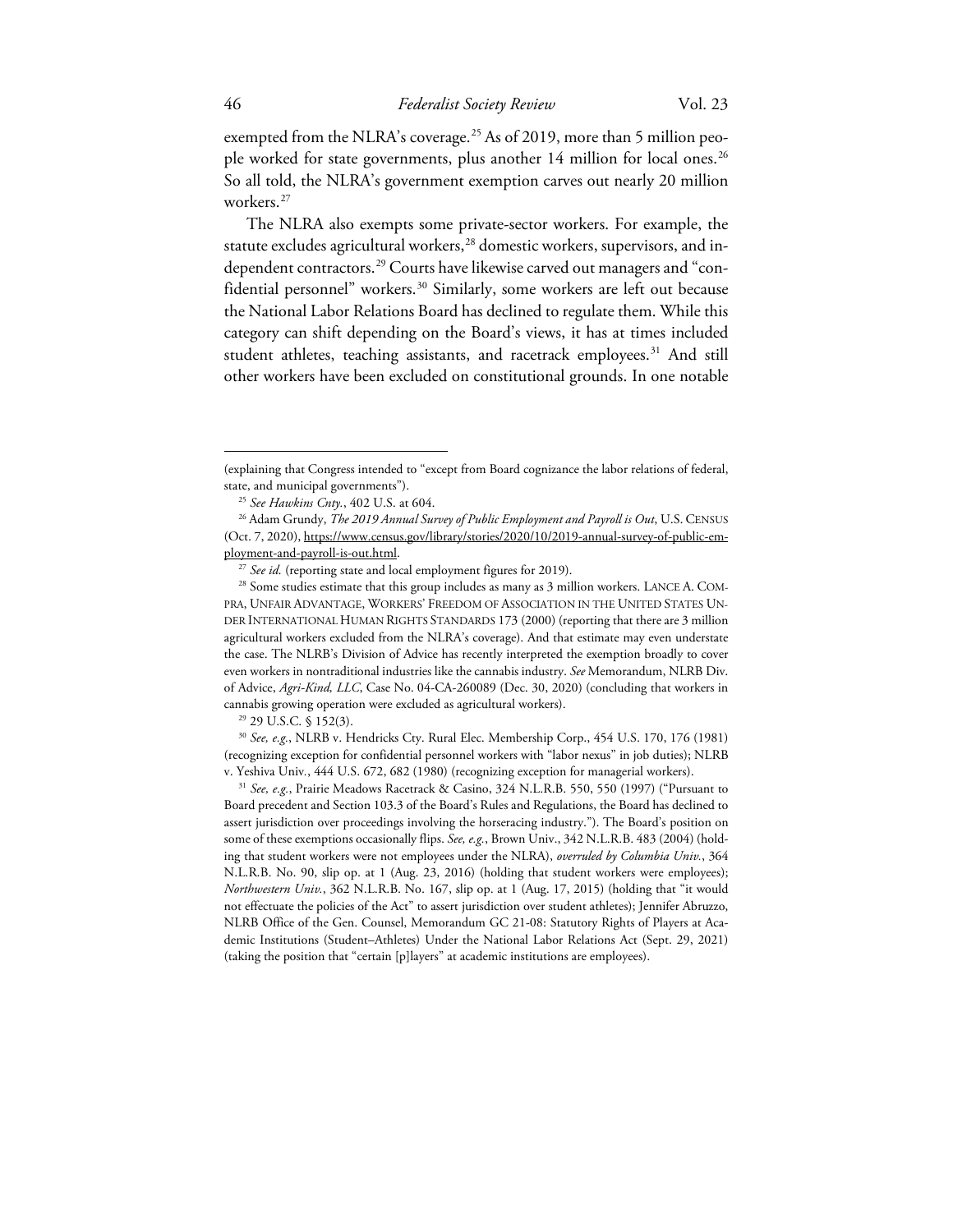example, the Supreme Court carved out a First Amendment exception for religious schools.<sup>32</sup>

In each of these cases, the carved-out workers fall into a regulatory gap. Federal law does not apply to them, nor does the NLRA's broad preemptive effect.<sup>[33](#page-6-1)</sup> And with no preemption, states are free to apply their own law.<sup>[34](#page-6-2)</sup> For these workers, then, state law matters a great deal.

So it is meaningful when a state enshrines collective-bargaining rights in its constitution. For a large group of the state's workers, the state constitution serves as their primary, and maybe even only, source of bargaining rights.<sup>[35](#page-6-3)</sup> Workers will look to the constitution to understand their rights and responsibilities. $36$  And that means they will often look to courts. $37$ 

Courts, however, haven't always treated bargaining rights uniformly. Some courts have interpreted them modestly, leaving room for legislatures to design bargaining systems within constitutional boundaries. But others have taken it upon themselves to write the rules of bargaining, largely sidelining legislatures. We can see this divide play out in three states: New York, New Jersey, and Missouri. The former took the modest, traditional approach, while the latter two staked out more aggressive positions. The primary difference between them was how they treated a single issue: an employer's duty to bargain in good faith.

<span id="page-6-0"></span><sup>32</sup> *See* NLRB v. Catholic Bishop of Chicago, 440 U.S. 490, 497 (1979) (interpreting NLRA to contain an exception for religious schools); Bethany College, 369 N.L.R.B. No. 98, slip op. at 1 (June 10, 2020) (recognizing exception announced in *Catholic Bishop*).

<span id="page-6-1"></span><sup>33</sup> *See, e.g.*, S. Jersey Catholic School Teachers v. St. Teresa, 150 N.J. 575, 584 (N.J. 1997) (applying state law to employees at religious school, which had been carved out from NLRA by *Catholic Bishop*).

<span id="page-6-2"></span><sup>&</sup>lt;sup>34</sup> See id. But see Alexander MacDonald, Religious Schools, Collective Bargaining & the Constitu*tional Legacy of* NLRB v. Catholic Bishop*,* 22 FEDERALIST SOC'Y REV. 134, 134 (2021) (arguing that states erred by applying their own law to schools exempted from coverage by the First Amend-

<span id="page-6-3"></span>ment). 35 *See id.* (applying state constitutional right to bargain to religious school employees); *Molinelli*, 114 N.J. at 96 (applying state constitutional bargaining right to agricultural workers). 36 *See, e.g.*, *Molinelli*, 114 N.J. at 96; *St. Teresa*, 150 N.J. at 584.

<span id="page-6-5"></span><span id="page-6-4"></span><sup>37</sup> *See Molinelli*, 114 N.J. at 97 (observing that while state legislature had never implemented state constitutional bargaining right through legislation, courts could fashion remedies to implement the right themselves).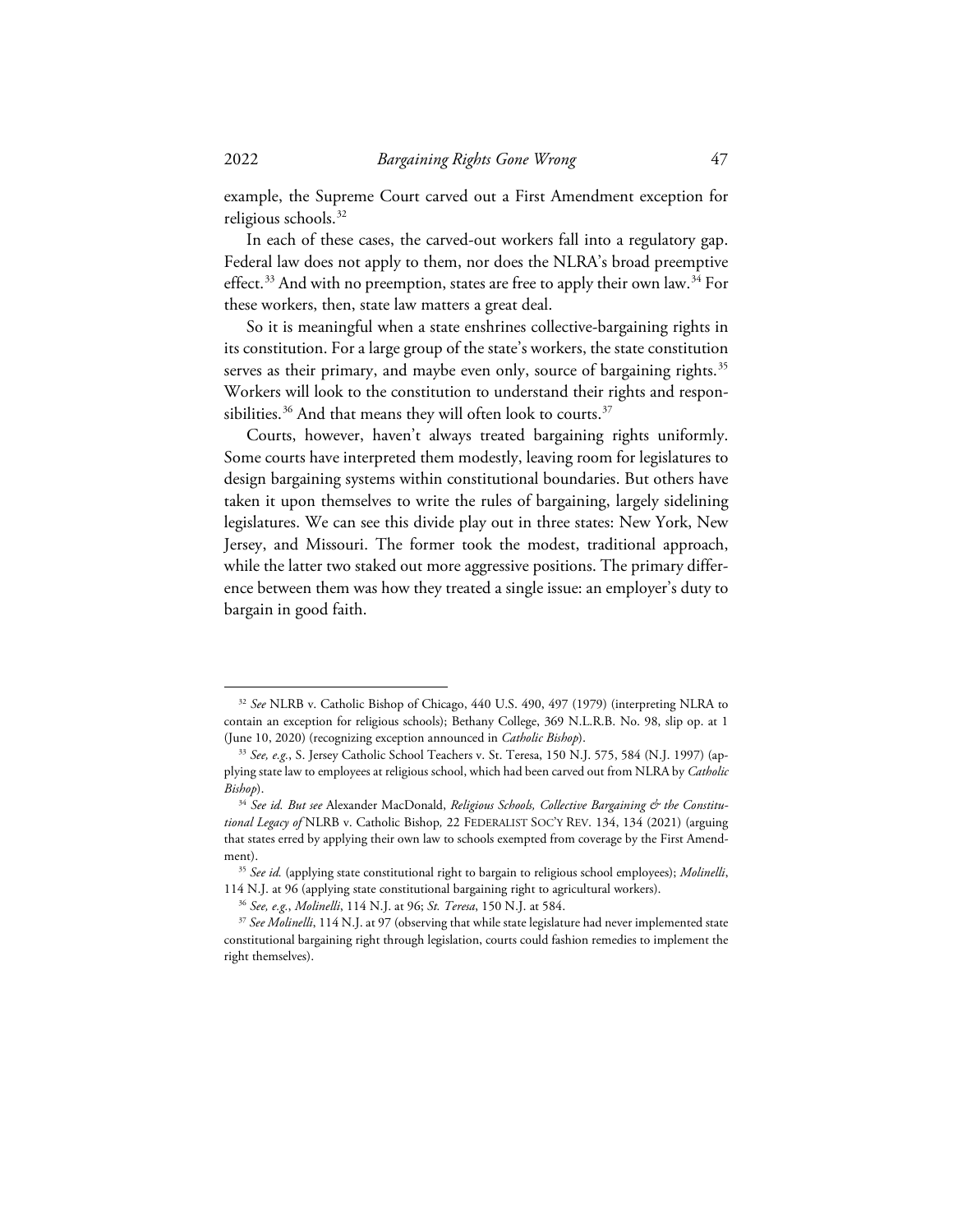# II. FROM EMPLOYEE RIGHTS TO EMPLOYER DUTIES: THE JUDICIAL CREATION OF MANDATORY BARGAINING

### *A. New York*

In 19[38](#page-7-0), New York's voters approved a new constitution.<sup>38</sup> The new constitution included at least one provision that was the first of its kind: article I, section 17. That section guaranteed, as a matter of constitutional law, the right to bargain collectively:

Labor of human beings is not a commodity nor an article of commerce and shall never be so considered or construed. . . . Employees shall have the right to organize and to bargain collectively through representatives of their own choosing.<sup>[39](#page-7-1)</sup>

Though new as a matter of constitutional law, these two sentences would have sounded familiar to many voters. The first echoed the Norris–LaGuardia Act.[40](#page-7-2) Passed by Congress only six years earlier, that act mostly barred federal courts from issuing injunctions in local labor disputes.<sup>[41](#page-7-3)</sup> The second sentence, meanwhile, echoed the NLRA's section 7.<sup>42</sup> Section 7 had been adopted even more recently—only three years earlier. And it had used mostly the same words to guarantee bargaining rights.<sup>[43](#page-7-5)</sup> But it did not contain an explicit duty to bargain.<sup>[44](#page-7-6)</sup> Mirroring section 7, New York's new constitution was likewise silent on bargaining duties. [45](#page-7-7)

That silence would prove meaningful. In 1945, in *Trustees of Columbia*  University v. Herzog,<sup>[46](#page-7-8)</sup> the New York Appellate Division held that section 17 created no affirmative bargaining duty. The case involved a dispute between the New York Labor Board and Columbia University. The Board wanted to

<span id="page-7-0"></span><sup>38</sup> *See N.Y. Rights of Labor on Public Works Projects, Amendment 6 (1938)*, BALLOTPEDIA, https://ballotpedia.org/New York\_Rights\_of\_Labor\_on\_Public\_Works\_Projects,\_Amend-

ment 6 (1938) (last visited Oct. 13, 2021).<br><sup>39</sup> N.Y. CONST. art. I § 17.

<span id="page-7-4"></span><span id="page-7-3"></span><span id="page-7-2"></span><span id="page-7-1"></span><sup>40</sup> *See* 29 U.S.C. § 101–115. *See also* Edward H. Miller & John B. Huffaker, *The Application of Anti-Trust Legislation to Labor Unions—Past, Present, and Proposed* 2 S. CAR. L. REV. 205, 206 (1950) (discussing historical context and development of Norris–LaGuardia Act). 41 Miller & Huffaker, *supra* note 40, at 206. 42 *See* 29 U.S.C. § 157. 43 *See id.* 

<span id="page-7-6"></span><span id="page-7-5"></span><sup>44</sup> *See id.*

<span id="page-7-7"></span><sup>45</sup> *Compare* 29 U.S.C. § 158(a)(5), *with* N.Y. CONST. art. I § 17.

<span id="page-7-8"></span><sup>46</sup> 269 App. Div. at 30.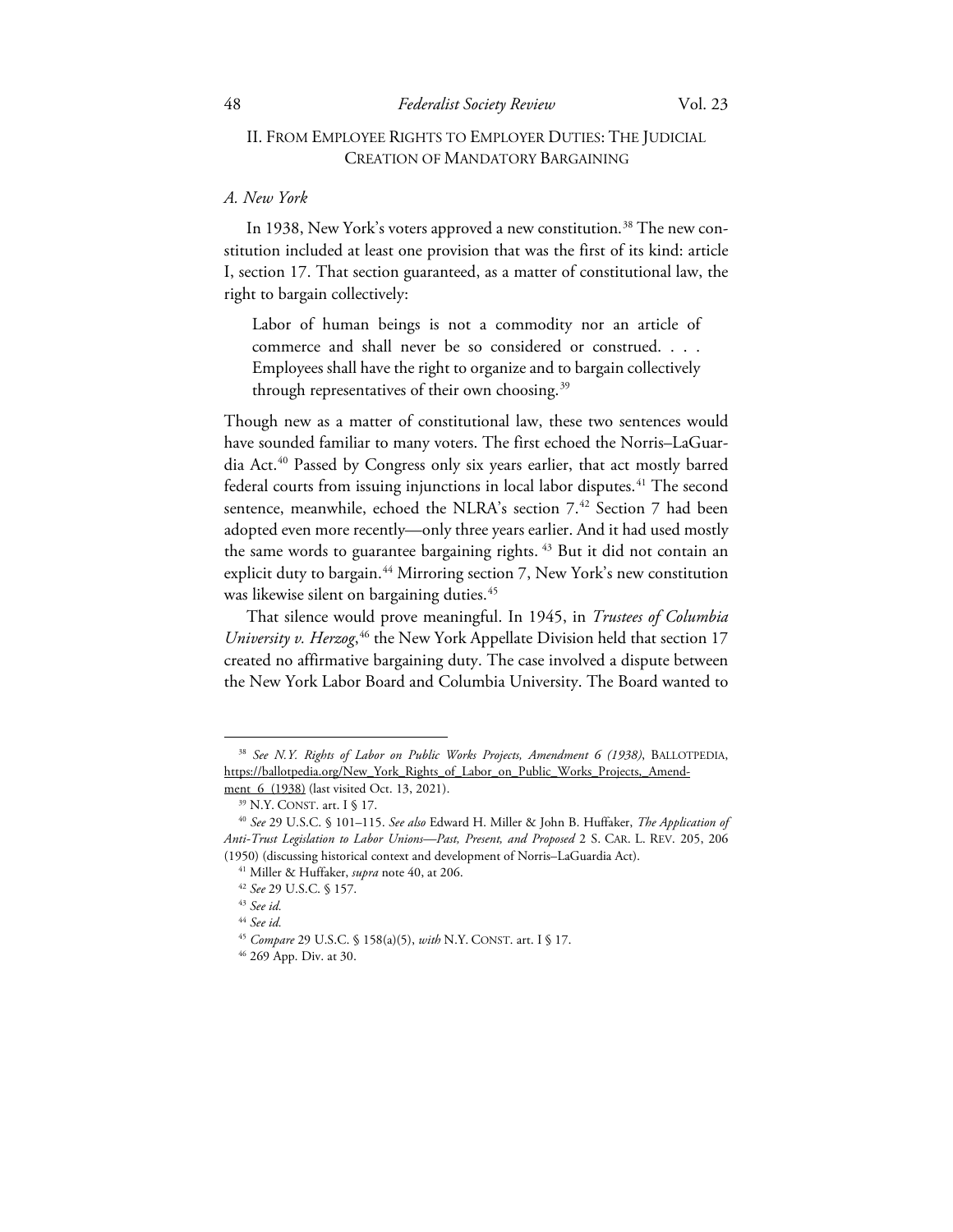force Columbia to bargain with a union.<sup>[47](#page-8-0)</sup> At the time, a state statute required most employers to bargain.<sup>[48](#page-8-1)</sup> But it exempted some employers, including ed-ucational institutions.<sup>[49](#page-8-2)</sup> Columbia argued that, as an educational institution, it was exempt under the statute and so had no bargaining duty. The Board disagreed. It claimed that even if Columbia fell within the statutory exemption, the university was still covered by section 17. And section 17 imposed a duty on all employers, whether or not covered by the statute.<sup>[50](#page-8-3)</sup>

The Appellate Division rejected that argument.<sup>[51](#page-8-4)</sup> It pointed out that, if the board were correct, section 17 would effectively nullify all statutory ex-emptions.<sup>[52](#page-8-5)</sup> Every employer, regardless of the exemptions, would have a duty to bargain.[53](#page-8-6) And there was no evidence that section 17's drafters meant to override existing law. To the contrary, it appeared that they had wanted only to affirm "the right of labor to organize and bargain collectively which, in 1935, had found expression in the [statute]."[54](#page-8-7)

The New York Court of Appeals affirmed without an opinion.<sup>[55](#page-8-8)</sup> As a result, the Appellate Division's opinion has been the definitive word on the right to bargain in New York. It has been cited to show that while section 17 protects the right to organize and select a representative, it imposes no recip-rocal duty on employers.<sup>[56](#page-8-9)</sup> In other words, section 17 is a shield against in-terference, not a sword to enforce bargaining.<sup>[57](#page-8-10)</sup>

<sup>53</sup> *Id.*

<span id="page-8-9"></span><span id="page-8-8"></span><span id="page-8-7"></span><span id="page-8-6"></span><span id="page-8-5"></span><sup>56</sup> See, e.g., Quill v. Eisenhower, 5 Misc. 2d 431, 433 (N.Y. Misc. 1952) ("It is evident that the constitutional provision guaranteeing employees the right to organize and bargain collectively through representatives of their own choosing does not cast upon all employers a correlative obligation."); McGovern v. Local 456, Intern. Broth. Teamsters, 107 F. Supp. 2d 311, 318–19 (S.D.N.Y. 2000) ("Section 17 was 'not intended to invalidate existing legislation which imposed a duty to bargain collectively with employees even though that obligation by reason of certain exemptions or

<span id="page-8-10"></span>exceptions was not in all respects coextensive with the rights of labor.'" (quoting *Herzog*)). 57 *See Quill*, 5 Misc. 2d at 433 ("The constitutional provision was shaped as a shield; the union seeks to use it as a sword.").

<span id="page-8-1"></span><span id="page-8-0"></span><sup>47</sup> *Id.*

<sup>48</sup> *Id.*

<sup>49</sup> *Id.* (citing N.Y. Lab. L. § 715)

<span id="page-8-3"></span><span id="page-8-2"></span><sup>50</sup> *See id.* (analyzing parties' arguments).

<span id="page-8-4"></span><sup>51</sup> *Id.*

<sup>52</sup> *Herzog*, 269 App. Div. at 30.

<sup>&</sup>lt;sup>54</sup> *Id. Shee Herzog v. Univ. of Columbia, 295 N.Y.* 605, 605 (1945).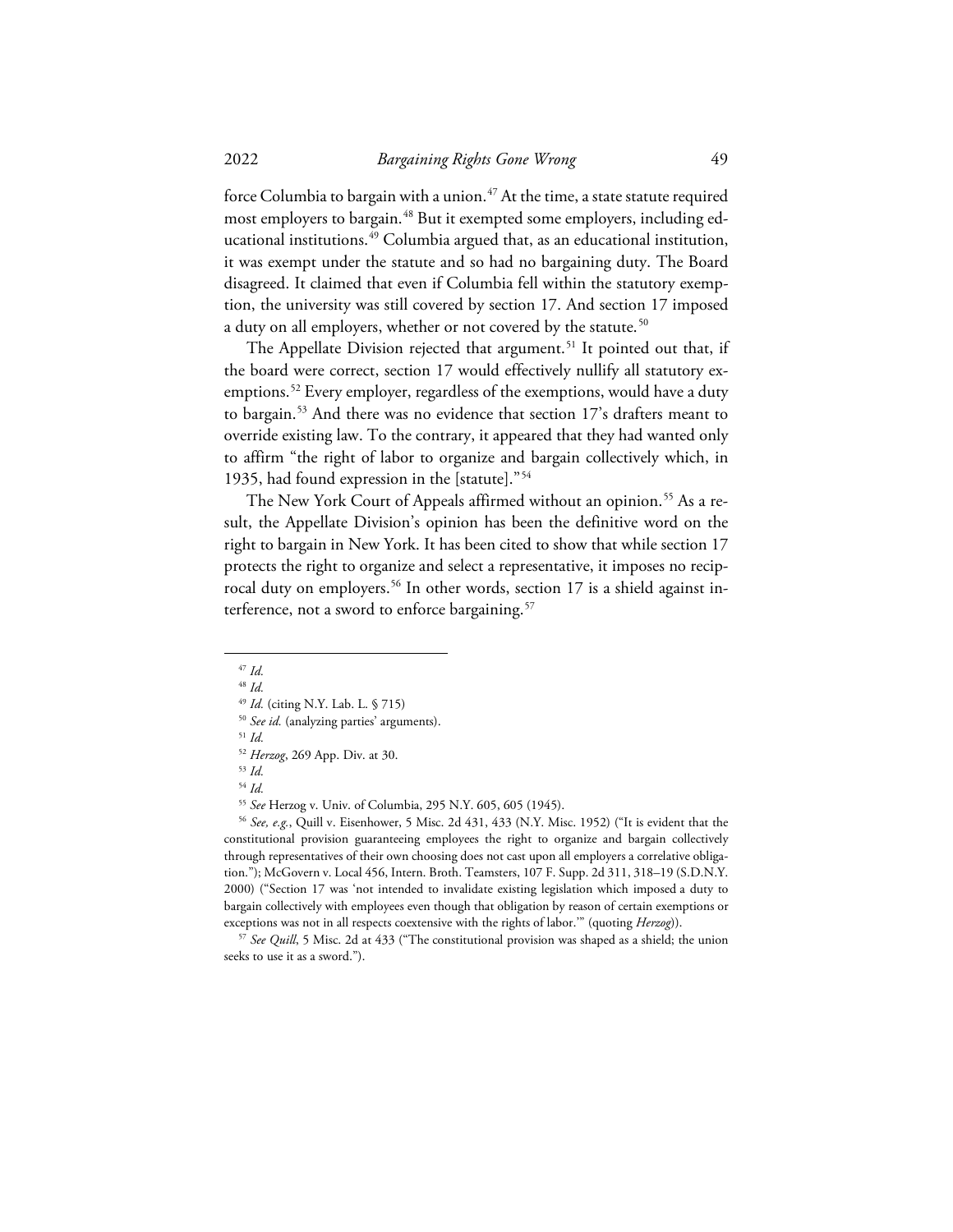### *B. New Jersey*

Just to the south, courts followed a different path. New Jersey rewrote its constitution in 1947, about a decade after New York.<sup>[58](#page-9-0)</sup> Like New York, it included a new provision, section 19, guaranteeing the right to bargain collectively:

Persons in private employment shall have the right to organize and bargain collectively. Persons in public employment shall have the right to organize, present and make known to the State, or any of its political subdivisions or agencies, their grievances and proposals through representatives of their own choosing.<sup>[59](#page-9-1)</sup>

Section 19 shared much with its northern predecessor. Both sections appeared in their respective bills of rights. They each gave private employees the right to "bargain collectively." And they each closely followed NLRA section 7, which framed bargaining rights in similar terms. [60](#page-9-2) Given those similarities, one might have expected New Jersey's courts to read section 19 with the way New York courts read their section 17.<sup>[61](#page-9-3)</sup> They might naturally have looked for guidance in New York's caselaw, including *Herzog*. [62](#page-9-4) This would have led them to conclude that section 19 protected bargaining rights without also foisting new obligations on employers.<sup>[63](#page-9-5)</sup>

But instead, New Jersey courts diverged. The split emerged in *Johnson v. Christ Hospital*. There, a union sought to represent a nonprofit hospital's employees. At the time, no statute required the hospital to bargain.<sup>64</sup> The only

<span id="page-9-0"></span><sup>58</sup> *See generally New Jersey Constitutional Proceedings – 1947*, N.J. STATE LIBRARY, https://www.njstatelib.org/research\_library/new\_jersey\_resources/highlights/constitutional\_convention/ (last visited Oct. 13, 2021) [hereinafter New Jersey Debates]. For a summary of the convention's handiwork, see John E. Bebout & Joseph Harrison, *The Working of the New Jersey Constitution of 1947*, 10 WM. & MARY L. REV. 337 (1968).

<span id="page-9-3"></span><span id="page-9-2"></span><span id="page-9-1"></span><sup>&</sup>lt;sup>59</sup> N.J. CONST. art. I § 19.<br><sup>60</sup> Compare id., with N.Y. CONST. art. I § 17, and 29 U.S.C. § 157.<br><sup>61</sup> See Peck, *supra* note 16, at 768 (observing that in *Johnson, infra*, the lower court expressly considered and rejected *Herzog*'s interpretation of section 17). 62 *See id.*

<span id="page-9-5"></span><span id="page-9-4"></span><sup>63</sup> *Cf. Herzog*, 269 App. Div. at 30 (holding that section 17 created no new bargaining obligation for employers); *Quill*, 5 Misc. 2d at 433 (explaining that New York's section 17 operates as a shield,

<span id="page-9-6"></span>not a sword).<br><sup>64</sup> At the time, the NLRA exempted nonprofit hospitals. The hospitals were covered in the original Wagner Act, but pulled out in the Taft–Hartley Act. They were added back in by a 1974 amendment. *See 1974 Health Care Amendments*, NAT'L LABOR RELATIONS BD., https://www.nlrb.gov/about-nlrb/who-we-are/our-history/1974-health-care-amendments (last visited Oct. 13, 2021).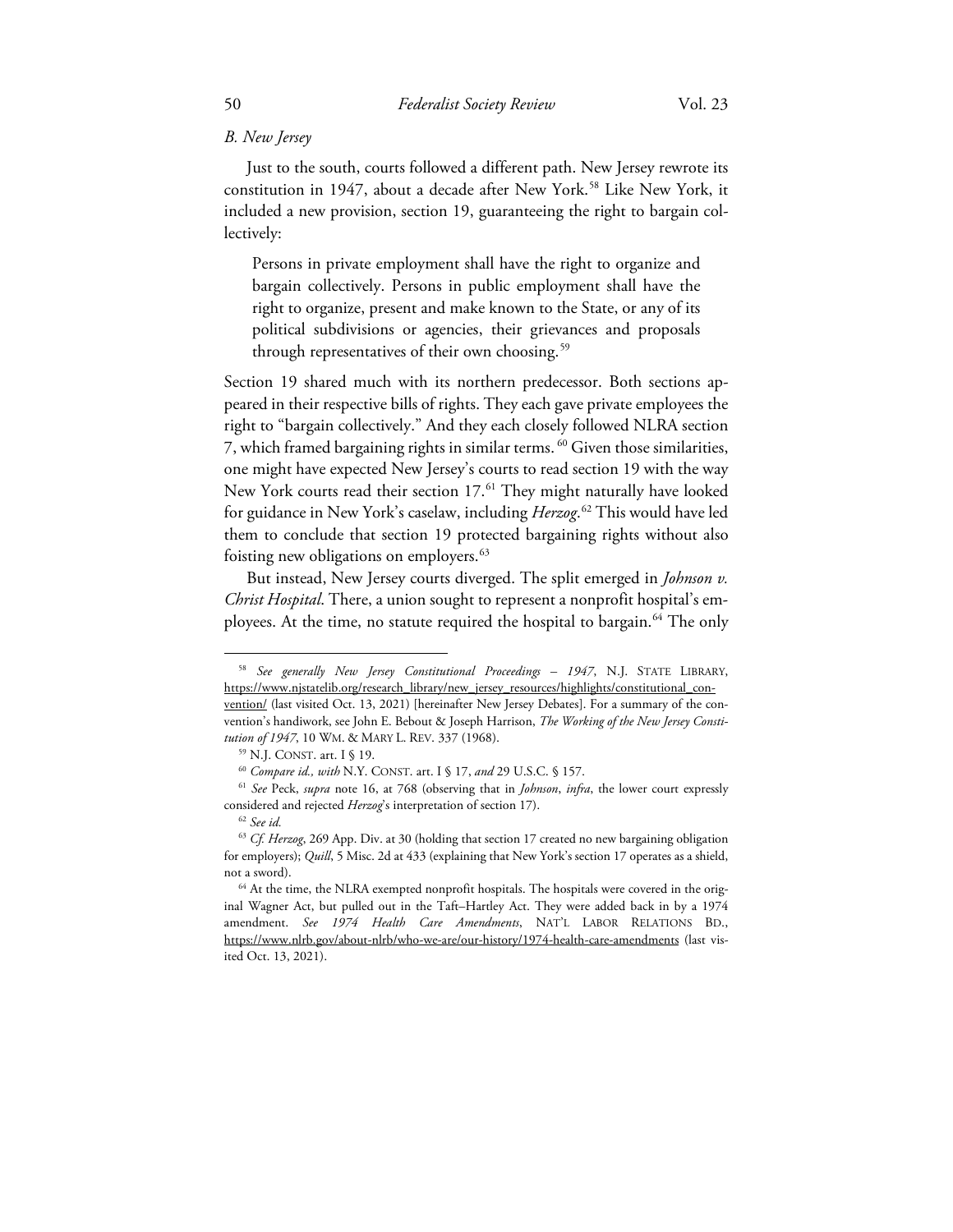possible source of a bargaining duty was the new constitution.<sup>[65](#page-10-0)</sup> So when the hospital refused to recognize the union, the union sued under section 19.<sup>[66](#page-10-1)</sup>

The Chancery Division<sup>[67](#page-10-2)</sup> accepted the union's claim. It reasoned that alt-hough section 19 never mentioned a duty to bargain, it still implied one.<sup>[68](#page-10-3)</sup> The constitution gave employees the right to bargain.<sup>[69](#page-10-4)</sup> And for that right to mean anything, employers had to have a duty to bargain in return.<sup>[70](#page-10-5)</sup> Any other interpretation would make the right to bargain "impotent."[71](#page-10-6) So the court ordered the parties to hold an election.<sup>72</sup> If a majority of employees voted for the union, the union would become the employees' exclusive bar-gaining agent.<sup>[73](#page-10-8)</sup> And the hospital would have a duty to bargain.<sup>[74](#page-10-9)</sup>

The hospital appealed. Citing *Herzog*, it argued that section 19 protected the right to organize and bargain through a chosen representative.[75](#page-10-10) But the constitution imposed no duty on an employer to recognize that representa-tive, much less to sit down and bargain.<sup>[76](#page-10-11)</sup>

The New Jersey Supreme Court rejected that argument. In a summary opinion, it affirmed the Chancery Division's order. It recognized that

<span id="page-10-0"></span><sup>&</sup>lt;sup>65</sup> See Johnson II, 45 N.J. at 112 (recognizing that no legislation governed a labor dispute between nonprofit hospital and union). 66 *See* Johnson v. Christ Hosp. (*Johnson I*), 84 N.J. Super. 541, 544 (Ch. Div. 1964) (Chancery

<span id="page-10-1"></span>Division opinion) (setting out facts in more detail). *See also* Peck, *supra* note 16, at 766 (noting that because the N.J. Supreme Court issued only a memorandum opinion, we have to look at the Chancery Division opinion to understand the background). 67 The Chancery Division is a trial court handling cases involving equitable relief (i.e., "cases

<span id="page-10-4"></span><span id="page-10-3"></span><span id="page-10-2"></span>where the person suing is asking for something other than money"). *About the Superior Court of New Jersey*, LSNJLAW.org, https://www.lsnjlaw.org/Courts/NJ-State-Courts/Superior-Court-of/Pages/ About-Superior-Court-NJ.aspx#chancery (last visited Nov. 5, 2021). 68 *Johnson I*, 84 N.J. Super. at 555.

<sup>69</sup> *Id.*

<sup>70</sup> *Id.*

<sup>71</sup> *Id.*

<sup>72</sup> *Id*. at 567.

<sup>73</sup> *Id.*

<span id="page-10-9"></span><span id="page-10-8"></span><span id="page-10-7"></span><span id="page-10-6"></span><span id="page-10-5"></span><sup>74</sup> *See id.* at 549, 567 (ordering election and accepting proposition that duly elected union becomes exclusive representative). 75 *See id.* at 552 (outlining arguments made before superior court). *See also* Peck, *supra* note 16,

<span id="page-10-11"></span><span id="page-10-10"></span>at 766 ("Because the supreme court issued only a per curiam opinion affirming the superior court's judgment, resort must be made to the superior court's opinion for much of the reasoning supporting the decision."). 76 *Id.*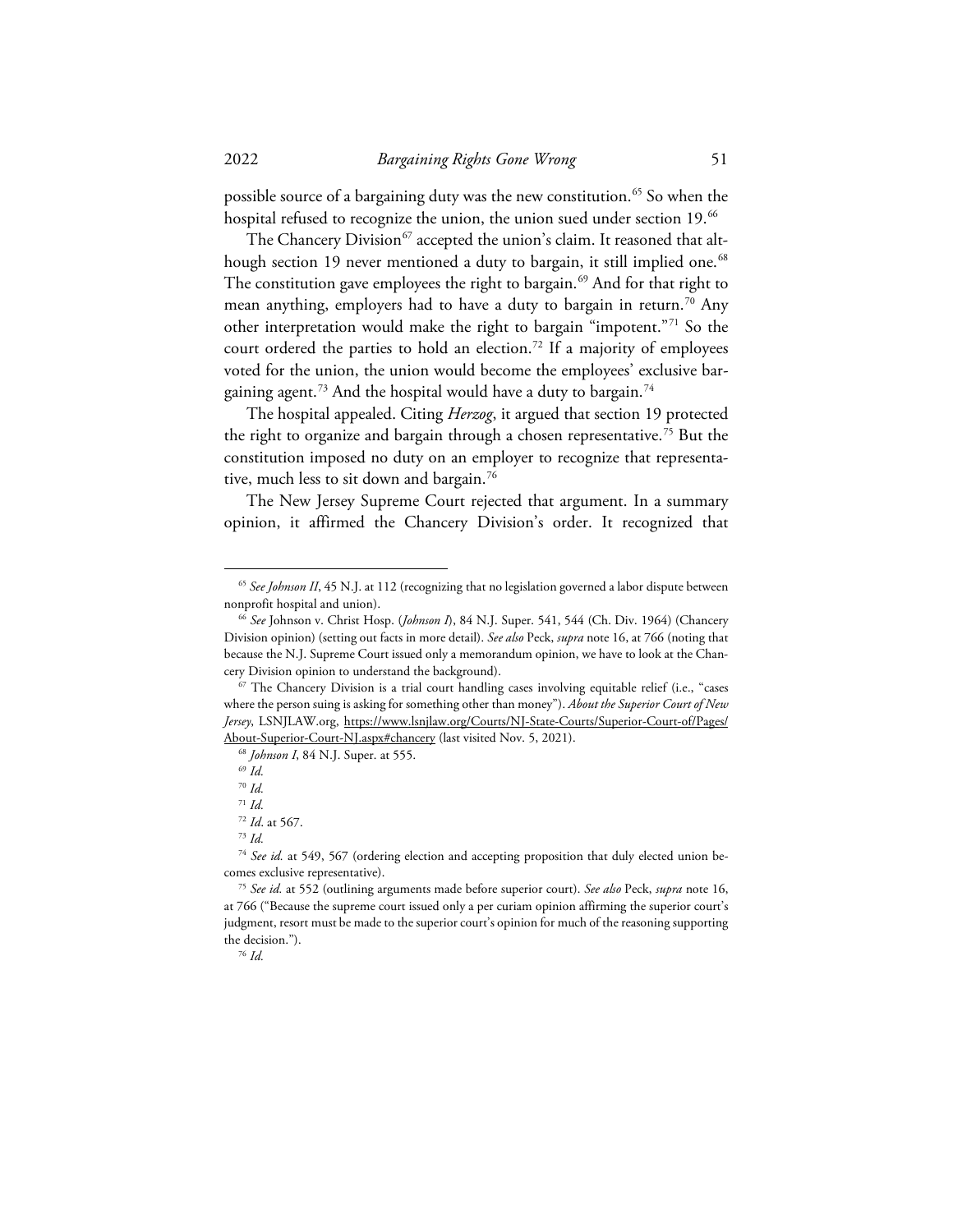## 52 *Federalist Society Review* Vol. 23

imposing a bargaining duty was not a matter of simply applying the text. $77$ Section 19 was not a comprehensive labor-relations statute; it cast bargaining rights only in "general terms."[78](#page-11-1) The text offered no details on implementa-tion and no mechanism for enforcement.<sup>[79](#page-11-2)</sup> No cause of action appeared, nor did any remedies. Nowhere could the court find guidance on how to put meat on the new right's bones.<sup>[80](#page-11-3)</sup> But even so, the court had a duty to enforce the constitution, whatever its ambiguities. [81](#page-11-4) It would be "derelict" in that duty if it left the union without a remedy.<sup>[82](#page-11-5)</sup> Section 19 left gaps, but someone had to fill them.<sup>[83](#page-11-6)</sup> The Chancery Division had therefore been right to order an election and, if the union won, to order bargaining.<sup>[84](#page-11-7)</sup>

In the same breath, however, the court recognized that judge-fashioned solutions were less than ideal in this space. Courts were not well suited to write day-to-day bargaining rules. The proper body to write those rules was the legislature. So the court called on the legislature to fill out section 19's skeletal structure:

In the present state of the law the courts have the general power and the duty to determine justiciable labor disputes between nonprofit hospitals and their employees. At the same time we recognize that it is more expedient to have the day-to-day problems arising out of disputes concerning wages, hours and conditions of employment regulated by over-all legislation, than for the courts to set about the establishment of procedural and substantive precedents on a case-tocase basis.[85](#page-11-8)

But the court's call went unheeded. In the years following *Johnson*, no general labor law was forthcoming. Nor did any other guidance emanate from the legislature. Section 19 remained elliptical, and key questions remained unanswered. Most important, with whom did the employer have a duty to bargain? The Chancery Division had embraced majority rule, with majority

<sup>77</sup> *See Johnson II*, 45 N.J. at 111 n.1

<sup>78</sup> *Id.* 

<sup>79</sup> *See id.*

<span id="page-11-5"></span><span id="page-11-4"></span><span id="page-11-3"></span><span id="page-11-2"></span><span id="page-11-1"></span><span id="page-11-0"></span><sup>&</sup>lt;sup>80</sup> *See id.* (noting lack of legislative implementation and enforcement mechanism).<br><sup>81</sup> *See id.* (reasoning that the court would be "derelict" in its duty if it failed to provide a remedy).<br><sup>82</sup> *Id.* 

<span id="page-11-7"></span><span id="page-11-6"></span><sup>83</sup> *See id.*

<sup>84</sup> *See id.* 

<span id="page-11-8"></span><sup>85</sup> *Id.* at 112.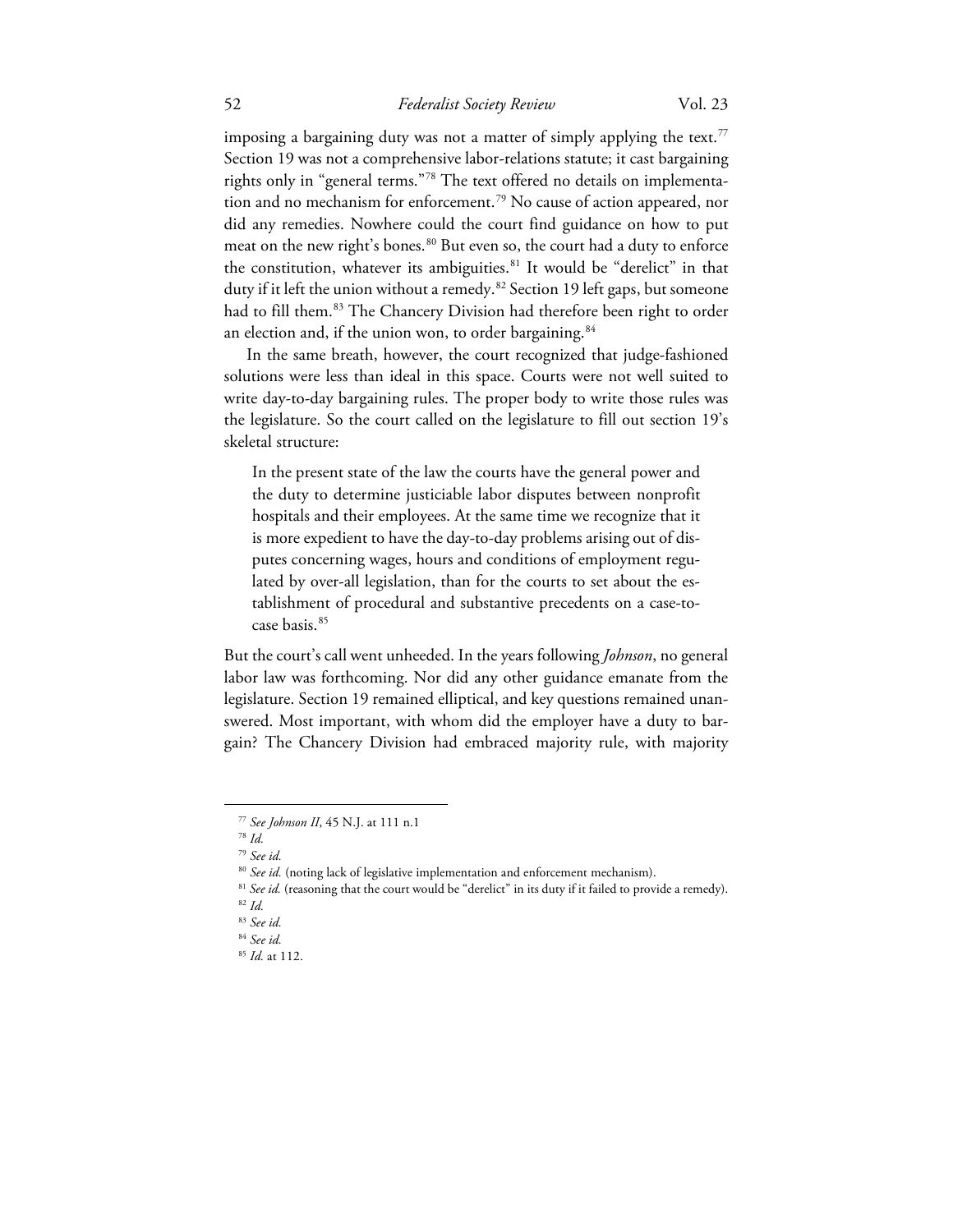status determined by an election.<sup>[86](#page-12-0)</sup> And by affirming, the supreme court seemed to endorse that approach.<sup>[87](#page-12-1)</sup> But the question remained without a definitive answer. By getting support from a majority, did the union win the right to represent everyone? Or did dissenters keep some bargaining rights for themselves?

The New Jersey Supreme Court eventually answered that question, but again, only implicitly. In *Comite Organizador v. Molinelli*, the court considered a suit by a group of farmworkers and their union. A majority of the workers signed cards designating the union as their representative.<sup>[88](#page-12-2)</sup> When the union presented the cards to the farm, the farm refused to bargain. Instead, it fired the whole group of workers. [89](#page-12-3) The union sued, and the Chan-cery Division ordered an election.<sup>[90](#page-12-4)</sup> The union won the election and again demanded bargaining. But the farm refused a second time, and the union sued again.<sup>[91](#page-12-5)</sup> The Chancery Division again found that the farm had unlawfully failed to bargain and ordered it to recognize the union. [92](#page-12-6) But again, rather than sit down with the union, the farm appealed. It argued that despite the outcome in *Johnson*, section 19 imposed no duty to bargain on employers. [93](#page-12-7)

The supreme court disagreed. Section 19, it explained, gave all employees the right to bargain. That right would be "emasculated" if the employer had no duty to bargain in return.<sup>[94](#page-12-8)</sup> A majority of the workers had twice chosen a representative, and the farm had twice refused to respect their choice. [95](#page-12-9) So again, echoing *Johnson*, the court held that the Chancery Division had been right to order an election, and following the election, to order the farm to bargain.<sup>[96](#page-12-10)</sup>

<span id="page-12-1"></span><span id="page-12-0"></span><sup>86</sup> *See Johnson I*, 84 N.J. Super. at 549.

<sup>87</sup> *See Johnson II*, 45 N.J. at 110–11.

<span id="page-12-2"></span><sup>88</sup> *Molinelli*, 114 N.J. at 91.

<span id="page-12-3"></span><sup>89</sup> *Id.*

<span id="page-12-4"></span><sup>90</sup> *Id.* at 91–92.

<span id="page-12-5"></span><sup>91</sup> *Id.* at 92.

<span id="page-12-6"></span><sup>92</sup> *Id.*

<sup>93</sup> *See id*. at 97.

<sup>94</sup> *Id.*

<span id="page-12-9"></span><span id="page-12-8"></span><span id="page-12-7"></span><sup>95</sup> *Id.* at 91–92.

<span id="page-12-10"></span><sup>96</sup> *See id.* at 97–98.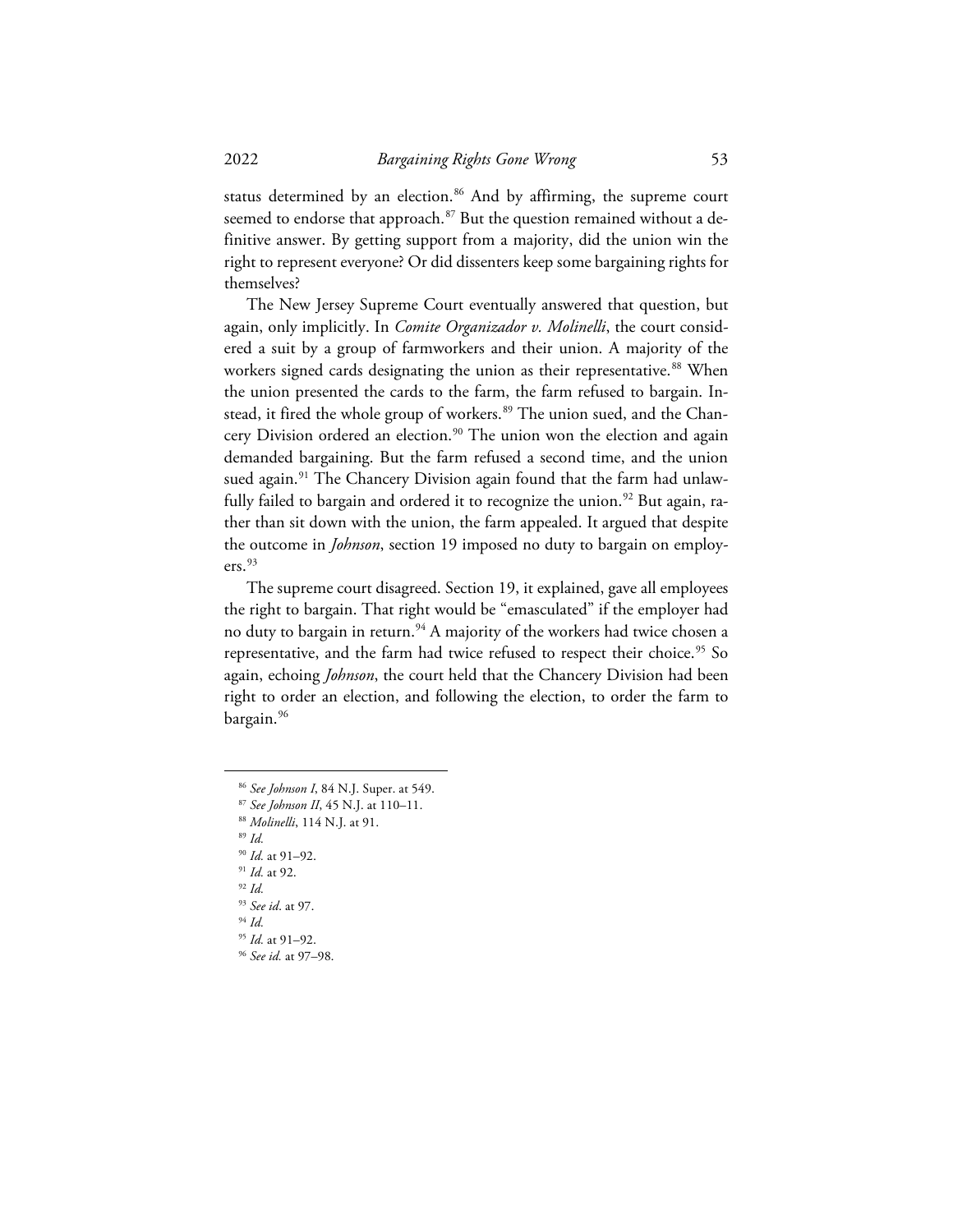### 54 *Federalist Society Review* Vol. 23

Some of this reasoning may have been driven by bad facts. The farm explained its decision to fire the workers by saying that it had closed its opera-tions.<sup>[97](#page-13-0)</sup> But parts of those operations remained open, and the farm continued to employ other workers.<sup>[98](#page-13-1)</sup> So its explanation carried more than a waft of mendacity. The farm had also failed to pay Social Security taxes on the workers' wages—a fact irrelevant to the issue at hand, but one that still made its way into the court's opinion.<sup>[99](#page-13-2)</sup> And maybe worst of all, at least in the court's eyes, the farm had never asked to set aside the Chancery Division's original order.<sup>[100](#page-13-3)</sup> It had simply ignored the order and continued to reject the union.<sup>[101](#page-13-4)</sup> The supreme court could hardly stomach such brazen disregard for judicial authority.

Whatever role these facts played, the result was clear. Section 19 not only protected employees from interference, but also imposed an affirmative bar-gaining duty on employers.<sup>[102](#page-13-5)</sup> And that duty attached to a single union, cho-sen by a majority vote.<sup>[103](#page-13-6)</sup> The duty to bargain and exclusive representation had been lashed together.<sup>[104](#page-13-7)</sup> As a unit, they had been firmly embedded in the state's constitutional law.

### *C. Missouri*

Missouri would reach the same conclusion, if only belatedly. The state rewrote its constitution in  $1945$ .<sup>[105](#page-13-8)</sup> Among the new constitution's features was a right to bargain collectively.<sup>[106](#page-13-9)</sup> The right appeared in article I, section 29, which read: "[E]mployees shall have the right to bargain collectively through representatives of their own choosing."<sup>[107](#page-13-10)</sup>

Like New York's and New Jersey's constitutions, Missouri's new constitution mirrored section 7 of the NLRA. Like section 7, it guaranteed a right to bargain collectively through a chosen representative. Also like section 7, it said nothing about an employer's duty to bargain.

<sup>107</sup> *Id.*

<sup>97</sup> *Id.* at 92.

<span id="page-13-1"></span><span id="page-13-0"></span><sup>98</sup> *Id.*

<sup>99</sup> *See id.* at 94. 100 *Id*. at 92.

<span id="page-13-3"></span><span id="page-13-2"></span><sup>101</sup> *See id.*

<sup>102</sup> *See id.* at 97.

<sup>103</sup> *See id.* 

<sup>104</sup> *See id.*

<span id="page-13-10"></span><span id="page-13-9"></span><span id="page-13-8"></span><span id="page-13-7"></span><span id="page-13-6"></span><span id="page-13-5"></span><span id="page-13-4"></span><sup>&</sup>lt;sup>105</sup> See Missouri Constitution, BALLOTPEDIA, https://ballotpedia.org/Missouri\_Constitution (last visited Oct. 14, 2021). 106 *See* MO. CONST. art. I § 29.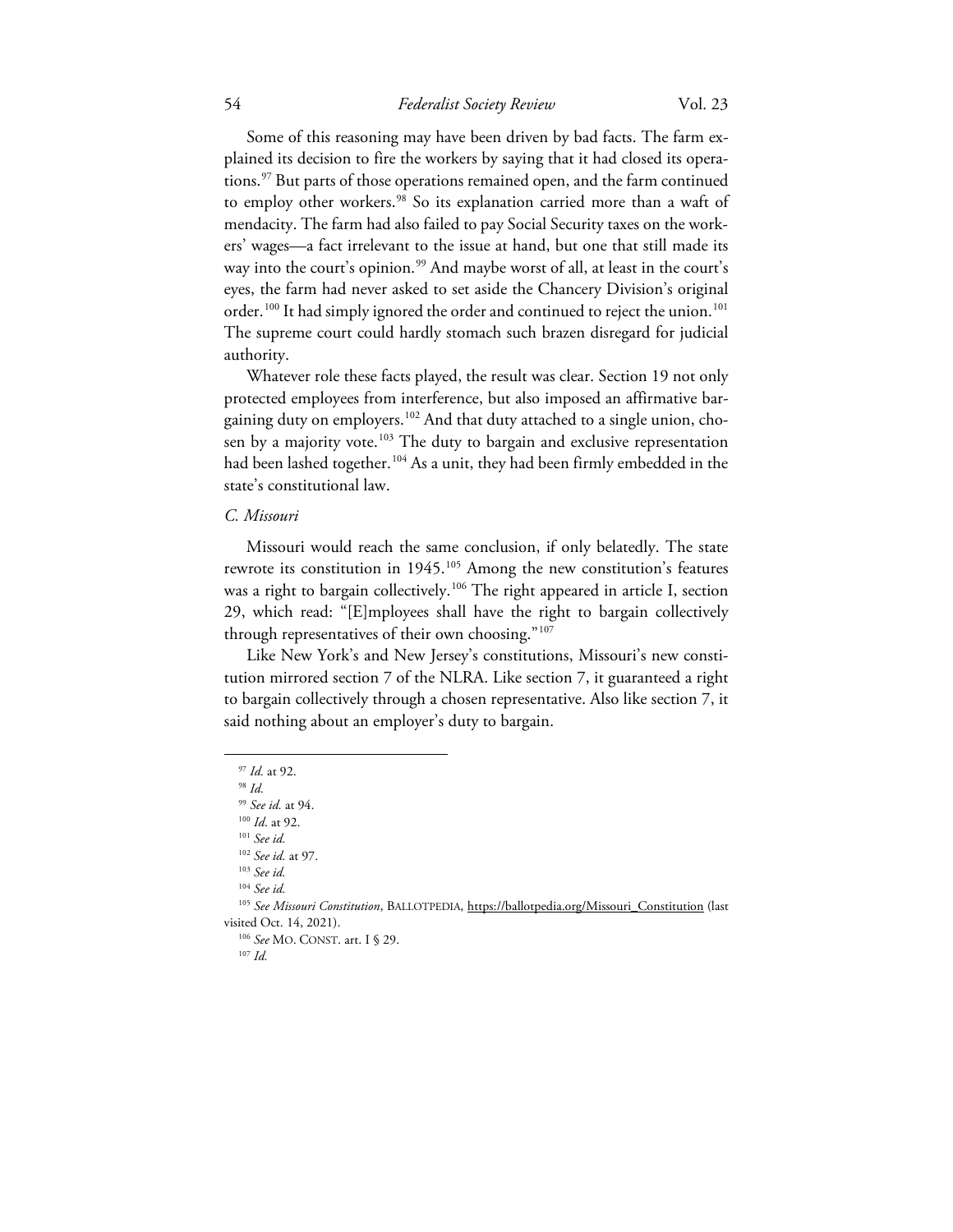That omission soon became important. In *Quinn v. Buchannan*, the Missouri Supreme Court held that section 29 created no new bargaining duties.[108](#page-14-0) The case concerned a group of truckers, who had designated a local chapter of the Teamsters as their representative.<sup>[109](#page-14-1)</sup> The Teamsters collected authorization cards from the truckers and presented the cards to the em-ployer.<sup>[110](#page-14-2)</sup> The employer responded by insisting that he would never have a union in his company.<sup>[111](#page-14-3)</sup> He refused to recognize the Teamsters and, instead, fired the truckers.<sup>[112](#page-14-4)</sup>

The truckers sued.<sup>[113](#page-14-5)</sup> They argued that by firing them, the employer had violated their rights under section 29.<sup>[114](#page-14-6)</sup> They sought damages, reinstate-ment, and an order forcing the employer to bargain.<sup>[115](#page-14-7)</sup>

The Missouri Supreme Court agreed with them in part. It reasoned that section 29 gave the truckers a right to choose a bargaining representative.<sup>[116](#page-14-8)</sup> That right implied the right to make an uncoerced choice.<sup>[117](#page-14-9)</sup> And coercion was exactly what they had experienced: they had been fired for joining a un-ion and demanding bargaining.<sup>[118](#page-14-10)</sup> So section 29 entitled them to relief, in-cluding damages and reinstatement.<sup>[119](#page-14-11)</sup> It did not, however, entitle them to a bargaining partner.<sup>[120](#page-14-12)</sup> It said nothing about an employer's duty, and nothing in the records of the constitutional debates suggested that the drafters meant to create one. [121](#page-14-13) The drafters had not written section 29 as a "labor relations

<span id="page-14-13"></span><span id="page-14-12"></span><span id="page-14-11"></span><span id="page-14-10"></span><span id="page-14-9"></span><span id="page-14-8"></span><span id="page-14-7"></span><span id="page-14-6"></span><span id="page-14-5"></span><span id="page-14-4"></span><span id="page-14-3"></span><span id="page-14-2"></span><span id="page-14-1"></span><span id="page-14-0"></span><sup>108</sup> 298 S.W.2d at 415. 109 *Id.* at 416. <sup>110</sup> *Id.* <sup>111</sup> *Id.* <sup>112</sup> *Id.* <sup>113</sup> *Id.* at 416–17. <sup>114</sup> *Id.* <sup>115</sup> *Id.* <sup>116</sup> *Id.* at 417. <sup>117</sup> *Id.* at 417 <sup>118</sup> *Id.* <sup>119</sup> *See id.* <sup>120</sup> *Id.* at 419. <sup>121</sup> *Id.*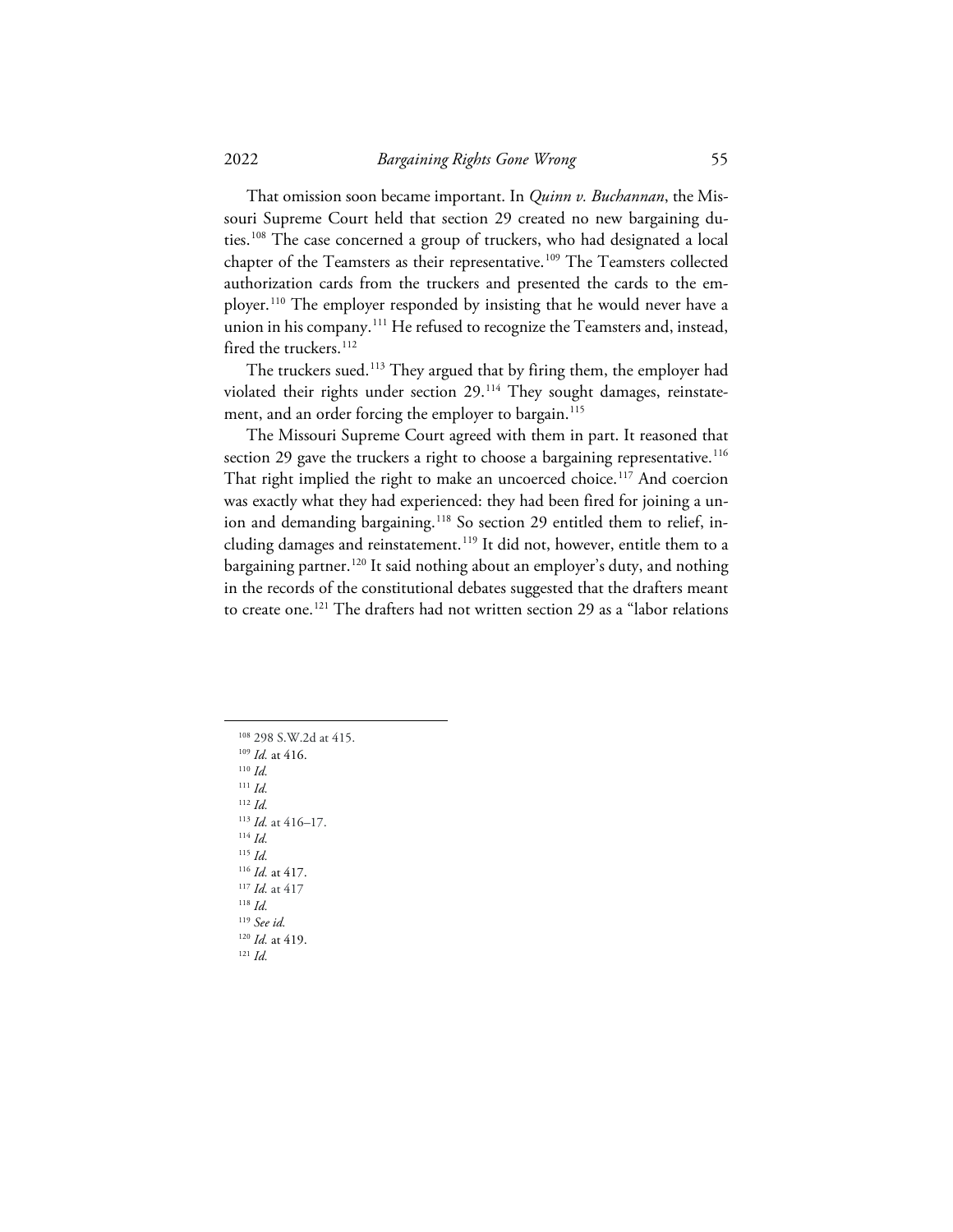act, specifying rights, duties, practices, and obligations."[122](#page-15-0) If those obligations and duties were to exist, they would have to come from legislation.<sup>123</sup>

In this way, *Quinn* followed the *Herzog* model*.* [124](#page-15-2) It found gaps in the constitutional language, but refused to fill them with judge-made solutions.[125](#page-15-3) It instead applied the words as written and left legislators to fill in the rest.[126](#page-15-4) It recognized that legislators, not courts, should decide whether and when to require bargaining.<sup>[127](#page-15-5)</sup>

But unlike *Herzog*, *Quinn* would not stand the test of time. In 2012, some sixty years after *Quinn*, the Missouri Supreme Court reversed course. In a pair of decisions, it repudiated *Quinn* and held that section 29 did, in fact, create a duty to bargain.

The first decision came in *Eastern Missouri Coalition of Police v. City of Chesterfield*. [128](#page-15-6) *Chesterfield* involved a drive to unionize police officers.[129](#page-15-7) At the time, a Missouri statute gave bargaining rights to some state and local employees, but exempted police.<sup>[130](#page-15-8)</sup> On the strength of that exemption, the city refused to recognize the officers' union.[131](#page-15-9) The union responded by suing. [132](#page-15-10) A trial court held that despite the exemption, the officers had a right to bargain under section 29—and that the city had a duty to bargain in re-turn.<sup>[133](#page-15-11)</sup>

On appeal, the supreme court affirmed. It announced that the city had a duty to "meet and confer" with the union—despite the contrary conclusion in *Quinn*. [134](#page-15-12) *Quinn*, it said, rested on an unstated assumption: that constitu-tional rights were inherently negative.<sup>[135](#page-15-13)</sup> But that assumption was not invariably true. Nothing in doctrine or structure prevented constitutions from

<span id="page-15-1"></span><span id="page-15-0"></span><sup>&</sup>lt;sup>122</sup> *Id.* at 418.<br><sup>123</sup> *See id.* ("Thus implementation of the right to require any affirmative duties of an employer concerning [the right to bargain] is a matter for the Legislature.").

<span id="page-15-6"></span><span id="page-15-5"></span><span id="page-15-4"></span><span id="page-15-3"></span><span id="page-15-2"></span><sup>124</sup> *See id.* (citing *Herzog*, 53 N.Y.S.2d at 617)). 125 *See id. See also* Peck, *supra* note 16, at 769 (contrasting *Quinn* with *Johnson*, the latter of which was an example of judicial invention). 126 *See Quinn*, 298 S.W.2d at 418–19.

<sup>127</sup> *See id.* at 419.

<sup>128</sup> 386 S.W.3d 755 (Mo. 2012). 129 *Id.* at 758.

<span id="page-15-8"></span><span id="page-15-7"></span><sup>130</sup> MO. REV. STAT. § 105.500 (exempting public-safety labor organizations from coverage).

<span id="page-15-9"></span><sup>131</sup> *See Chesterfield*, 386 S.W.3d at 758–59.

<sup>132</sup> *Id.* at 758.

<span id="page-15-10"></span><sup>133</sup> *Id.* at 758–59.

<sup>134</sup> *Id.* at 758.

<span id="page-15-13"></span><span id="page-15-12"></span><span id="page-15-11"></span><sup>135</sup> *Id.* at 761.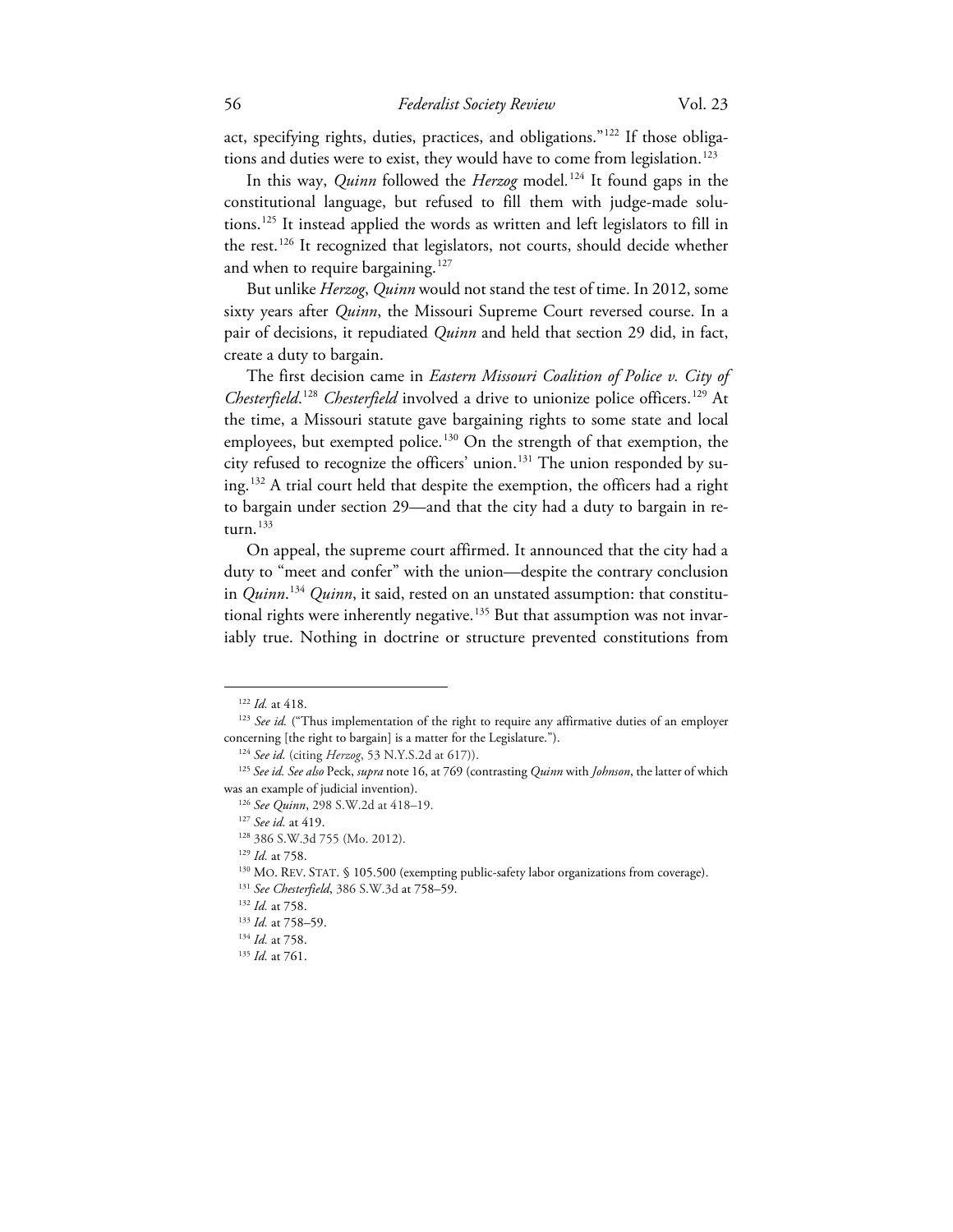creating positive rights. [136](#page-16-0) In fact, many other states had found positive rights in their constitutions. For example, Connecticut courts had found a positive constitutional right to an equal educational opportunity.[137](#page-16-1) Montana courts had found a positive right to observe government meetings and inspect cer-tain public documents.<sup>[138](#page-16-2)</sup> Those decisions showed that constitutions could, in some cases, create positive rights. Nothing prevented section 29 from doing the same. [139](#page-16-3) *Quinn*'s contrary assumption was flawed, and that flaw undermined the rest of its rationale. [140](#page-16-4)

The court continued in this vein in a second case, *American Federation of Teachers v. Ledbetter*. *Ledbetter* involved negotiations between a teachers' un-ion and a board of education.<sup>[141](#page-16-5)</sup> Like police officers, teachers were exempted from Missouri's public-sector labor law.<sup>[142](#page-16-6)</sup> Even so, the board voluntarily rec-ognized the union and bargained with it for about a year.<sup>[143](#page-16-7)</sup> The negotiators met nearly twenty times and came to a tentative agreement.<sup>[144](#page-16-8)</sup> But when the deal was presented to the board, the board rejected it.<sup>[145](#page-16-9)</sup> The board was par-ticularly unhappy about the tentative deals on tenure and pay.<sup>[146](#page-16-10)</sup> Because negotiations had carried on so long, there was little time to go back to the table; the next school year was fast approaching.<sup>[147](#page-16-11)</sup> So rather than make a

<span id="page-16-0"></span><sup>&</sup>lt;sup>136</sup> See id. at 762 (observing that there is no rule against placing affirmative rights in the constitution, as opposed to negative rights). *See also* ZACKIN, *supra* note 11, at loc. 158 (making the same point). 137 *Chesterfield*, 386 S.W.3d at 762 (citing Sheff v. O'Neill, 678 A.2d 1267, 1284–85 (Conn.

<span id="page-16-2"></span><span id="page-16-1"></span><sup>1996)). 138</sup> *Id.* (citing Great Falls Tribune v. Mont. Pub. Serv. Comm'n, 82 P.3d 876, 886 (2003)). 139 *See id.* ("Likewise article I, section 29 of the Missouri Constitution imposes on employers an affirmative duty to bargain collectively."). 140 *See id.* (overruling *Quinn*). This characterization of *Quinn*'s rationale was tenuous. Overtly,

<span id="page-16-5"></span><span id="page-16-4"></span><span id="page-16-3"></span>*Quinn* rested its conclusion not on assumptions about constitutional structure, but on the constitutional text at issue. It pointed out that the text of section 29 "required no affirmative duties." *Quinn*, 298 S.W.2d at 419. It never said that constitutions could not create positive rights; it said only that section 29 did not create one. *See id.*

<sup>1&</sup>lt;sup>41</sup> *Ledbetter*, 387 S.W.3d at 362.<br><sup>142</sup> *Id.* at 363 (citing MO. REV. STAT. § 105.510). 143 *See id.* at 362.

<span id="page-16-8"></span><span id="page-16-7"></span><span id="page-16-6"></span>

<sup>144</sup> *Id.*

<span id="page-16-9"></span><sup>145</sup> *Id.* at 362.

<sup>146</sup> *See id.*

<span id="page-16-11"></span><span id="page-16-10"></span><sup>147</sup> *Id.*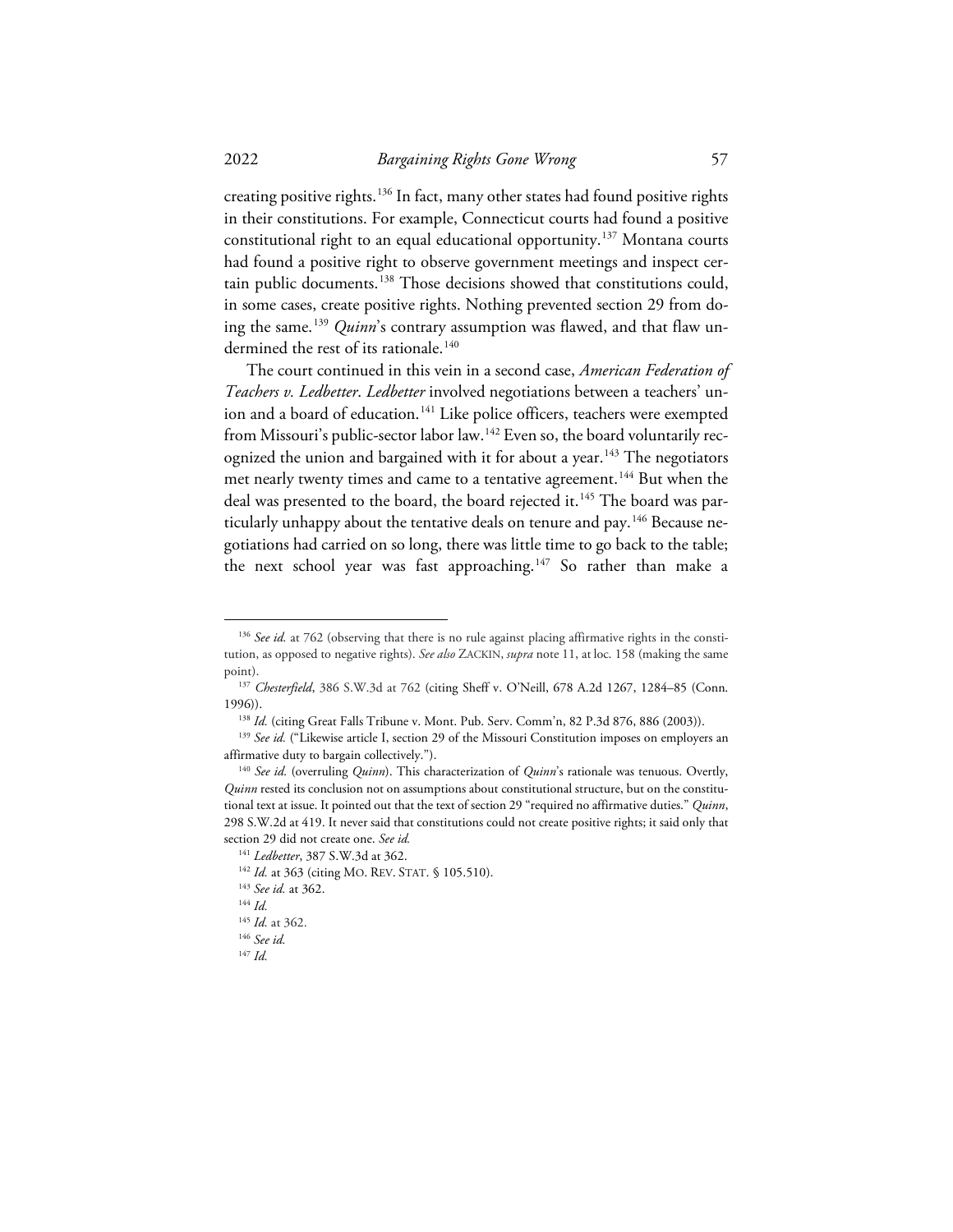counterproposal, the board announced new salaries and sent individual con-tracts to the teachers.<sup>[148](#page-17-0)</sup>

The union sued.<sup>149</sup> It argued that by making individual offers, the board had failed to bargain in good faith.<sup>[150](#page-17-2)</sup> It conceded that the teachers were excluded by the statute. Even so, it claimed that they had a right to bargain under section 29, and that the school board had a reciprocal duty to bargain. $151$ 

Relying on *Quinn*, a trial court rejected that argument.<sup>[152](#page-17-4)</sup> But the supreme court reversed.[153](#page-17-5) Building on *Chesterfield*, the court reasoned that section 29 gave every employee, public or private, the right to bargain collectively.<sup>[154](#page-17-6)</sup> That right would be empty if the employer had no duty to bargain in good faith.<sup>[155](#page-17-7)</sup> Were it otherwise, the employer could stymie bargaining by using "surface" negotiation tactics. $156$  Or worse, it could refuse to bargain at all. $157$ Employees would have no way to force the issue; their bargaining rights would mean little more than the right to present grievances.<sup>[158](#page-17-10)</sup> And for public employees, that would make their bargaining rights no different from the right to petition the government—i.e., their employer—making their rights would be effectively redundant.<sup>[159](#page-17-11)</sup> The drafters surely hadn't meant to duplicate existing rights. [160](#page-17-12) They must have meant to give employees something meaningful. So the right to bargain must imply a reciprocal duty.<sup>[161](#page-17-13)</sup>

<span id="page-17-0"></span>To bolster that conclusion, the court looked to federal law.[162](#page-17-14) It argued that while nothing in the constitutional debate records showed that the

<span id="page-17-12"></span><span id="page-17-11"></span><span id="page-17-10"></span><span id="page-17-9"></span><span id="page-17-8"></span><sup>159</sup> See id. ("In situations in which the employer is a government entity, that interpretation would make the right redundant because this goes no further than the limited right to petition the government already guaranteed by the First Amendment of the United States Constitution and article I, sections 8 and 9 of the Missouri Constitution.").

<span id="page-17-13"></span><sup>160</sup> *See id.* at 364.

<sup>161</sup> *See id.*

<span id="page-17-1"></span><sup>148</sup> *Id.*

<sup>&</sup>lt;sup>149</sup> *Id.* at 363.<br><sup>150</sup> *Id.* at 361.

<sup>151</sup> *See id.*

<sup>&</sup>lt;sup>152</sup> *Id.* at 362.<br><sup>153</sup> *Id.* at 361.

<span id="page-17-7"></span><span id="page-17-6"></span><span id="page-17-5"></span><span id="page-17-4"></span><span id="page-17-3"></span><span id="page-17-2"></span><sup>&</sup>lt;sup>154</sup> See id. at 363 ("When a procedural framework for bargaining is not codified, i.e., for excluded employees, the lack of a framework does not excuse the public employer from its constitutional duty to bargain collectively with public employees."). 155 *Id.* at 364. 156 *Id.*

<sup>157</sup> *Id.* at 364.

<sup>158</sup> *Id.*

<span id="page-17-14"></span><sup>&</sup>lt;sup>162</sup> See id. at 364–66 (examining federal authorities).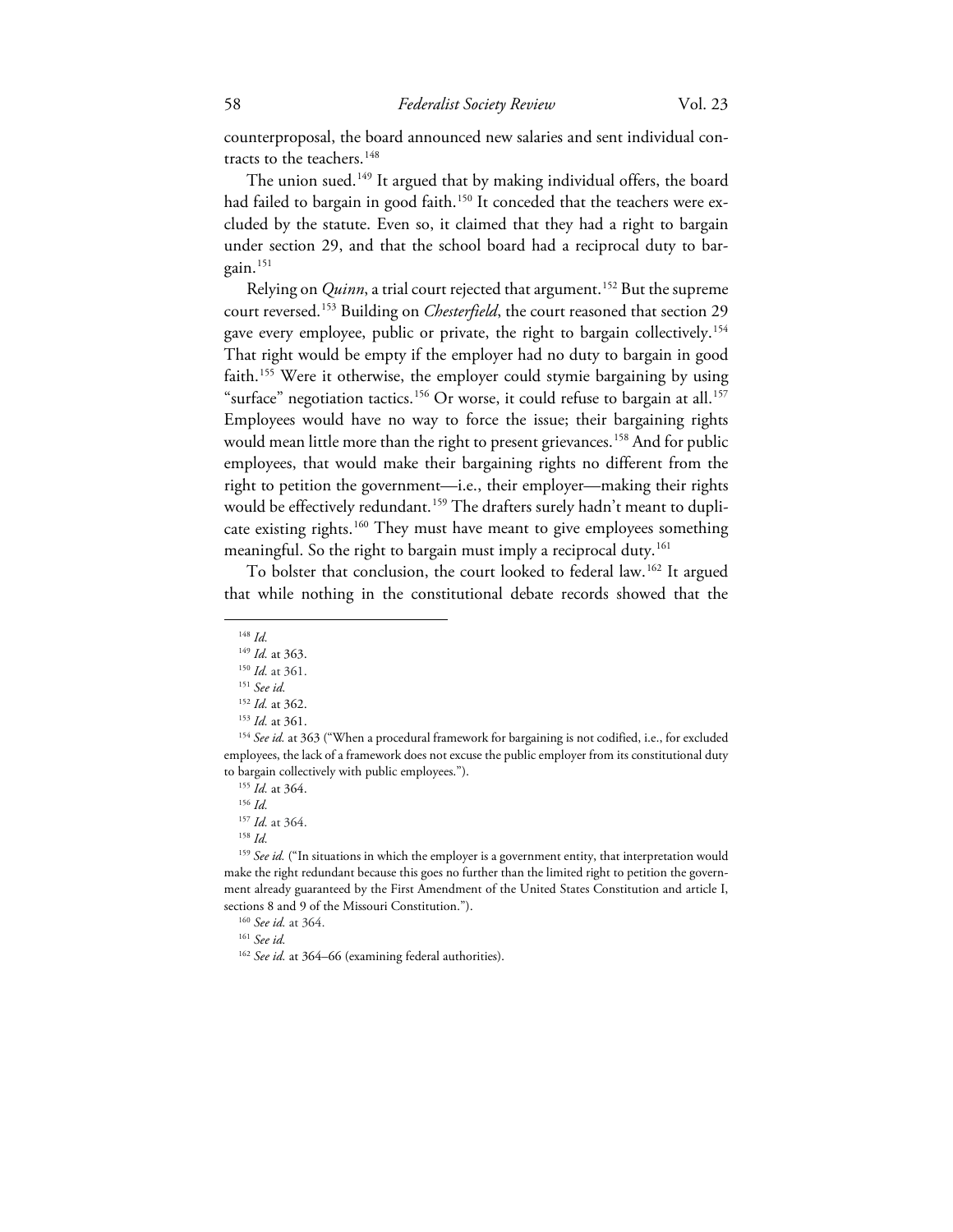drafters meant to create an affirmative duty, contemporary federal authorities suggested that they may have assumed they were creating one anyway. [163](#page-18-0) In the early 20th century, the War Labor Board,<sup>[164](#page-18-1)</sup> the Railway Labor Board,<sup>[165](#page-18-2)</sup> and the National Labor Board<sup>[166](#page-18-3)</sup> had each concluded that the right to bargain collectively implied a reciprocal duty.<sup>[167](#page-18-4)</sup> Section 29's drafters must have been aware of those decisions and would have known that "collective bargaining" had become a term of art.<sup>[168](#page-18-5)</sup> So they likely knew they were creating a duty to bargain, even if they never acknowledged it.<sup>[169](#page-18-6)</sup>

The court's decision was not unanimous. It drew a spirited dissent from Judge Zel M. Fischer, who accused the majority of reading new words into the constitution.<sup>[170](#page-18-7)</sup> He pointed out that section 29 never mentioned a duty to bargain.<sup>[171](#page-18-8)</sup> It used no words like duty, recognition, or good faith.<sup>[172](#page-18-9)</sup> Instead, it simply gave employees a right to choose their bargaining representatives.[173](#page-18-10) By expanding that right to include a reciprocal duty, he said, the majority was glossing the text with its own policy judgments.<sup>[174](#page-18-11)</sup>

<span id="page-18-0"></span><sup>&</sup>lt;sup>163</sup> See id. at 364 n.4 ("[The debates] do not give any indication as to whether the right impose an affirmative duty, a sword that can compel employers to bargain, or whether it created only a negative duty, a shield that prohibits public and private employers from impeding the organization of labor unions."). 164 *Id.* at 365 (citing *Amalgamated Meat Cutters & Butcher Workmen of Am. v. W. Cold Storage* 

<span id="page-18-1"></span>*Co.*, Nat'l War Labor Bd. Docket No. 80 (1919)).

<sup>165</sup> *Id.* (citing *Int'l Ass'n of Machinists*, 2 R.L.B. 87, 89 (1921)).

<sup>166</sup> *Id.* (citing *Conn. Coke Co.*, 2 N.L.B. 88, 89 (1934)).

<span id="page-18-4"></span><span id="page-18-3"></span><span id="page-18-2"></span><sup>&</sup>lt;sup>167</sup> For more background on these decisions and the development of the duty to bargain under federal law before 1935, see generally, Richard Miller, *The Enigma of Section 8(5) of the Wagner Act*, 18 ILR REV. 166 (1965).

<span id="page-18-5"></span><sup>&</sup>lt;sup>168</sup> See Ledbetter, 387 S.W.3d at 365 (concluding that by "1945, when article I, section 29 was adopted . . . the words 'bargain collectively' were common usage for negotiations conducted in good faith and looking toward a collective agreement").

<sup>169</sup> *See id.*

<span id="page-18-10"></span><span id="page-18-9"></span><span id="page-18-8"></span><span id="page-18-7"></span><span id="page-18-6"></span><sup>&</sup>lt;sup>170</sup> See id. at 373 (Fischer, J., dissenting) ("T]his Court still does not have the authority to read words into the Constitution and particularly to read words into the Constitution that drastically redefine the long established meaning of its actual words."). 171 *Id.* at 368. 172 *Id.*

<sup>173</sup> *Id.*

<span id="page-18-11"></span><sup>174</sup> *Id.* at 368.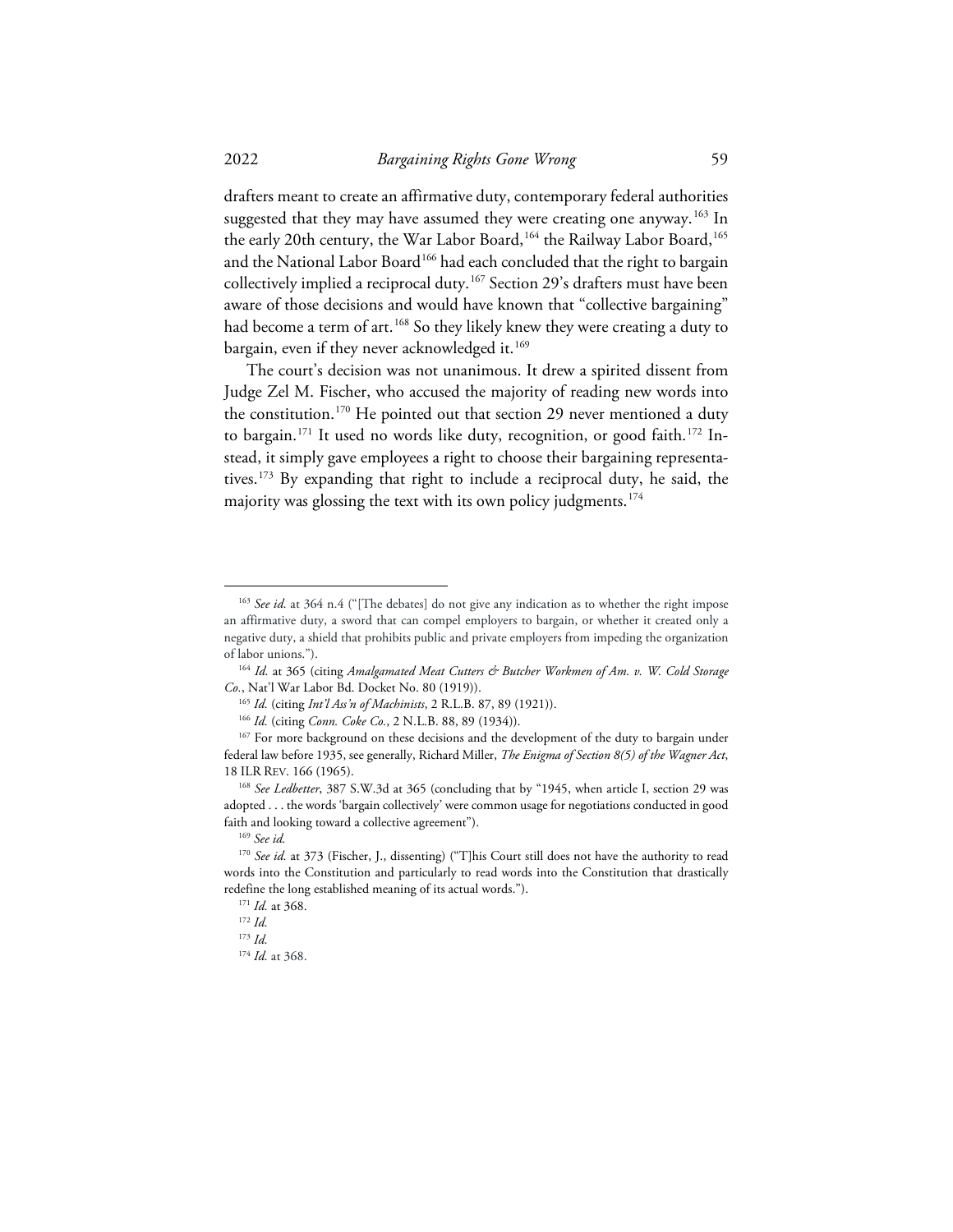# 60 *Federalist Society Review* Vol. 23

Judge Fischer also found it odd that the majority put so much emphasis on federal law while ignoring what section 29's drafters actually said.<sup>175</sup> Looking to the convention debates, he found no evidence that the drafters meant to create a new bargaining duty.<sup>[176](#page-19-1)</sup> Instead, by their own words, they were trying only to protect bargaining rights against legislative interference.<sup>[177](#page-19-2)</sup> They said that section 29 would "preclude the possibility and the probability . . . [of] many bills being introduced seeking to destroy collective bargaining."[178](#page-19-3) But they never said they wanted to expand bargaining beyond its current status under state law, much less adopt federal law in its entirety. [179](#page-19-4)

He likewise disagreed that a duty was necessary to make bargaining rights meaningful. Even without a duty, section 29 would protect employees from interference.<sup>[180](#page-19-5)</sup> For example, in *Quinn* itself, the court granted relief to employees fired for joining a union.[181](#page-19-6) That kind of retaliation was illegal under section 29 and well within the court's power to remedy.<sup>[182](#page-19-7)</sup> But it was not within the court's power to convert section 29 into a full-blown labor-relations act.<sup>183</sup> The court had no authority to impose a new duty, much less to create the rules that went along with it. [184](#page-19-9) That kind of detailed rulemaking could be done only by the legislature.<sup>[185](#page-19-10)</sup> By taking that task upon itself, the majority had overstepped its proper judicial role.<sup>[186](#page-19-11)</sup>

# III. THE TEXTUAL, HISTORICAL, AND STRUCTURAL FLAWS OF JUDICIALLY IMPOSED BARGAINING

<sup>175</sup> *Id.* at 369. 176 *Id.*

<span id="page-19-2"></span><span id="page-19-1"></span><span id="page-19-0"></span><sup>&</sup>lt;sup>177</sup> See id. at 373 (Fischer, J., dissenting) ("[A]rticle I, section 29, was intended to protect from legislative or employer interference [with] the right of employees to organize and bargain through a representative of their own choosing.").

<span id="page-19-3"></span><sup>&</sup>lt;sup>178</sup> Id. at 369 (quoting 8 DEBATES OF THE 1934-44 CONSTITUTIONAL CONVENTION OF MIS-SOURI 2517 (1943–44) [hereinafter Missouri Debates]).

<span id="page-19-6"></span><span id="page-19-5"></span><span id="page-19-4"></span><sup>&</sup>lt;sup>179</sup> See id. at 373 (concluding that the affirmative duty to bargain collectively was "entirely a new creation by the principal opinion in this case"). 180 *Id.* at 372.

<sup>181</sup> *Id.* at 371–72 (citing *Quinn*, 298 S.W.2d at 420).

<sup>182</sup> *Id.*

<sup>&</sup>lt;sup>183</sup> *Id.* at 372 (Fischer, J., dissenting).<br><sup>184</sup> See id. (noting that section 29 did not enact a comprehensive labor-relations statute).

<span id="page-19-11"></span><span id="page-19-10"></span><span id="page-19-9"></span><span id="page-19-8"></span><span id="page-19-7"></span><sup>&</sup>lt;sup>185</sup> See id. ("Perhaps modern industrial conditions make desirable more than that for best labor relations but that is a matter for the Legislature."(quoting *Quinn*, 298 S.W.2d at 420)). 186 *See id.*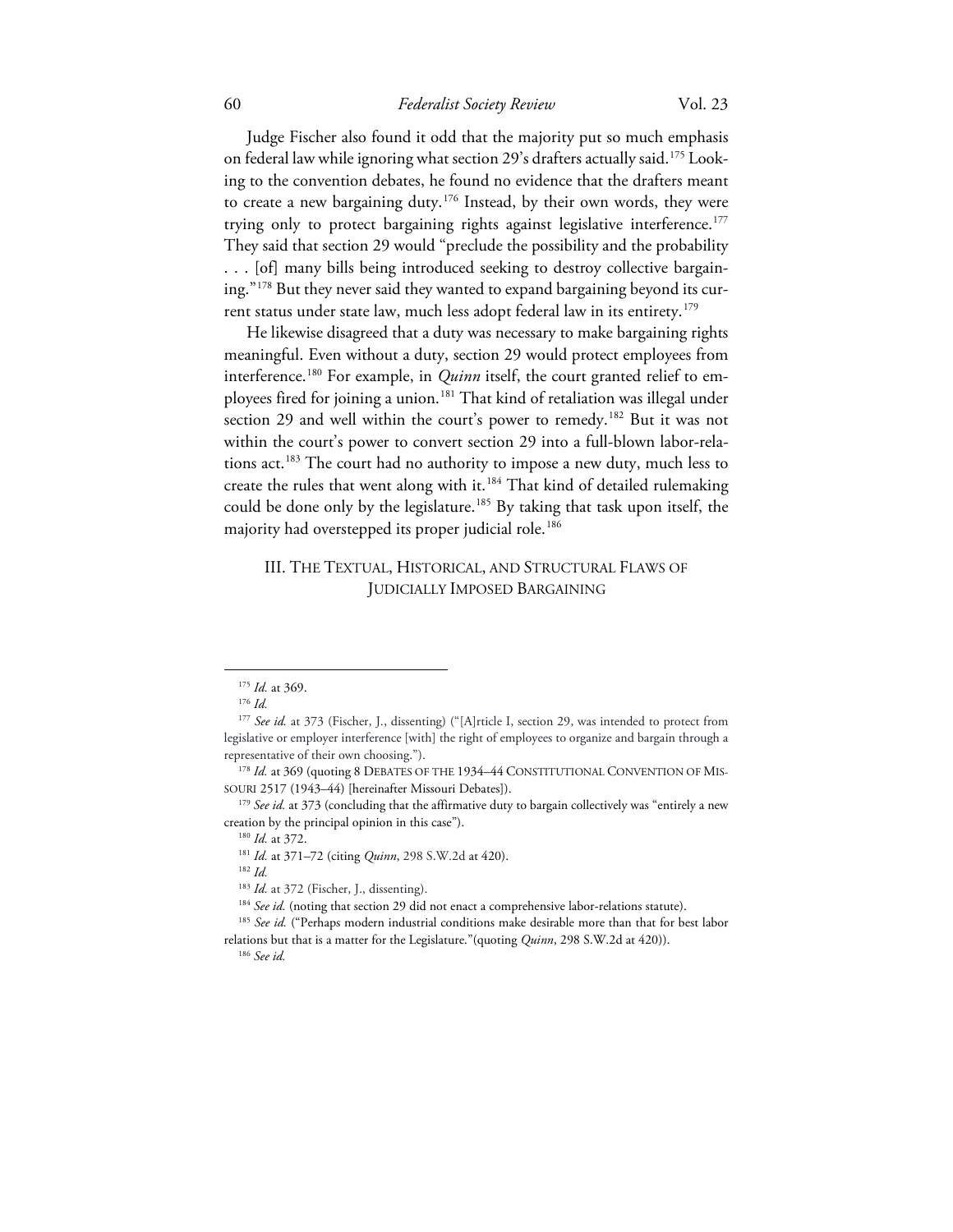These decisions show how rights can develop in unexpected directions. In New York, courts read bargaining rights modestly and fit them into existing law.<sup>[187](#page-20-0)</sup> Missouri courts did the same for nearly sixty years.<sup>[188](#page-20-1)</sup> But later, Missouri courts abandoned that approach and imposed an unwritten bargaining duty. [189](#page-20-2) And in New Jersey, courts took the duty-to-bargain approach from the beginning. [190](#page-20-3)

What emerges is a lesson in unintended consequences. When planted in a governing document, even the barest of texts can sprout a tangle of judicial glosses.<sup>[191](#page-20-4)</sup> And that kind of tangle can be hard to pull back from. Having waded into the thicket, courts struggle to extract themselves. Witness how New Jersey's and Missouri's courts took one step beyond the text—inferring an unwritten duty to bargain—and quickly found themselves straying even further. Lacking any statute or administrative system to fall back on, they reached for federal concepts—good faith, majority elections, and exclusive representation—rather than simply hewing to the plain text and the original meaning of their constitutions. [192](#page-20-5) 

#### *A. Text*

Nothing in the text of either Missouri's or New Jersey's constitution supported a duty to bargain. The relevant texts said that employees had the right to bargain collectively through representatives of their choosing.<sup>[193](#page-20-6)</sup> But they said nothing about an employer's duty. They used no words like "duty to

<sup>187</sup> *See Herzog*, 269 App. Div. at 30. 188 *See Quinn*, 298 S.W.2d at 418. 189 *See Ledbetter*, 387 S.W.3d at 363–65.

<span id="page-20-4"></span><span id="page-20-3"></span><span id="page-20-2"></span><span id="page-20-1"></span><span id="page-20-0"></span><sup>&</sup>lt;sup>190</sup> *See Johnson*, 45 N.J. at 111–12.<br><sup>191</sup> *See, e.g., Chesterfield*, 386 S.W.3d at 761 (reversing *Quinn* after sixty years of unbroken interpretation of unchanged constitutional language). *See also* 8 Missouri Debates, *supra* note 178, at 310 (statement of Judge Robert Carey) (arguing that collective bargaining was so ill defined that the drafters wouldn't know what it meant until a court told them). 192 *See, e.g.*, *Johnson II*, 45 N.J. at 111–12 (accepting Chancery Divisions decision to order an

<span id="page-20-6"></span><span id="page-20-5"></span>election to determine exclusive representative); *Johnson I*, 84 N.J. Super. at 459 (endorsing concept of exclusive representation, borrowed from federal law); *Ledbetter*, 387 S.W.3d at 363–65 (relying on federal authorities to read bargaining duty into state constitution). 193 *See* N.J. CONST. art. I § 19; MO. CONST. art. I § 29.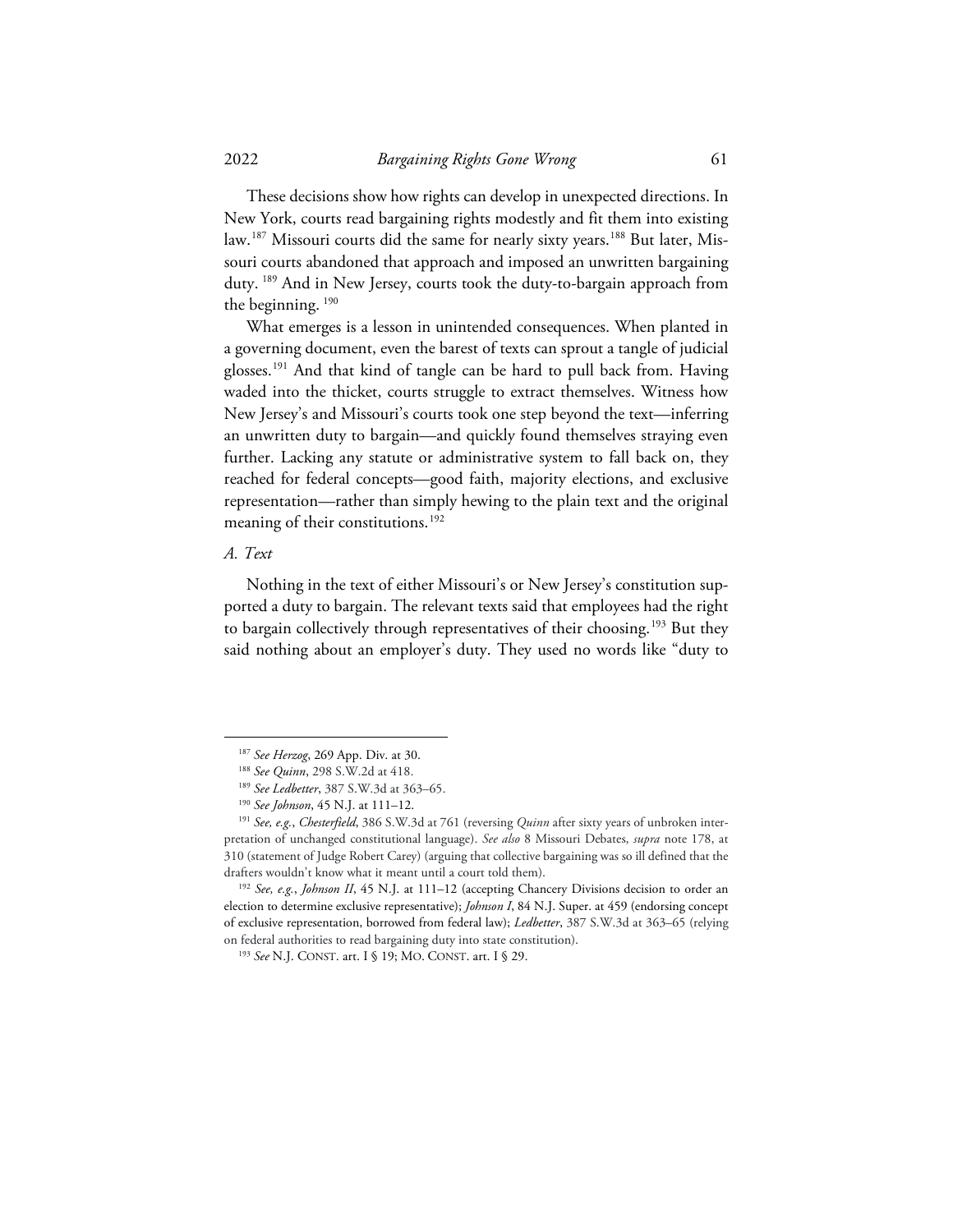bargain," "meet and confer," or "good faith." They offered no textual hook for an affirmative bargaining duty. [194](#page-21-0)

Without such a hook, courts had to infer a duty. And to justify that in-ference, they had to borrow from federal law.<sup>[195](#page-21-1)</sup> They pointed out that federal law required employers to bargain in good faith—i.e., with a genuine desire to make an agreement. [196](#page-21-2) The state constitutional drafters were writing against the backdrop of federal law and surely would have been aware of it. So, they reasoned, the drafters must have assumed a similar requirement would apply under the state law provisions they were drafting. [197](#page-21-3)

But that analysis glides over differences in the relevant texts. Both constitutions mirrored section 7 of the NLRA, which gave employees a right to bargain collectively.<sup>[198](#page-21-4)</sup> Section 7 predated the two constitutions, so it was reasonable to assume that the drafters thought of it as a rough model. But that assumption doesn't lead us to a bargaining duty, because there is no bargaining duty in section 7. The federal bargaining duty comes from a different part of the NLRA—section 8(a)(5). [199](#page-21-5) That section makes refusing to bargain an unfair labor practice.<sup>[200](#page-21-6)</sup> Likewise, section  $8(d)$  (added later) explains that the duty to bargain includes the duty to "meet at reasonable times and confer in good faith."<sup>[201](#page-21-7)</sup> Both  $8(a)(5)$  and  $8(d)$  would be redundant if section 7 imposed a duty to bargain on its own. [202](#page-21-8) They are necessary only because section 7's language doesn't do the job.

<span id="page-21-0"></span><sup>194</sup> *See* Peck, *supra* note 16, at 729 (criticizing *Johnson* for going "beyond what is immediately suggested by a reading of the supporting texts" and engaging in "judicial creativity"). 195 *See, e.g.*, *Molinelli*, 114 N.J. at 97 (explaining that because section 19's scope was unclear,

<span id="page-21-1"></span>court looked to federal "experience and adjudications" to determine rights and remedies under state constitution); *Ledbetter*, 387 S.W.3d at 364–65 (looking at federal agency interpretations to determine scope of bargaining rights under state constitution). *See also* Lullo v. Int'l Ass'n of Fire Fighters, 55 N.J. 409, 422–23 (N.J. 1970) (citing federal agency interpretations to uphold exclusive-repre-

<span id="page-21-3"></span><span id="page-21-2"></span>sentation scheme under state public-sector labor law).<br><sup>196</sup> See Ledbetter, 387 S.W.3d at 364–65. See also Lullo, 55 N.J. at 422–23.<br><sup>197</sup> Ledbetter, 387 S.W.3d at 364–65; *Johnson I*, 84 N.J. Super. at 459.<br><sup>198</sup> See 29 U

<span id="page-21-5"></span><span id="page-21-4"></span><sup>&</sup>lt;sup>199</sup> See id. § 158(a)(5). When Missouri and New Jersey rewrote their constitutions, section 8(a)(5) was numbered 8(5). *See* Miller, *supra* note 167, at 168–78 (discussing development of duty to bargain before and after passage of section 8(5)).

<sup>200</sup> 29 U.S.C. § 158(a)(5).

<span id="page-21-8"></span><span id="page-21-7"></span><span id="page-21-6"></span><sup>201</sup> *Id.* § 8(d). 202 *See* Miller, *supra* note 167, at 180 (explaining that Senate added section 8(5) because duty to bargain was not clear in section 7 alone).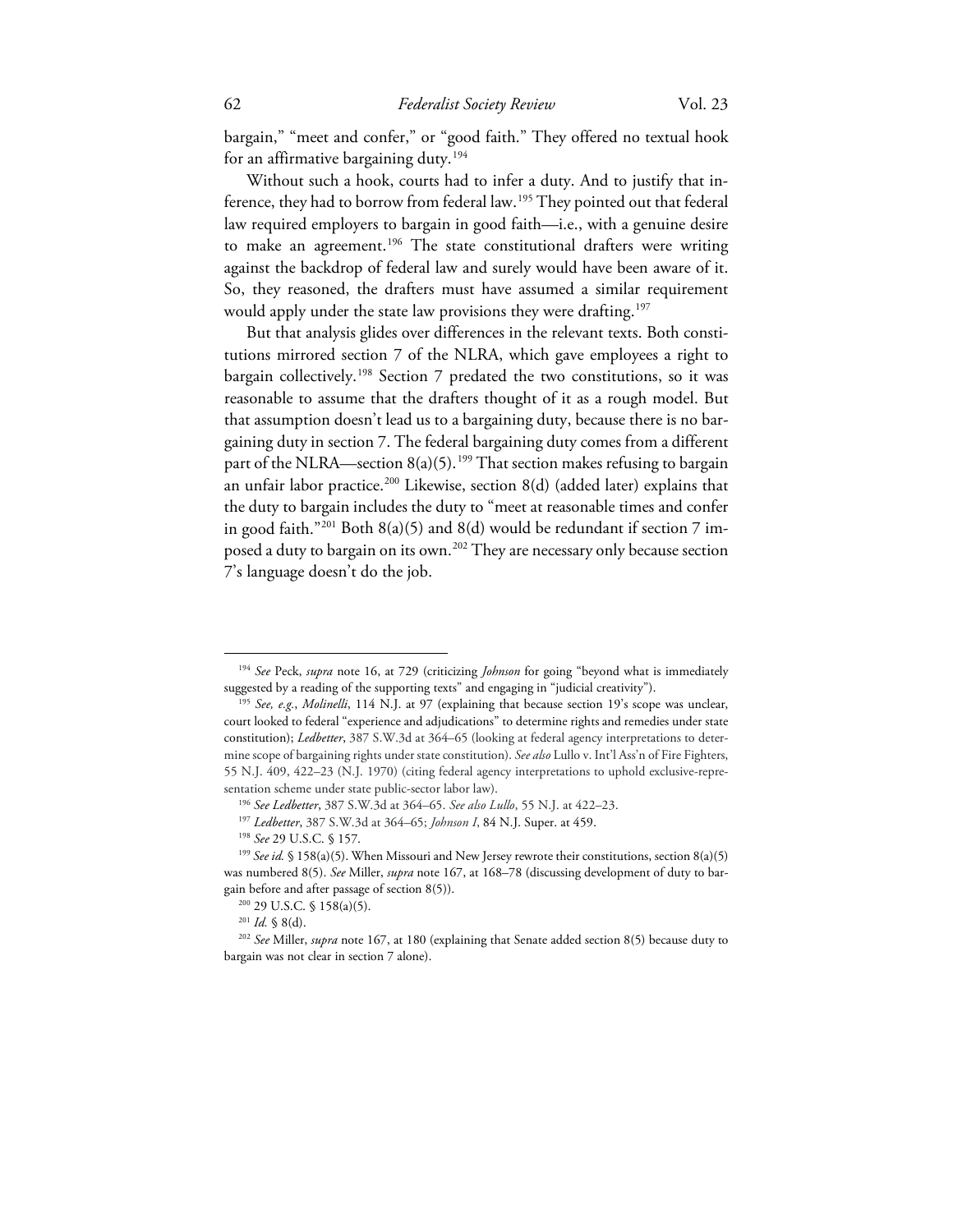At least, that's how the NLRA's drafters saw it. When the NLRA was first proposed, some in Congress wanted to let section 7 stand alone.<sup>203</sup> Chief among them was the statute's sponsor, Senator Robert Wagner.<sup>[204](#page-22-1)</sup> Wagner told various Senate committees that section 7 implicitly required employers to bargain in good faith.<sup>205</sup> But the broader Senate rejected that interpretation.[206](#page-22-3) Several senators observed that, without a clear textual hook in section 7, employers might have no enforceable duties. [207](#page-22-4) So they added section 8(5), and later section 8(d), to spell the duty out explicitly. $^{208}$  $^{208}$  $^{208}$ 

No similar additions were made in Missouri or New Jersey. The drafters gave employees the right to bargain collectively, but they said nothing about an employer's duty. Had they wanted to create such a duty, they could easily have done so. They only had to look at what the U.S. Senate had done with section 8(5). But they chose not to do that. Instead, they adopted language mirroring section 7—and only section 7.

Sound constitutional interpretation should treat that choice as meaningful.[209](#page-22-6) As Judge Fisher observed in his *Chesterfield* dissent, courts have no power to amend constitutional text.<sup>[210](#page-22-7)</sup> They cannot add words simply because they think the text would work better with a little embellishment. They must apply the text as written. And as written, sections 19 and 29 impose no duty on employers.<sup>[211](#page-22-8)</sup>

<sup>203</sup> *See id.* (describing position of Sen. Wagner). 204 *See id.*

<sup>205</sup> *Id.*

<span id="page-22-4"></span><span id="page-22-3"></span><span id="page-22-2"></span><span id="page-22-1"></span><span id="page-22-0"></span><sup>&</sup>lt;sup>206</sup> *See id.* (describing committee reactions and quoting from legislative history).<br><sup>207</sup> *See id.* at 173 (quoting NAT'L LABOR RELATIONS BD., LEGISLATION HISTORY OF THE NA-TIONAL LABOR RELATIONS ACT OF 1935 38 (Washington: GPO 1949)). 208 *See id.* at 180. 209 *See Ledbetter*, 387 S.W.3d at 368–69 (Fischer, J., dissenting) (arguing that a court must un-

<span id="page-22-6"></span><span id="page-22-5"></span>dertake to ascribe to the words of a constitutional provision the meaning that the people understood them to have when the provision was adopted"). 210 *See id.* at 373 ("T]his Court still does not have the authority to read words into the Constitu-

<span id="page-22-8"></span><span id="page-22-7"></span>tion and particularly to read words into the Constitution that drastically redefine the long established meaning of its actual words."). 211 *See id.* at 368 (pointing out that section 29's plain language creates no duty to bargain).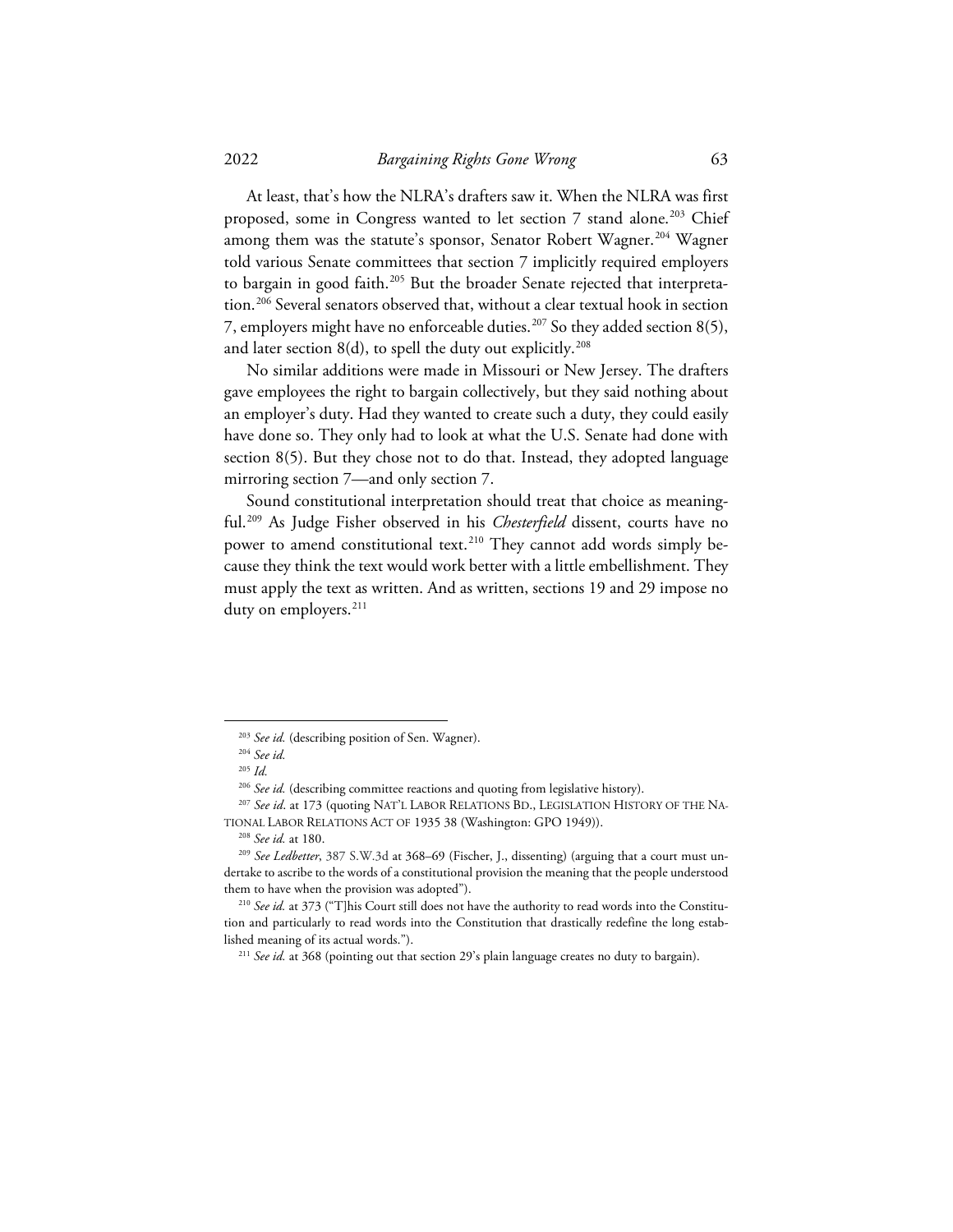# *B. History*

If the mandatory-bargaining approach makes little sense as a matter of text, it makes even less sense as a matter of history. To understand why, we have to start with the common-law baseline. At common law, a party had no duty to bargain.<sup>[212](#page-23-0)</sup> She was free to bargain or not bargain with whomever she chose.[213](#page-23-1) The concept of "good faith" came into play in only limited circumstances. A party could not entice another person into a contract through fraud, nor could she deny a contract when she had induced the other party to rely on her representations. But outside those situations, no "good faith" obligation attached. No one had to negotiate with a genuine desire to make an agreement. If a party didn't want an agreement, she could walk away—or never bargain to begin with.[214](#page-23-2)

These same principles applied to bargaining between employers and un-ions.<sup>[215](#page-23-3)</sup> The common law recognized no duty for either party to bargain, much less bargain in good faith.<sup>[216](#page-23-4)</sup> Instead, the law respected an employee's right to choose a bargaining representative, typically a union.<sup>[217](#page-23-5)</sup> It then left the union with the normal tools for extracting an agreement. The union could approach the employer through persuasion, protests, or displays of

<span id="page-23-0"></span><sup>212</sup> *See, e.g.*, Local 47 v. Hospital, 11 Ohio Misc. 218, 226 (Ohio Com. Pleas 1967) ("There is not a word in Ohio's common-law rule book that says an employer must, against his will, bargain collectively."); Richard A. Epstein, *A Common Law for Labor Relations: A Critique of the New Deal Labor Legislation*, 92 YALE L.J. 1357, 1364 (1983) (explaining the common-law default: "Every person owns his own person and can possess, use and dispose of his labor on whatever terms he sees fit."). *Cf.* Getman & Kohler, *supra* note 15, at 1421 (observing that Congress judged the commonlaw method too limited to address industrial society's emerging labor issues, and so enacted a "new" bargaining paradigm with the NLRA). 213 *See* Epstein, *supra* note 212, at 1395 (explaining that under common law, courts did not force

<span id="page-23-1"></span>parties to bargain; they merely enforced agreements voluntarily made). 214 *See id.* ("Limited in this way, the principle of 'good faith' clearly has no bite in the area of

<span id="page-23-2"></span>labor relations, as employers can easily avoid the twin pitfalls of precontractual reliance and misrepresentation."). 215 *See id*. at 1365–69 (explaining that early common law allowed formation of unions, but did

<span id="page-23-3"></span>not dictate outcome of labor disputes; it left the parties to determine their own agreements.) 216 *See* Petri Cleaners v. Auto. Emp., Etc., Local No. 88, 53 Cal.2d 455, 470 (Cal. 1960) (Tray-

<span id="page-23-4"></span>nor, J.) (explaining that there was no duty to bargain collectively at common law; the employer's decision to bargain was left to the "free interaction of economic forces").<br><sup>217</sup> *See* Epstein, *supra* note 212, at 1365, 1394 (noting that formation of labor unions and collec-

<span id="page-23-5"></span>tive bargaining were fully consistent with common law; just as one employee was free to bargain for the terms under which she would sell her labor, so was a group of employees).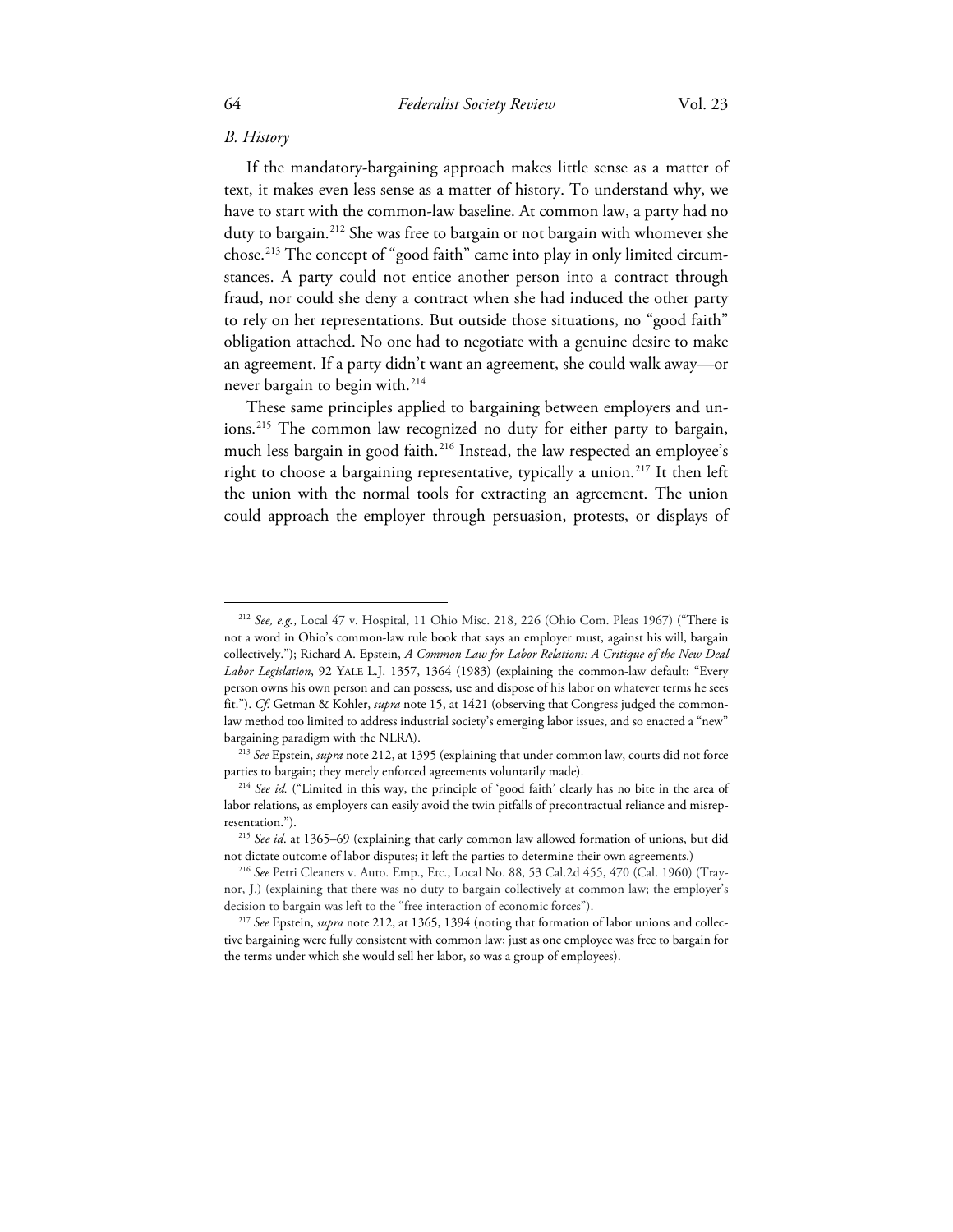economic strength.<sup>[218](#page-24-0)</sup> It could use skill or tact or weight of numbers.<sup>[219](#page-24-1)</sup> But it could not sue to force the employer to the table.<sup>[220](#page-24-2)</sup> Likewise, the employer could respond with its own economic weapons, such as hiring replacements. Or it could take a less drastic approach and bargain voluntarily.<sup>[221](#page-24-3)</sup> But it had no legal right to dictate the union's bargaining behavior.

The NLRA, of course, changed all that.<sup>[222](#page-24-4)</sup> It deliberately departed from the common law and imposed a duty to bargain on both parties. [223](#page-24-5) That mandate marked a sea-change in the law of labor relations, and it still colors our views of bargaining today.<sup>[224](#page-24-6)</sup> But in the 1940s, when their constitutions were drafted and passed, neither Missouri nor New Jersey had anything like the NLRA. They had no general statute imposing a duty to bargain.<sup>[225](#page-24-7)</sup> So for them, the relevant baseline was still the common law.<sup>[226](#page-24-8)</sup>

The constitutional drafters had no intent to upset that baseline. In the contemporary debates, supporters of both provisions assured their

<span id="page-24-3"></span><sup>221</sup> *See Petri Cleaners*, 53 Cal.2d at 470 (explaining that the common law left bargaining decisions to the free interaction of economic forces). 222 Epstein, *supra* note 212, at 1394–95 (observing that Wagner Act marked a dramatic departure

<span id="page-24-0"></span><sup>218</sup> *See Petri Cleaners*, 53 Cal.2d at 470 (finding no duty to bargain collectively absent statute departing from common law)*.*

<span id="page-24-1"></span><sup>219</sup> *See id. See also Local 47*, 11 Ohio Misc. at 226 (surveying cases from multiple jurisdictions refusing to recognize a common-law duty to bargain). 220 *See Local 47*, 11 Ohio Misc. at 224 (rejecting union's attempt to force bargaining because the

<span id="page-24-2"></span>union failed to show that the employer had a "clear duty" to bargain under the common law). *See also* Peters v. S. Chicago Cmty. Hosp., 235 N.E.2d 842, 846 (Ill. App. Ct. 1968) ("Courts may not formulate labor rules or policies when the legislature has failed to do so."); Tate v. Phila. Transportation Co., 410 Pa. 490, 499 (1963) (recognizing that absent legislation, a court cannot require collective bargaining).

<span id="page-24-4"></span>from common-law baseline). *See also* Peck, *supra* note 16, at 753–54 (observing that after the Norris-LaGuardia Act removed the threat of injunctions, labor and management were on equal footing, and each could support their positions with shows of economic strength). 223 *See* 29 U.S.C. § 158(a)(5), (d). *See also* Labor Bd. v. Laughlin, 301 U.S. 1, 31 (1937) (observ-

<span id="page-24-5"></span>ing that charge under the NLRA is "not a suit at common law or in the nature of such a suit. The proceeding is one unknown to the common law. It is a statutory proceeding").<br><sup>224</sup> *See* Epstein, *supra* note 212, at 1394–95 (discussing how Wagner Act changed the common-

<span id="page-24-6"></span>law baseline). 225 *See Johnson II*, 45 N.J. at 112 (lamenting absence of legislation to manage day-to-day labor

<span id="page-24-7"></span>relations); *Quinn*, 298 S.W.2d at 417 (noting absence of legislation providing for enforcement of section 29). 226 *See* Epstein, *supra* note 212, at 1395 (arguing that the appropriate baseline on which to judge

<span id="page-24-8"></span>the changes wrought by the NLRA is the common law).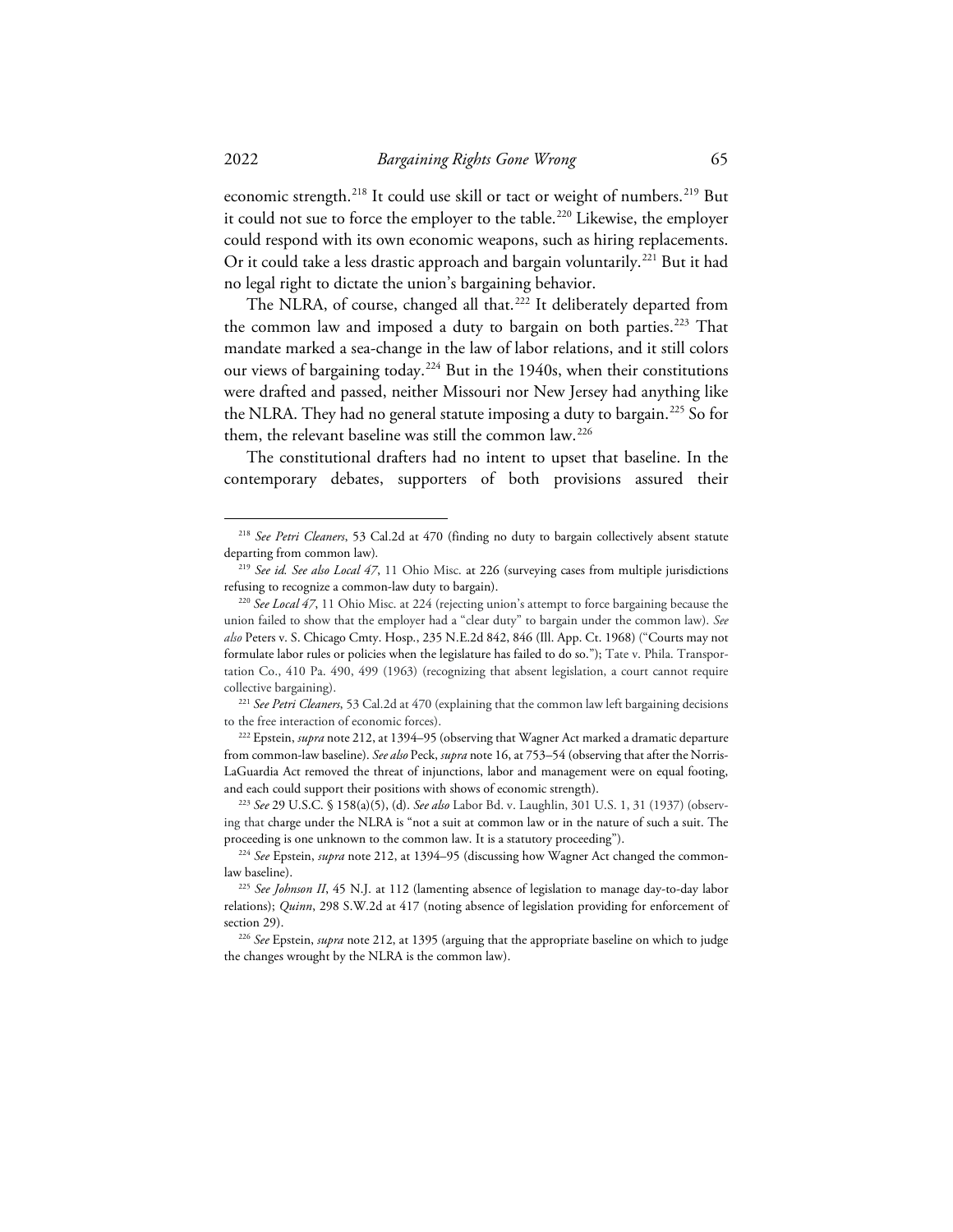convention colleagues that they were creating no new rights.<sup>[227](#page-25-0)</sup> They did not mean to give any special privileges to labor.<sup>[228](#page-25-1)</sup> Instead, they were trying to do only two things: (1) recognize employees' preexisting right to bargain collectively through their chosen representatives; and (2) protect that right from legislative and judicial erosion. [229](#page-25-2)

In New Jersey, this position was articulated by multiple delegates. Frank Eggers, the mayor of Jersey City, insisted that section 19 gave nothing "special" to unions.[230](#page-25-3) It was "merely declarative" of employees' "inherent right" to bargain collectively.<sup>[231](#page-25-4)</sup> Likewise, Spencer Miller, an NYU professor of industrial relations, said that section 19 would protect employees' rights to "unite" and "exert influence" on their employers.<sup>[232](#page-25-5)</sup> It would allow them to "withhold[] their labor of economic value" and force the employers to "pay them what they thought it was worth."<sup>[233](#page-25-6)</sup> Such a right would not be new it had already existed for "nearly a hundred years.["234](#page-25-7)

Reacting to these arguments, some delegates questioned section 19's util-ity. If it would create no new rights, why put it in the constitution?<sup>[235](#page-25-8)</sup> In response, supporters pointed to hostile legislators.<sup>[236](#page-25-9)</sup> True, the supporters said, the right to bargain already existed; it was inherent and longstanding.<sup>[237](#page-25-10)</sup> But that hadn't stopped it from coming under constant attack.<sup>[238](#page-25-11)</sup> Lawmakers—federal and state—had shown they could not be trusted to leave

<span id="page-25-0"></span><sup>227</sup> *See* 8 Missouri Debates, *supra* note 178, at 2509 (statement of Mr. Wood) ("Of course by this simple line in our Constitution we do not establish the rights of labor. Those rights already exist."); 3 New Jersey Debates, *supra* note 58, at 239 (statement of Mr. Parsonnet) (conceding that labor already had the rights guaranteed by section 19). 228 *See* 8 Missouri Debates, *supra* note 178, at 2513 (stating that "members of organized labor are

<span id="page-25-1"></span>not asking any special privileges"); 1 New Jersey Debates, *supra* note 58, at 325 (statement of Mr. Eggers) (denying that labor was seeking "something special" with its proposed amendment). 229 *See* 8 Missouri Debates, *supra* note 178, at 2513 (arguing that the provision was necessary to

<span id="page-25-3"></span><span id="page-25-2"></span>combat legislation hostile to labor rights); 1 New Jersey Debates, *supra* note 58, at 325 (arguing that recent history had shown that the legislature could not be trusted to protect labor rights in the future). 230 1 New Jersey Debates, *supra* note 58, at 325.

<sup>231</sup> *Id.* at 325.

<sup>232</sup> *Id.* at 317.

<sup>233</sup> *Id.*

<sup>234</sup> *Id.*

<span id="page-25-11"></span><span id="page-25-10"></span><span id="page-25-9"></span><span id="page-25-8"></span><span id="page-25-7"></span><span id="page-25-6"></span><span id="page-25-5"></span><span id="page-25-4"></span><sup>235</sup> *See* 3 New Jersey Debates, *supra* note 58, at 128 (statement of Mr. Holderman), 239 (exchange between Judge Carey and Mr. Parsonnet).

<sup>&</sup>lt;sup>236</sup> See id. at 317 (statement of Mr. Miller), 325 (statement of Mr. Eggers).<br><sup>237</sup> See id. at 314 (statement of Mr. Park), 321 (statement of Mr. Berry).<br><sup>238</sup> See id. at 129 (pointing to "restrictive legislation" recentl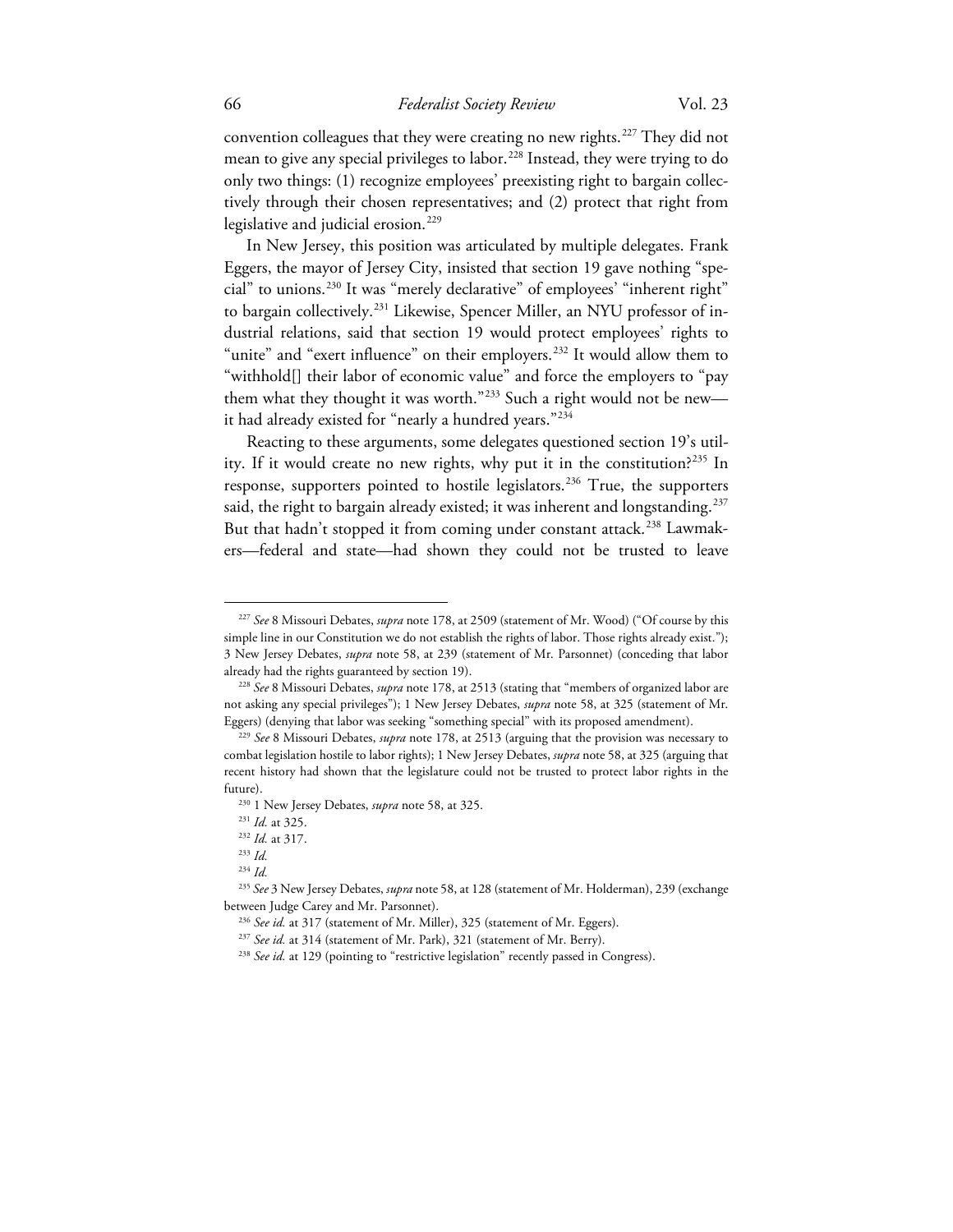bargaining rights untouched.<sup>[239](#page-26-0)</sup> Section 19 would forever put bargaining rights beyond their reach. It was intended, in short, to prevent legislative backsliding.<sup>[240](#page-26-1)</sup>

The same position was taken by supporters in Missouri. Section 29's chief advocate, R.T. Wood, explained that by enshrining bargaining rights in the constitution, labor was not gaining anything new.[241](#page-26-2) It already had the right to bargain collectively. Section 29 would merely recognize labor's rights and elevate them to constitutional status. [242](#page-26-3)

As in New Jersey, skeptics pounced on this line of reasoning. If employees already had the right to bargain collectively, the skeptics asked, what would section 29 do?<sup>[243](#page-26-4)</sup> Why put it in the constitution at all? In response, Wood gave a now familiar answer:

*Mr. Darmon:* Mr. Wood, does the labor [sic] now have the right to organize and bargain collectively in this state?

*Mr. Wood (of Greene):* Oh yes. Everyone knows that. That's true.

*Mr. Darmon:* What rights or powers if any, do you seek to obtain by this proposal that you do not now have?

*Mr. Wood (of Greene):* Well, Mr. Darmon, if it is in our state constitution we will preclude the possibility as has happened in the past, in future sessions of the Legislature, many bills being introduced seeking to destroy collective bargaining.<sup>[244](#page-26-5)</sup>

This exchange shows that section 29 was supposed to protect existing bargaining rights from legislative sabotage. [245](#page-26-6) It created no new rights, but rather "recognized" that "the members of organized labor [had] the same right to organize and bargain collectively in [their] own interest as every other organ-ization and every other group."<sup>[246](#page-26-7)</sup>

<span id="page-26-1"></span><span id="page-26-0"></span><sup>239</sup> *See id.* at 128, 325. 240 *See id.* at 325.

<span id="page-26-2"></span><sup>241</sup> 8 Missouri Debates, *supra* note 178, at 2509.

<span id="page-26-3"></span><sup>242</sup> *See id.*

<span id="page-26-4"></span><sup>243</sup> *See id.* at 2517 (questioning by Mr. Darmon). 244 *Id.* at 2518.

<span id="page-26-7"></span><span id="page-26-6"></span><span id="page-26-5"></span><sup>245</sup> *See id*. (response of Mr. Wood). 246 *Id.*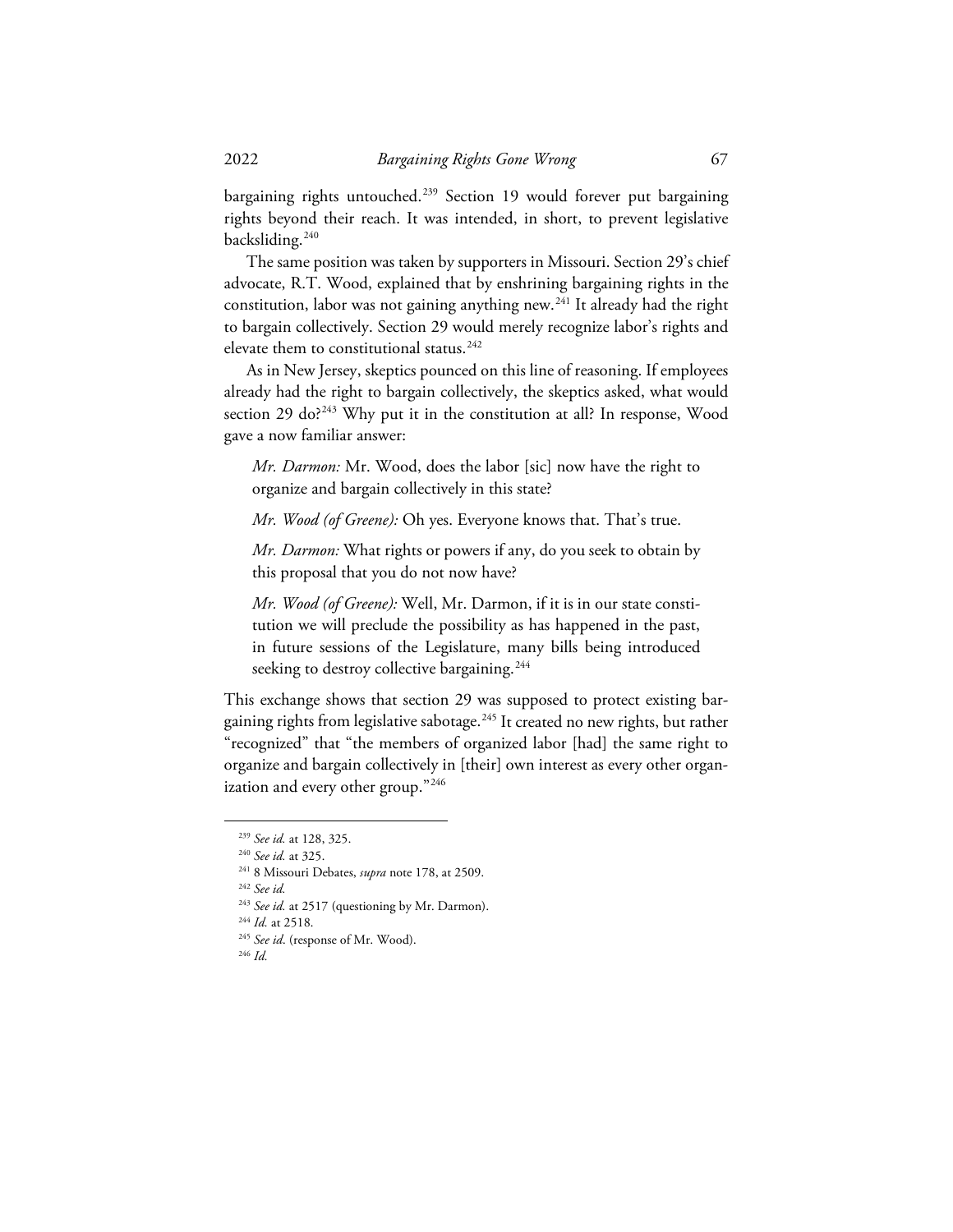### 68 *Federalist Society Review* Vol. 23

On the flip side, neither Wood nor any other supporter said that section 29 would force employers to bargain.<sup>[247](#page-27-0)</sup> And if they had meant to force employers to bargain—a dramatic departure from the common-law baseline— one would have expected them at least mention it.<sup>[248](#page-27-1)</sup> That no one did is a strong indication that we should take them at their word: they really did mean to preserve the status quo.<sup>[249](#page-27-2)</sup>

It may come as a surprise that the drafters saw their handiwork in such modest terms. After all, they were inscribing rights into their fundamental organizing documents. Surely, they meant those rights to be meaningful. But their accomplishments seem modest only if we view them through a modern lens. We now have nearly a century's worth of experience with the NLRA; given that experience, we take bargaining rights for granted. The duty to bargain is baked into modern labor law. It is as natural to us as the common-law standard was to our predecessors. But to convention delegates in the mid-1940s, bargaining rights seemed far less secure. The delegates had only a few years' experience with the NLRA, and they could still remember a time when bargaining rights seemed quite precarious. Indeed, it was not so long before that labor unions faced threats to their very existence.

The most acute threat had come from the aggressive use of labor injunctions.[250](#page-27-3) The injunction was an ancient remedy with deep roots in the com-mon law.<sup>[251](#page-27-4)</sup> Courts originally used it to prevent irreparable injuries to land.<sup>[252](#page-27-5)</sup> But they gradually expanded it over time to cover other kinds of property, including business interests.<sup>[253](#page-27-6)</sup> In the late 1800s, some courts started using it to tamp down labor disputes.<sup>[254](#page-27-7)</sup> They reasoned that labor disputes posed serious threats to business interests, and so could be enjoined when paired with an "unlawful" motive—e.g., the intent to harm another person's property. [255](#page-27-8)

<span id="page-27-0"></span><sup>&</sup>lt;sup>247</sup> See id. (explanation of Mr. Wood regarding the provision's purpose, given that workers already had the right to bargain collectively). 248 *See Ledbetter*, 387 S.W.3d at 368 (Fischer, J., dissenting) (noting that section 29's supporters

<span id="page-27-1"></span>described it only as a "protective measure" against future legislation).<br><sup>249</sup> *See id.* (asserting that the constitutional provision was necessary to protect rights against future

<span id="page-27-2"></span>legislative erosion).

<span id="page-27-3"></span><sup>&</sup>lt;sup>250</sup> For a general overview of the labor injunction and its place in the history of the labor movement, see Robert M. Debevec, *The Labor Injunction—Weapon or Tool*, 4 CLEV.-MARSHALL L. REV.

<span id="page-27-7"></span><span id="page-27-6"></span><span id="page-27-5"></span><span id="page-27-4"></span><sup>102 (1955). 251</sup> *See id.* at 104 (tracing origins to remedies issued by British Chancery courts). 252 *Id.*

<sup>253</sup> *Id.*

<span id="page-27-8"></span><sup>&</sup>lt;sup>254</sup> *Id.* at 105 (citing Johnston Harvester Co. v. Meinhardt, 60 How. Pr. 168 (N.Y. 1880)).

<sup>255</sup> *See id.*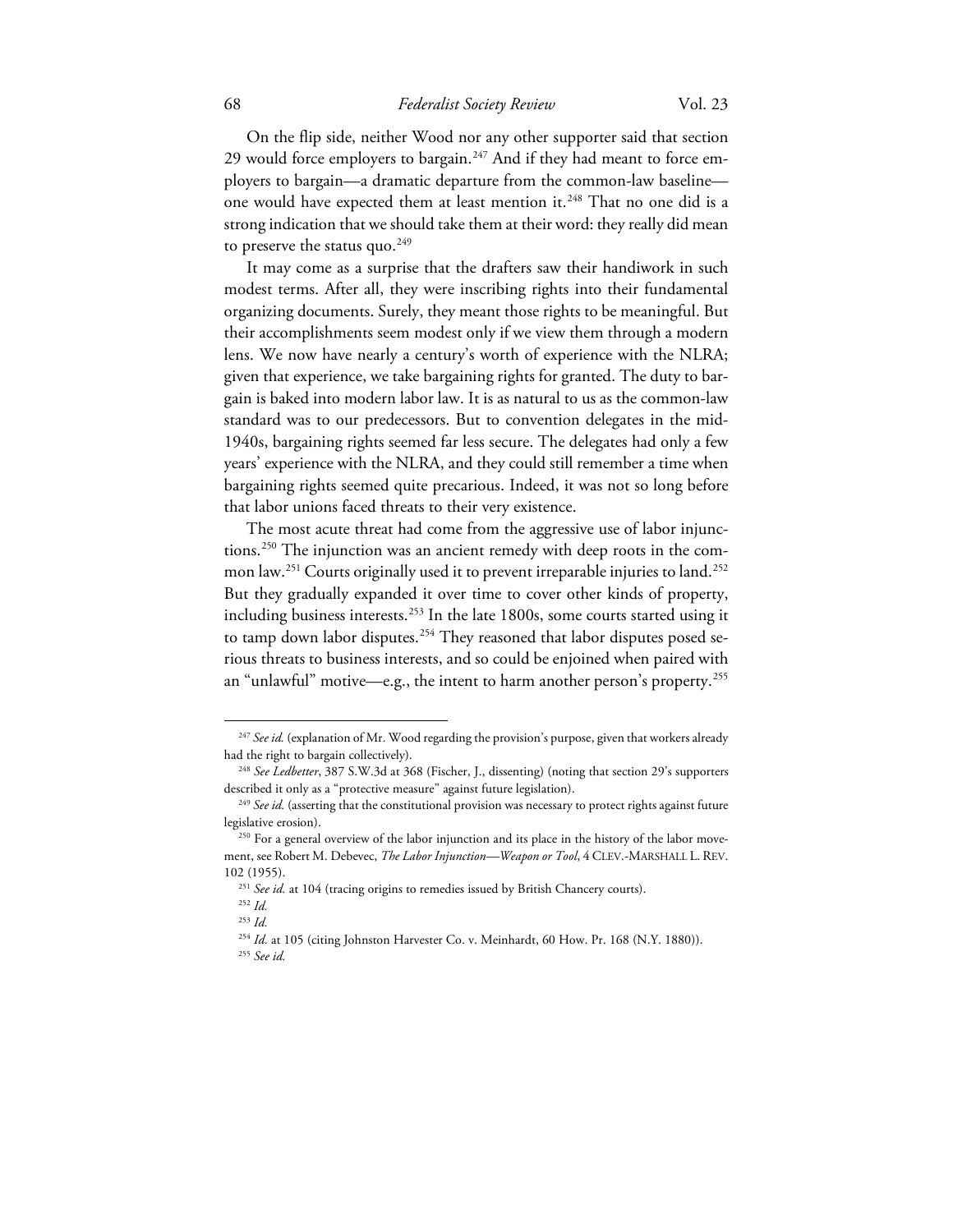With an injunction came potentially heavy penalties, including criminal con-tempt.<sup>[256](#page-28-0)</sup> If labor leaders violated one, they could go to jail.<sup>[257](#page-28-1)</sup>

Though rare at first, labor injunctions expanded over the century.<sup>[258](#page-28-2)</sup> And more and more, they were used to shut down union activities. [259](#page-28-3) They became particularly effective when the U.S. Supreme Court coupled them with antitrust law. In a series of decisions, the Court permitted legal attacks against unions under section 1 of the Sherman Act.<sup>[260](#page-28-4)</sup> Under that act,<sup>[261](#page-28-5)</sup> any group formed to restrain trade was an illegal combination.<sup>[262](#page-28-6)</sup> Unions, of course, ex-isted to control a particular kind of trade: the sale of labor.<sup>[263](#page-28-7)</sup> So like other combinations in restraint of trade, they faced potential dissolution.<sup>[264](#page-28-8)</sup> Anti-trust law had thus become a dagger aimed squarely at their collective heart.<sup>[265](#page-28-9)</sup>

Nor were labor injunctions the only threat facing unions. Another prime example was the "yellow dog" contract.<sup>[266](#page-28-10)</sup> Yellow-dog contracts were common early in the 20th century. They required workers to agree, as a condition of employment, not to join a union.<sup>[267](#page-28-11)</sup> They presented obvious obstacles to unionization, and they were a key union-avoidance tool for much of the early

<span id="page-28-0"></span><sup>&</sup>lt;sup>256</sup> See id. (noting that Eugene Debs and other labor leaders were arrested and jailed for violating a labor injunction during the Pullman strike in the late 19th century).<br><sup>257</sup> See Debevec, *supra* note 250, at 105.<br><sup>258</sup> See Getman & Kohler, *supra* note 15, at 1427 (observing that while there were no labor in-

<span id="page-28-2"></span><span id="page-28-1"></span>junctions in the United States before 1880, there were 1,845 between 1880 and 1930, and an additional 921 from 1920 to 1930). 259 *See id.*

<span id="page-28-4"></span><span id="page-28-3"></span><sup>260</sup> *See In re Debs*, 158 U.S. 564, 591 (1895) (affirming power of federal courts to enjoin labor disputes interfering with the free flow of interstate commerce); Loewe v. Lawlor, 208 U.S. 274, 297 (1908) (holding that labor boycotts could be enjoined under Sherman Act); Amer. Foundries v. Tri-City Council, 257 U.S. 184 (1921) (interpreting Clayton Act narrowly to allow courts to continue issue injunctions in many labor disputes). 261 15 U.S.C. §§ 1–38. 262 *See* Miller & Huffaker, *supra* note 40, at 209 (citing Standard Oil Co. v. United States, 221

<span id="page-28-7"></span><span id="page-28-6"></span><span id="page-28-5"></span>U.S. 1 (1911)). *See also* ERIC POSNER, HOW ANTITRUST FAILED WORKERS 30–31 (2021) (describing courts' pre-Clayton Act treatment of labor unions).

<sup>263</sup> *See* POSNER, *supra* note 262, at 40 ("Unions are themselves cartels of workers."). 264 Miller & Huffaker, *supra* note 40, at 209.

<sup>265</sup> *See id.* (discussing existential threat *Standard Oil* posed to labor unions).

<span id="page-28-10"></span><span id="page-28-9"></span><span id="page-28-8"></span><sup>266</sup> *See, e.g.*, JOHN J. DINAN, THE AMERICAN STATE CONSTITUTIONAL TRADITION 288 (2016) (explaining that early efforts to put labor rights into state constitutions involved bans on yellow-dog contracts). 267 Lincoln Fed. Labor Union v. Northwestern Iron & Metal Co., 335 U.S. 525, 534–35 (1949)

<span id="page-28-11"></span><sup>(</sup>describing yellow-dog contracts and history of efforts to outlaw them at the federal level).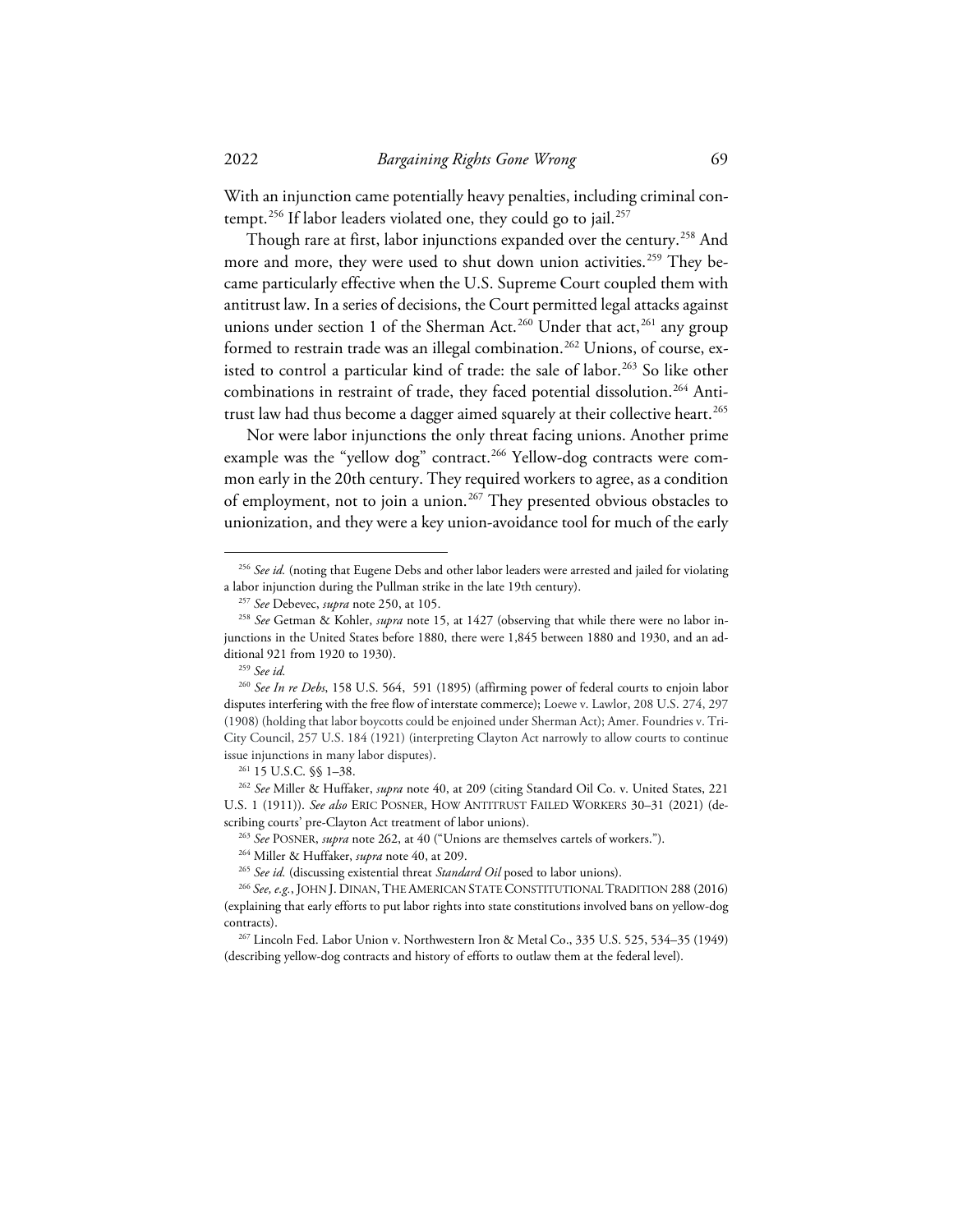labor movement.<sup>[268](#page-29-0)</sup> The constitutional drafters knew them well and cited them as a threat to bargaining rights.<sup>[269](#page-29-1)</sup> They clearly expected sections 19 and 29 to abolish them.<sup>[270](#page-29-2)</sup>

Unions eventually beat back these threats with the help of Congress. In 1914, Congress passed the Clayton Act, $^{271}$  $^{271}$  $^{271}$  which declared that labor unions were not illegal combinations in restraint of trade.<sup>[272](#page-29-4)</sup> In 1932, Congress passed the Norris–LaGuardia Act,<sup>[273](#page-29-5)</sup> which both stripped federal courts of much of their power to enjoin labor disputes and outlawed yellow-dog contracts. [274](#page-29-6) These laws effectively neutralized the threat of labor injunctions in federal court.<sup>275</sup> They also spurred states to pass copycat laws, which put state courts on the sidelines as well. [276](#page-29-8)

The Norris-LaGuardia Act took effect about fifteen years before Missouri and New Jersey convened their constitutional conventions. But in both states, the drafters could still remember the bad old days. They cited this history of judicial hostility as a reason for elevating bargaining rights to constitutional status.[277](#page-29-9) They knew what it was like to feel the full force of judicial pressure and to wonder whether unions were lawful at all. [278](#page-29-10) So to them, protecting the right to form unions and demand recognition would not have seemed so

<sup>268</sup> *See id.*

<span id="page-29-1"></span><span id="page-29-0"></span><sup>269</sup> *See* 1 New Jersey Debates, *supra* note 58, at 318–19 (statement of Mr. Rafferty) (listing yellowdog contracts as an example of efforts to undermine labor rights).

<sup>270</sup> *See id.*

<sup>271</sup> Pub. L. 63-212, 49 Stat. 1526 (1915) (codified as amended 15 U.S.C. §§ 12–27).

<span id="page-29-4"></span><span id="page-29-3"></span><span id="page-29-2"></span><sup>272</sup> *See* 15 U.S.C. § 17 (stating that the "labor of a human being is not a commodity or article of commerce" and that labor organizations are not "illegal combinations or conspiracies in restraint of trade"). 273 Pub. L. 98-620, 47 Stat. 70 (1932) (codified at 29 U.S.C. §§ 101–115). 274 *See* 29 U.S.C. §§ 101 (stating that no "court of the United States . . . shall have jurisdiction

<span id="page-29-6"></span><span id="page-29-5"></span>to issue any restraining order or temporary or permanent injunction in a case involving or growing out of a labor dispute" except in accordance with the Act's provisions), 103 (declaring yellow-dog contracts "contrary to public policy" and unenforceable). 275 *See* Miller & Huffaker, *supra* note 40, at 211–13 (tracking the development of labor's exemp-

<span id="page-29-7"></span>tion from federal antitrust laws).<br><sup>276</sup> *See, e.g.*, WASH. REV. CODE § 49.32.011 (copying Norris-LaGuardia and stripping Washing-

<span id="page-29-8"></span>ton courts of power to issue injunctions in labor disputes except under certain conditions); Jack Perlman, *The Little Norris-LaGuardia Act and the New York Courts*, 25 N.Y.U. L. REV. 315, 315–

<span id="page-29-10"></span><span id="page-29-9"></span><sup>17 (1950) (</sup>discussing New York's adoption of state version of Act). 277 *See* 1 New Jersey Debates, *supra* note 58, at 317 (pointing to the Supreme Court's *Tri-City Central Trades* decision as evidence of judicial hostility to labor rights). 278 *See id.*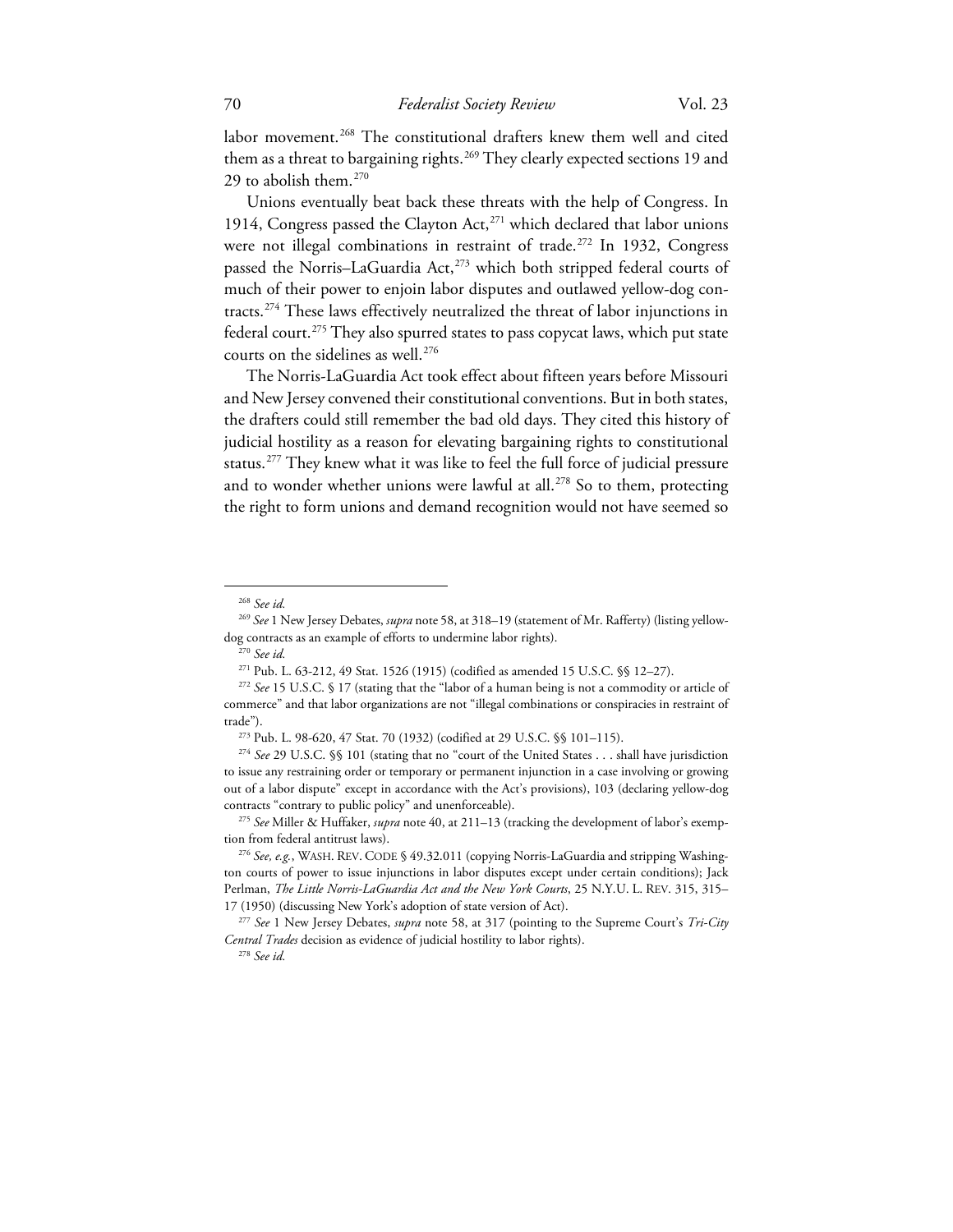modest an accomplishment. It would have seemed instead like an epochal moment in the history of labor.<sup>[279](#page-30-0)</sup>

### *C. Structure*

The duty-to-bargain approach necessarily imbeds judges in overseeing day-to-day bargaining, in part because the relevant texts are so sparse. Neither section 19 nor section 29 mentions a duty to bargain, much less says how to implement one. So when courts declare that a duty exists, they have no choice but to define it as well.<sup>[280](#page-30-1)</sup> And that kind of definitional work pulls them far outside their comfort zones. [281](#page-30-2)

It's one thing for courts to protect the right to engage in specified conduct. They have a lot of experience doing that. Every year, they handle thousands of claims under federal and state antidiscrimination laws.<sup>[282](#page-30-3)</sup> Among other things, those laws protect employees who oppose discrimination. [283](#page-30-4) Similarly, courts adjudicate claims under laws protecting free speech in the workplace and whistleblowing activity.<sup>[284](#page-30-5)</sup> Courts have well-worn tools for adjudicating

<span id="page-30-0"></span><sup>279</sup> *See id.* at 124–25 (statement of Mr. Holderman) (tracking history of struggle for labor rights, despite their status as "natural rights"). *See also* ZACKIN, *supra* note 11, at loc. 623 (concluding that specific state provisions adopted in the first half of the 20th century, including labor provisions, often reflected national anxieties and trends). 280 *See* Peck, *supra* note 16, at 773–78 (discussing various practical and administrative questions

<span id="page-30-1"></span>a court must determine to implement a bargaining obligation without legislative guidance). 281 *See id.* at 778 (arguing that courts lack institutional expertise to delineate rules for practical

<span id="page-30-2"></span>administration of bargaining). 282 *See also* 42 U.S.C. § 2000e–5(f) (providing for private lawsuit following administrative ex-

<span id="page-30-3"></span>haustion); *EEOC Litigation Statistics, FY 1997 through 2020*, EEOC, https://www.eeoc.gov/statistics/eeoc-litigation-statistics-fy-1997-through-fy-2020 (last visited Nov. 1, 2021) (showing that the EEOC alone typically files more than a hundred merits lawsuits each year); Teri Gerstein, *Forced Arbitration: A Losing Proposition for Workers*, *in* INEQUALITY AND THE LABOR MARKET 179, 182 (Sharon Block & Benjamin Harris, eds. 2021) (reporting that in 2015 and 2016, discrimination suits by private plaintiffs exceeded those of the EEOC by a factor of 48). 283 *See, e.g.*, 42 U.S.C. § 2000e–3(a) (forbidding retaliation against employees who oppose un-

<span id="page-30-4"></span>lawful practices or participate in certain investigations or proceedings under federal antidiscrimination law); CAL. LABOR CODE § 12940(h) (forbidding interference with the same types of activities

<span id="page-30-5"></span>under California law). 284 *See generally* Eugene Volokh, *Private Employees' Speech and Political Activity: Statutory Protection Against Employer Retaliation*, 16 TEX. REV. OF L. & POLITICS 295 (2012) (surveying state laws protecting speech and political activity of private employees); *Statutes*, U.S. DEP'T OF LABOR, OSHA, https://www.whistleblowers.gov/statutes (listing twenty-five separate statutes with protections for whistleblowers enforced by OSHA); *Laws that Prohibit Retaliation and Discrimination*,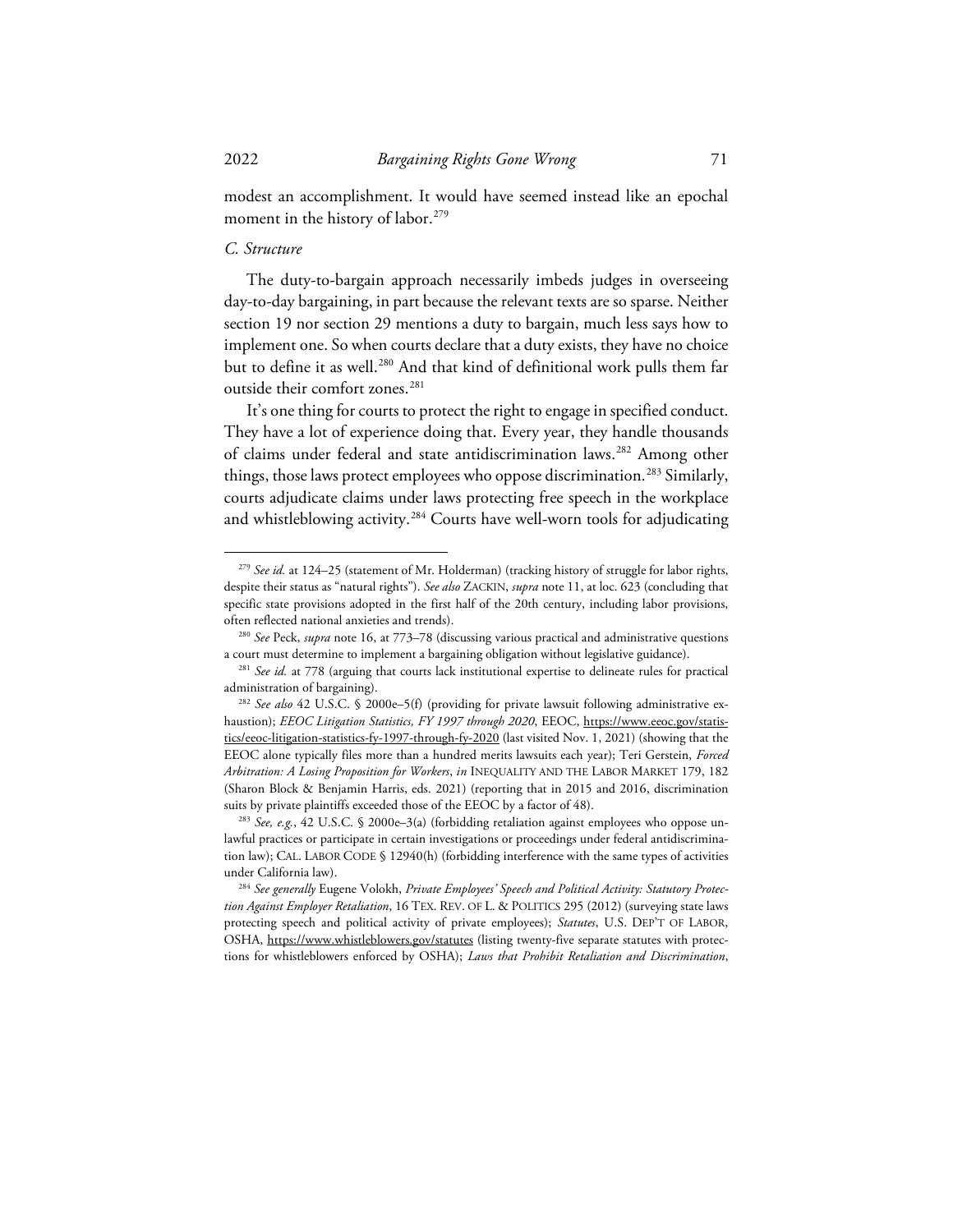these claims and safeguarding protected conduct. They can muster a range of remedies, including reinstatement, backpay, and attorneys' fees.<sup>[285](#page-31-0)</sup> They are comfortable with these remedies and more than competent to deploy them.<sup>[286](#page-31-1)</sup>

But courts have no similar toolkit to enforce an affirmative bargaining duty. [287](#page-31-2) To start, they can't award any remedy until they figure out what the duty entails. What subjects does it cover?<sup>[288](#page-31-3)</sup> Where and when does bargaining take place?[289](#page-31-4) With whom does the employer bargain?[290](#page-31-5) Can the employer declare an impasse at some point, or does it have to bargain in perpetuity?<sup>[291](#page-31-6)</sup> And if the parties reach an agreement, does the agreement satisfy the duty? Or do the parties have to keep bargaining even after they sign a contract?<sup>[292](#page-31-7)</sup>

The problems don't stop there. Once courts sketch out the duty's con-tours, they still have to police it.<sup>[293](#page-31-8)</sup> And that requires them to resolve yet another set of issues. For example, can an employer demand proof that the

CAL. DEP'T OF INDUS. RELATIONS, https://www.dir.ca.gov/dlse/howtofilelinkcodesections.htm (last visited Oct. 20, 2021) (cataloguing more than thirty laws prohibiting retaliation for various protected activities in California alone).

<span id="page-31-0"></span><sup>285</sup> *See* 42 U.S.C. § 2000e–5(g)(1) (allowing court to award appropriate remedies, including backpay and reinstatement). *See also* Peck, *supra* note 16, at 772 (observing that courts have successfully supplemented statutory schemes with traditional remedies); *Molinelli*, 114 N.J. at 97–98, 106–07 (recognizing that court could supplement article 19 with additional remedies and directing the employer to reinstate harmed employees and award backpay). 286 *See Molinelli*, 114 N.J. at 107 (awarding monetary damages to both deter employers from

<span id="page-31-1"></span>interfering with bargaining rights and encourage employees to exercise those rights).

<span id="page-31-2"></span><sup>287</sup> *See* Peck, *supra* note 16, at 777 (observing trial judges' lack of experience with administrative issues like defining appropriate bargaining units or deciding whether to allow new elections while a contract is in place). 288 *Cf.* 29 U.S.C. § 158(d) (requiring bargaining over "wages, hours, and other terms and condi-

<span id="page-31-3"></span>tions of employment").<br><sup>289</sup> *Cf. id.* (requiring bargaining at "reasonable times").<br><sup>290</sup> *Cf. id.* § 159(a) (requiring bargaining with a representative selected by a majority of the bar-

<span id="page-31-5"></span><span id="page-31-4"></span>gaining unit). 291 *Cf.* Comau, Inc. v. NLRB, No. 10-1406, slip op. at 8–9 (D.C. Cir. Jan. 17, 2012) (surveying

<span id="page-31-6"></span>the law governing bargaining impasse and unilateral implementation, as developed by the NLRB over decades). S*ee also* 29 U.S.C. § 158(d) (setting out notice requirements as precondition to contract termination or modification).

<span id="page-31-7"></span><sup>292</sup> *See* Peck, *supra* note 16, at 777 (criticizing *Johnson* for failing to appreciate the administrative difficulties it was burdening courts with) ("Trial judges sitting in the courts of first instance throughout a state are unlikely to have the interest or background for making such determinations, but they will be called upon to do so in New Jersey.").

<span id="page-31-8"></span><sup>&</sup>lt;sup>293</sup> See id. at 772–73 (observing that when courts take a creative role in elaborating collectivebargaining rights, they enter an arena with no "convenient conceptual limitations," and the result is "confusion and uncertainty").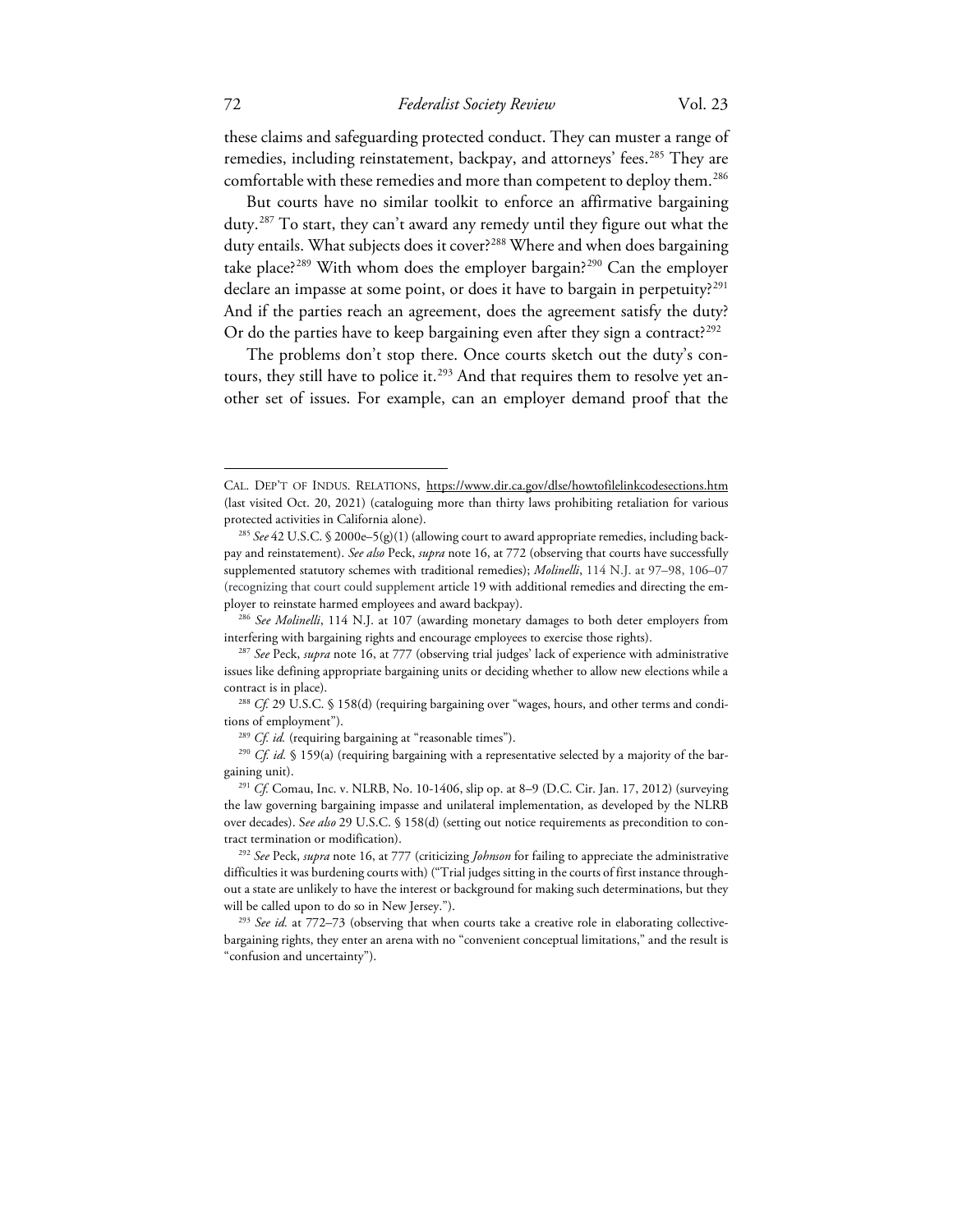union represents the employees? If so, what kind of proof is enough?<sup>[294](#page-32-0)</sup> Can the union use signed authorization cards? Or does it have to ask for an election?[295](#page-32-1) If it needs an election, who supervises the voting? Who is eligible to vote? Who counts the ballots?<sup>[296](#page-32-2)</sup> What should the court do about misconduct during a campaign? What happens if someone intimidates voters? Is the election voidable, or is it void? And more fundamentally, where is the line between intimidation and good-old-fashioned hard campaigning?[297](#page-32-3)

Even if a court can work all these issues out, it still has to circle back to the remedy question. And there, it will find no clear answers. How does one remedy a failure to bargain? Yes, the court could order the employer to back to the table. But that's no better than ordering the employer to follow the law. It creates no real penalties for noncompliance, and so leaves the bargain-ing duty with no teeth.<sup>[298](#page-32-4)</sup> So the court could instead award damages. But how does it measure damages in this context? What loss does the union suffer from a refusal? The union possibly suffers a delay in getting an agreement; but the costs of delay are hard to measure. The court has to reconstruct a counterfactual scenario with multiple variables; its conclusion is almost inherently speculative. [299](#page-32-5) And in any event, no one is entitled to an agreement. The duty to bargain in good faith does not include the duty to accept any particular proposal, or to reach an agreement at all. [300](#page-32-6) So there's no basis for awarding damages in the expectation that the union would eventually get an agreement. Taken together, these problems make the remedy hard to pin down. At the

<span id="page-32-0"></span><sup>294</sup> *See id.* at 768 (noting that the court in *Johnson I* resolved these questions by ordering an election within 60 days—a solution with no clear basis in the constitutional text). 295 *See id.*

<span id="page-32-2"></span><span id="page-32-1"></span><sup>&</sup>lt;sup>296</sup> See Johnson I, 84 N.J. Super at 567 (reasoning that the "only alternative which can lead to the accuracy desired, is a representation election under the supervision of this court"). 297 *Cf.* THE DEVELOPING LABOR LAW: THE BOARD, THE COURTS, AND THE NATIONAL LA-

<span id="page-32-3"></span>BOR RELATIONS ACT ch. 9 (7th ed. 2017) (surveying the decades of caselaw courts and the Board have developed to answer these election-related questions under federal law). 298 *See* Ellen Dannin, *Finding the Workers' Law*, 8 GREEN BAG 2d 19, 27 (2004) ("Many have

<span id="page-32-4"></span>rightly criticized the NLRA's remedies as weak, especially the remedies for bad faith bargaining. The standard remedy is an order to bargain in good faith."). 299 *See* Henderson v. Bluefield Hosp. Co., LLC, 208 F. Supp. 3d 763, 771 (S.D.W. Va. 2016)

<span id="page-32-5"></span><sup>(</sup>observing that connection between bargaining delay and union's alleged loss of support among employees was "purely speculative"). 300 *See* 29 U.S.C. § 158(d) (specifying that under federal law, the duty to bargain in good faith

<span id="page-32-6"></span><sup>&</sup>quot;does not compel either party to agree to a proposal or require the making of a concession").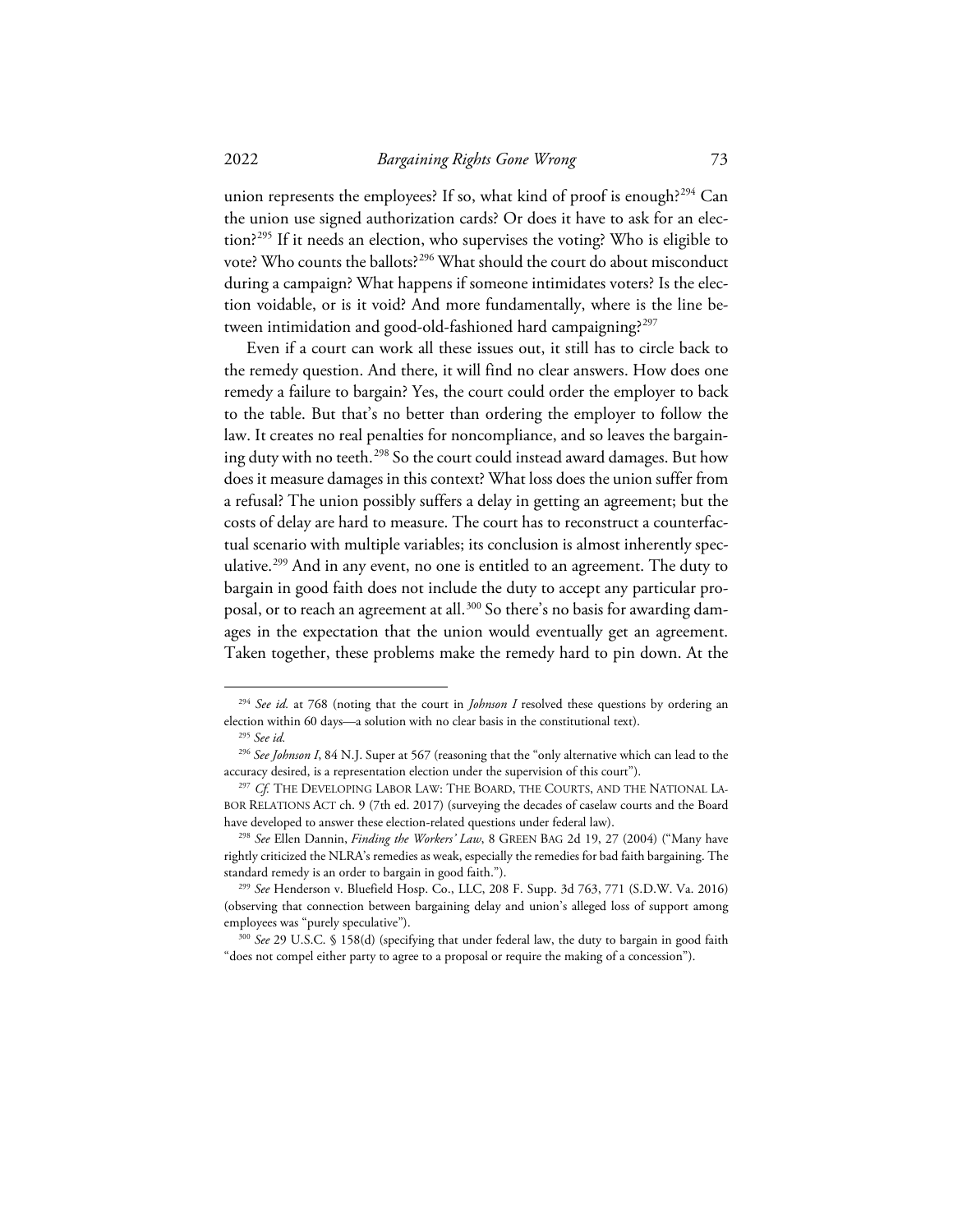federal level, the NLRB has struggled with remedies for decades.<sup>[301](#page-33-0)</sup> State courts are unlikely to find them any easier.

On the bright side, the exact answer is somewhat irrelevant. As with all these questions, the answers are less about abstract principles than they are about arbitrary line-drawing. It's more important that the questions are set-tled than that they're settled right.<sup>[302](#page-33-1)</sup> But that doesn't mean courts can just make the answers up. Courts aren't supposed to be arbitrary line drawers.<sup>[303](#page-33-2)</sup> They're supposed to apply abstract legal principles in concrete cases.<sup>[304](#page-33-3)</sup> And while they of course develop some rules through their decisions, those rules grow over time, case by case, through the slow accretion of precedent. [305](#page-33-4)

That's a hardly the best way to create a bargaining system. In an ideal world, the system's rules would be announced in advance.<sup>[306](#page-33-5)</sup> The parties would review the rules and conform their behavior accordingly.<sup>[307](#page-33-6)</sup> But court decisions don't work like that. They announce rules only after the parties have fallen into dispute. And disputes by definition involve contestable questions. So parties often won't know they've violated a rule until a court tells them they have. [308](#page-33-7)

There is, of course, a way to lay down rules ahead of time: legislation. Unlike courts, legislators can address issues comprehensively and in advance. Over a period of months or years, they can study problems, hold hearings, solicit public input, and craft solutions. They can carve out exceptions and assign administrators to oversee new processes. They can allocate resources to make sure the job gets done. And even better, when their solutions don't

<span id="page-33-0"></span><sup>301</sup> *See* Patricia A. Renovich, *Status of the Make-Whole Remedy in Refusal-to-Bargain Cases*, 2 FLA. ST. U. L. REV. 153, 154 (1974) (noting that the Board and the courts have agreed on the need for

<span id="page-33-1"></span>remedies in refusal-to-bargain cases, but have disagreed over what the remedy should be). 302 *Cf.* Burnet v. Coronado Oil Gas Co., 285 U.S. 393, 406 (1932) (observing that in some cases "it is more important that the applicable rule of law be settled than that it be settled right"). 303 *See* Peck, *supra* note 16, at 773 (observing that while courts in some sense make law through

<span id="page-33-2"></span>their decisions, they are not well suited to this kind of arbitrary line-drawing). 304 *See id.*

<span id="page-33-4"></span><span id="page-33-3"></span><sup>&</sup>lt;sup>305</sup> See id. ("In the same way, effectuation of a broad and abstract principle, such as a right to organize and bargain collectively or a right to select representatives for the purpose of negotiating terms and conditions of employment, involves an undertaking without clearly marked limits."). 306 *See* Cass Sunstein, *The Problem with Predictability*, AMERICAN PROSPECT (July 8, 2005),

<span id="page-33-5"></span>https://prospect.org/article/problem-predictability/ ("In the law, predictability is usually important. People need to know the rules, and they cannot plan their lives unless they know the law in advance.").<br><sup>307</sup> See id.

<span id="page-33-7"></span><span id="page-33-6"></span><sup>308</sup> *See* Peck, *supra* note 16, at 772–73 (noting the inherent limitations in an approach that explicates bargaining rules through judicial decision).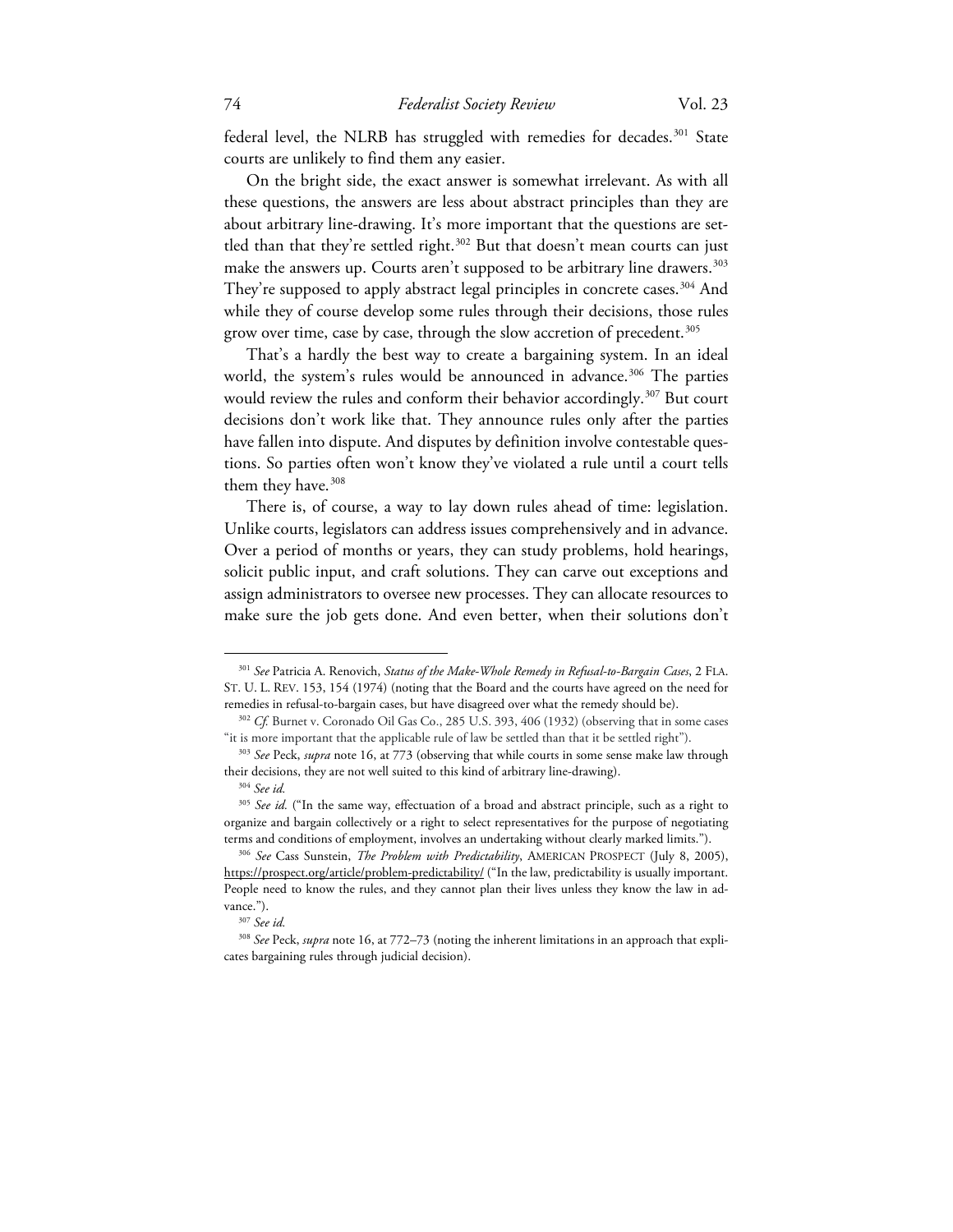work, they can try different ones. Unlike courts, they owe no deference to doctrinal consistency.[309](#page-34-0)

But when courts constitutionalize an issue, they take it out of legislators' hands.<sup>[310](#page-34-1)</sup> They prevent the kind of advance line-drawing you need to make a bargaining system work.<sup>[311](#page-34-2)</sup> They replace political compromise with judicial artifice—an artifice constructed on the fly, with no foundation in the democratic process. [312](#page-34-3)

Courts in New Jersey and Missouri, lacking any legislative guidance, looked to federal law.<sup>[313](#page-34-4)</sup> Federal law was the obvious gap-filler; over the dec-ades, the NLRA had collected an immense body of caselaw.<sup>[314](#page-34-5)</sup> Federal courts and the NLRB had decided most, if not all, of the issues state courts were likely to face.<sup>[315](#page-34-6)</sup> So federal law offered state courts a ready-made repository of solutions.<sup>316</sup> State courts could use federal law to reduce their decisional loads and, at the same time, keep their caselaw consistent with national norms.<sup>[317](#page-34-8)</sup>

But those benefits came with two major drawbacks. First, federal law could not answer the threshold question: whether employers had a duty to

<span id="page-34-0"></span><sup>309</sup> *See id.* at 778 ("In short, courts unlike legislatures cannot act in the somewhat arbitrary manner of legislatures by limiting the application of principles on the basis of expediency or other pragmatic considerations."). 310 *See, e.g.*, Jack Wade Nowlin, Roe v. Wade *Inverted: How the Supreme Court Might have Priv-*

<span id="page-34-1"></span>*ileged Fetal Rights Over Reproductive Freedoms*, 63 MERCER L. REV. 639, 642 (2012) (examining criticism of *Roe v. Wade*, which some say removed abortion questions from political process and caused a public backlash); ANTONIN SCALIA, THE ESSENTIAL SCALIA: ON THE CONSTITUTION, THE COURTS, AND THE RULE OF LAW 19 (eds. Sutton & Whelan 2020) (arguing that when courts elevate rules to a constitutional level, "all flexibility is gone").

<span id="page-34-2"></span><sup>311</sup> *See* Scalia, *supra* note 310, at 19 (arguing that constitutionalizing questions reduces legislative flexibility). 312 *See id.*

<span id="page-34-4"></span><span id="page-34-3"></span><sup>313</sup> *See, e.g.*, *Molinelli*, 114 N.J. at 97 (looking to federal law to build out doctrine under state constitution); *Ledbetter*, 387 S.W.3d at 364–65 (looking at federal agency interpretations to determine scope of bargaining rights under state constitution); *Lullo*, 55 N.J. at 422–23 (citing federal agency interpretations).

<span id="page-34-5"></span><sup>314</sup> *See generally* DEVELOPING LABOR LAW, *supra* note 297 (collecting and explaining decades of judicial and agency interpretations of NLRA); ROBERT GORMAN ET AL., LABOR LAW: ANALYSIS AND ADVOCACY (2013) (same).

<span id="page-34-6"></span><sup>315</sup> *See Molinelli*, 114 N.J. at 97 (explaining that New Jersey courts rely on federal experience to explicate rights under the state constitution). 316 *See id.*

<span id="page-34-8"></span><span id="page-34-7"></span><sup>317</sup> *See id.* (borrowing federal concepts to help define state bargaining law); *Lullo*, 55 N.J. at 422– 23 (same).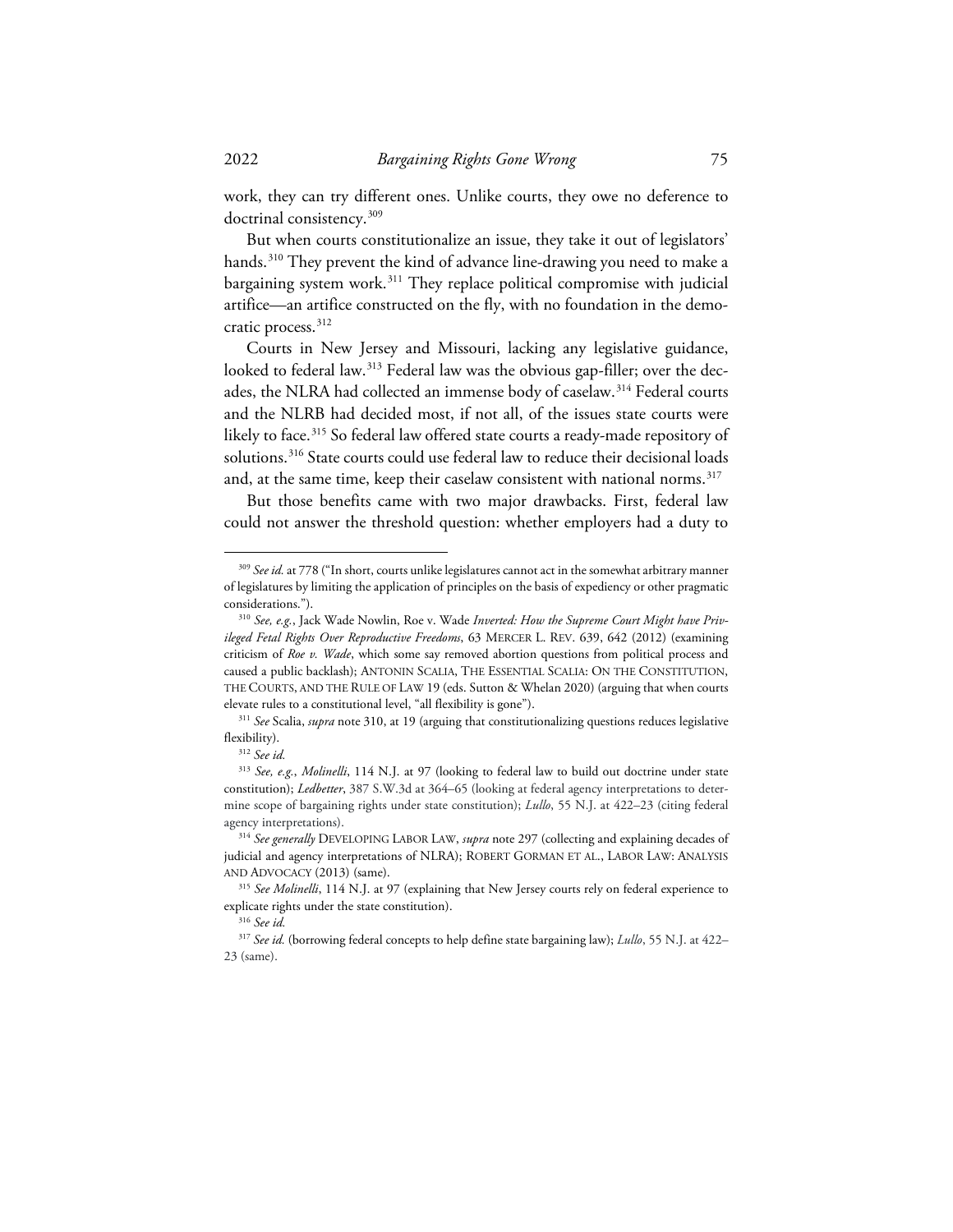bargain. In fact, to the extent federal law even suggested an answer, it seemed to be no.<sup>[318](#page-35-0)</sup>

The second downside was a loss of state autonomy. By importing federal precedent, state courts sacrificed the independence of state law.<sup>[319](#page-35-1)</sup> The genius of the American system is that we have fifty-one different sovereigns.<sup>[320](#page-35-2)</sup> Each sovereign is free to experiment in its own sphere and develop its own solutions.[321](#page-35-3) That flexibility spurs competition and innovation. When states try different things, they sometimes land on good policies. Those policies then get picked up and spread through the marketplace of ideas.<sup>[322](#page-35-4)</sup> But states can't generate new ideas if they interpret their laws in lockstep with federal law.[323](#page-35-5) If they merely parrot federal principles, they make themselves junior partners in what is supposed to be a system of co-sovereigns. [324](#page-35-6) They abdicate their duty to develop state law as an independent source of rights and protec- $tions.<sup>325</sup>$  $tions.<sup>325</sup>$  $tions.<sup>325</sup>$ 

In fact, federal law itself recognizes the value of state independence in this field. When Congress wrote the NLRA, it carved out large swaths of the American workforce.<sup>[326](#page-35-8)</sup> It excluded agricultural and domestic workers because it thought federal bargaining standards were too onerous for their

<sup>318</sup> *See* discussion, *supra* pp. 61-62.

<span id="page-35-1"></span><span id="page-35-0"></span><sup>319</sup> *See* JEFFREY S. SUTTON, 51 IMPERFECT SOLUTIONS: STATES AND THE MAKING OF AMERI-CAN CONSTITUTIONAL LAW loc. 174 (2018) (ebook) (arguing that lock-stepping state law to fed-

<span id="page-35-2"></span>eral law threatens the independence of state courts). 320 *See id.* at 77 (arguing that rights are often better developed at the state level, where courts can tailor solutions to local interests and decrease national blowback and resistance). *See also* Estes v. Texas, 381 U.S. 532, 587 (1965) (Harlan, J., concurring) (describing the ability of states to pursue "procedural experimentation" as "one of the valued attributes of our federalism"). 321 *See* SUTTON, *supra* note 319, at 77.

<span id="page-35-4"></span><span id="page-35-3"></span><sup>&</sup>lt;sup>322</sup> See id. at 175 (arguing that independence gives states freedom to try bold ideas); Az. State Legislature v. Az. Indep. Redistricting Comm'n, 576 U.S. 787, 817 (2015) ("This Court has 'long recognized the role of the States as laboratories for devising solutions to difficult legal problems.'" (quoting Oregon v. Ice, 555 U.S. 160, 171 (2009))). 323 *See* SUTTON, *supra* note 319, at 175.

<span id="page-35-6"></span><span id="page-35-5"></span><sup>324</sup> *Id.* at 187–88 (arguing that more independent state law would have higher prestige and receive more attention from advocates and courts—a result leading to healthy federalism). 325 *See id.* at 178 (arguing that state courts should prioritize questions of state law over federal law

<span id="page-35-7"></span>to build overlapping bulwarks of rights). *See also* Hume, *supra* note 19, at loc. 335 (noting that state courts sometimes precede their federal counterparts in the development of constitutional rights, such as in marriage cases arising out of California and Massachusetts). 326 *See* 29 U.S.C. § 152(2) (excluding agricultural and domestic workers, among others, from

<span id="page-35-8"></span>definition of *employee*).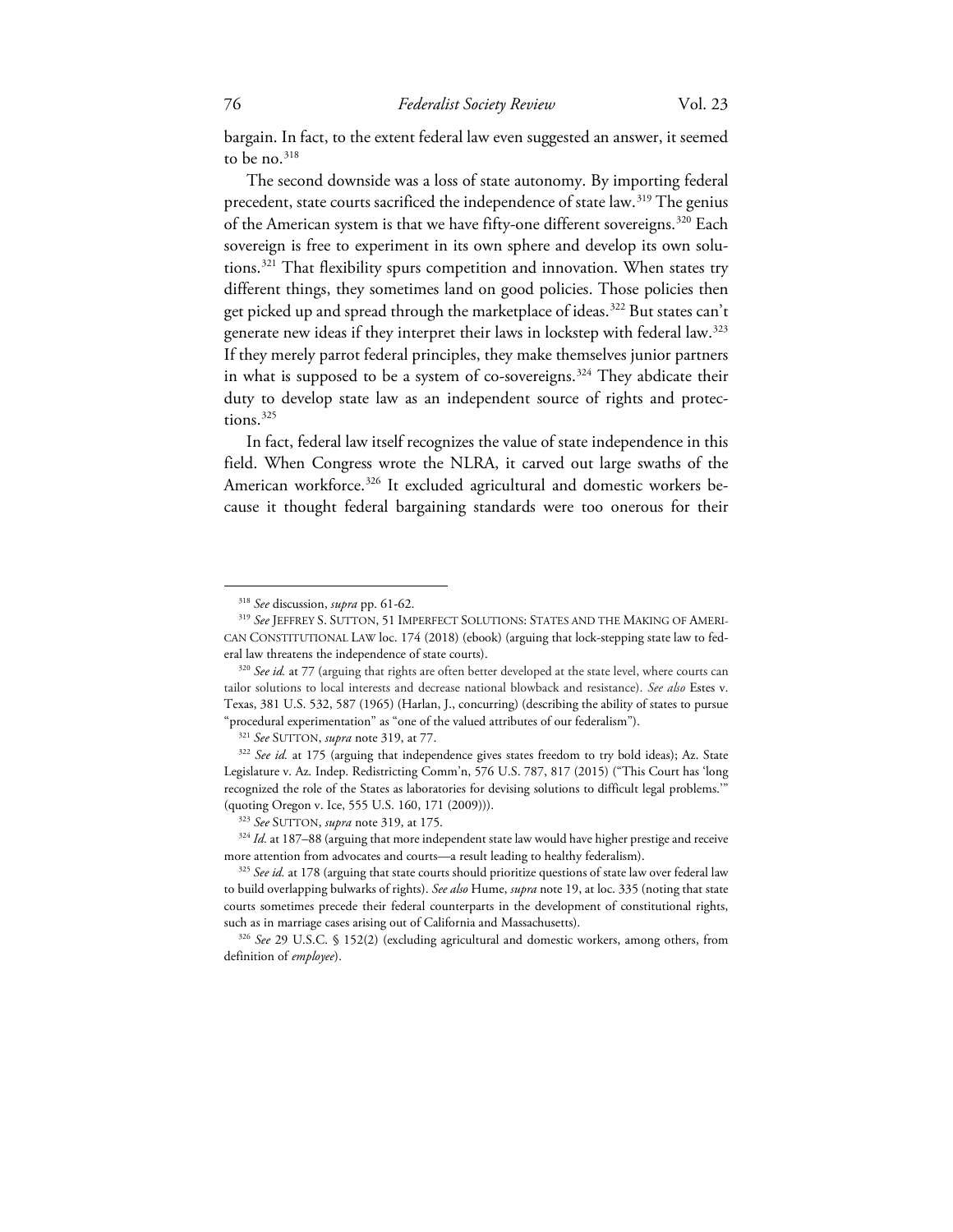employers, who tended to be small enterprises or even individual people.<sup>[327](#page-36-0)</sup> Likewise, it excluded public employees because it didn't want to interfere with state law, which usually denied employees the right to strike. [328](#page-36-1) Those carveouts would have been meaningless if Congress had wanted states to simply copy the federal framework.<sup>[329](#page-36-2)</sup> Yet by importing federal standards, Missouri's and New Jersey's courts did just that. They effectively erased the NLRA's carveouts and nullified Congress's judgment. [330](#page-36-3)

Admittedly, none of these downsides would matter if the Missouri and New Jersey constitutions explicitly created a duty to bargain. Had the drafters written a duty into sections 19 or 29, courts would have had no choice but to enforce that language.<sup>[331](#page-36-4)</sup> But the drafters didn't do that. Instead, they left bargaining rights open-ended and undefined. Courts could have read the language modestly and left space for legislative solutions, as New York's courts did.[332](#page-36-5) Or they could have read the text broadly, expanding bargaining rights to encompass unwritten duties as well.<sup>[333](#page-36-6)</sup>

<span id="page-36-0"></span><sup>327</sup> *See* Michael H. LeRoy & Wallace Hendricks, *Should "Agricultural Laborers" Continue to Be Excluded from the National Labor Relations Act?*, 48 EMORY L.J. 489, 506 (1999) (discussing legislative history of agricultural- and domestic-worker exemptions). 328 *See Hawkins Cty.*, 402 U.S. at 604 ("The legislative history does reveal, however, that Congress

<span id="page-36-1"></span>enacted the s 2(2) exemption to except from Board cognizance the labor relations of federal, state, and municipal governments, since governmental employees did not usually enjoy the right to strike.").

<span id="page-36-2"></span><sup>329</sup> *Cf.* SUTTON, *supra* note 319, at 174 (arguing that there is no reason to suppose in a vacuum that independent sovereigns meant the same words to apply in the same way). 330 *See* ANTONIN SCALIA & BRYAN GARNER, READING LAW: THE INTERPRETATION OF LEGAL

<span id="page-36-3"></span>TEXTS loc. 2664 (2012) (ebook) (explaining the well-settled canon that courts should not read legal texts in a way that nullifies any words of the text). 331 *See id.* loc. 1068 ("The words of a governing text are of paramount concern, and what they

<span id="page-36-4"></span>convey, in their context, is what the text means.").

<span id="page-36-5"></span><sup>332</sup> *See Herzog*, 269 App. Div. at 30 (reading New York's constitution not to impose a bargaining obligation). *See also Chesterfield*, 387 S.W.3d at 368 (Fischer, J., dissenting) (arguing that imposing a duty to bargain was inconsistent with the constitutional text); Peck, *supra* note 16, at 771–72 (noting that while courts inevitably "make" law when they decide cases, they have a choice about what kind of law they make, and other courts faced with the same question had declined to create a new bargaining obligation (citing *Petri Cleaners*, 53 Cal.2d at 474–75))

<span id="page-36-6"></span><sup>333</sup> *See Ledbetter*, 387 S.W.3d at 364 (concluding that it was necessary to infer an obligation to bargain in good faith because otherwise, employers could frustrate bargaining by engaging in surface bargaining); *Molinelli*, 114 N.J. at 97 (reasoning that it had to infer a bargaining obligation to prevent rights from being emasculated).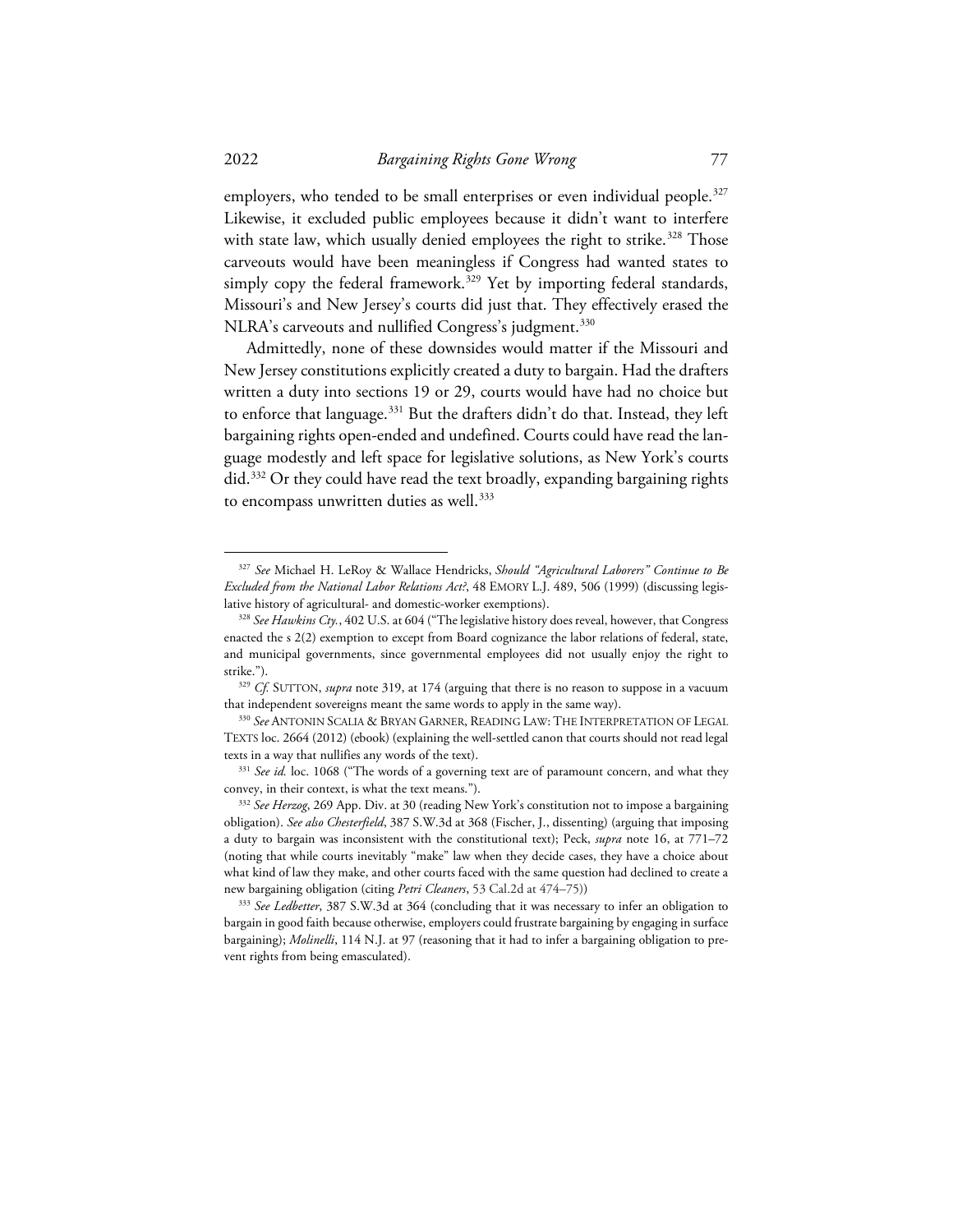### 78 *Federalist Society Review* Vol. 23

Missouri's and New Jersey's courts chose the second path. They thought it was the only way to protect bargaining rights. [334](#page-37-0) But as we've already seen, that line of reasoning was too facile. Even if bargaining rights meant only the right to demand bargaining, they would still be meaningful. They would still embody a "no interference" principle, which would include protection from retaliation. [335](#page-37-1) We can see such a principle at work in *Herzog* and *Quinn*, where courts respected employees' right to bargain collectively without also imposing a duty to bargain. $336$ 

But rather than adopt a no-interference principle, New Jersey and Mis-souri instead chose a "duty to bargain" principle.<sup>[337](#page-37-3)</sup> Courts in those states chose the latter principle, they said, because it was the only way to protect employees' rights.<sup>[338](#page-37-4)</sup> But ironically, that approach led them to weaken employees' rights. It made them overvalue group rights and undervalue individual ones. And it left individual employees with fewer rights than when they started. We now turn to that consequence.

#### IV. THE CONSEQUENCES OF COURT-MANDATED BARGAINING

Labor disputes often devolve into fights between unions and management. In the popular mind, these two sides are the yin and yang of labor relations. The history of the labor movement can be told as a Manichean tug of war between them.[339](#page-37-5) But what gets lost in the telling are the very people whose rights are at stake: individual employees. After all, labor law doesn't exist to protect unions or management; it exists to protect workers.<sup>[340](#page-37-6)</sup> It is the

<span id="page-37-0"></span><sup>&</sup>lt;sup>334</sup> See Ledbetter, 387 S.W.3d at 364 (concluding that it was necessary to infer an obligation to bargain in good faith because otherwise, employers could frustrate bargaining by engaging in surface bargaining); *Molinelli*, 114 N.J. at 97 (reasoning that it had to infer a bargaining obligation to prevent rights from being emasculated). *See also* discussion, *supra* pp. 53, 57–58. 335 *See, e.g.*, *Molinelli*, 114 N.J. at 107 (affirming order to reinstate employees fired for demanding

<span id="page-37-1"></span>bargaining); *Quinn*, 298 S.W.2d at 417 (reasoning that the right to bargain collectively includes the right to demand bargaining without interference). 336 *See Quinn*, 298 S.W.2d at 417; *Herzog*, 53 N.Y.S.2d at 617.

<sup>337</sup> *See Molinelli*, 114 N.J. at 97; *Ledbetter*, 387 S.W.3d at 366–67.

<sup>338</sup> *See* discussion, *supra* pp. 53, 57–58.

<span id="page-37-5"></span><span id="page-37-4"></span><span id="page-37-3"></span><span id="page-37-2"></span><sup>339</sup> *See, e.g.*, *Labor vs. Management*, USHISTORY.ORG, https://www.ushistory.org/us/37b.asp (last visited October 23, 2021); DEVELOPING LABOR LAW, *supra* note 297, at ch. 1 (describing multiple national policies toward labor relations, including one "regarding it as necessary to a regime of industrial peace based upon a balanced bargaining relationship between employers wielding the combined power of capital wealth and unions wielding the power of organized labor"). 340 *See* 29 U.S.C. § 151 (declaring a national labor policy of protecting the right of "employees"

<span id="page-37-6"></span>to organize and bargain through representatives of their choosing). *See also* N.J. CONST. art. I § 19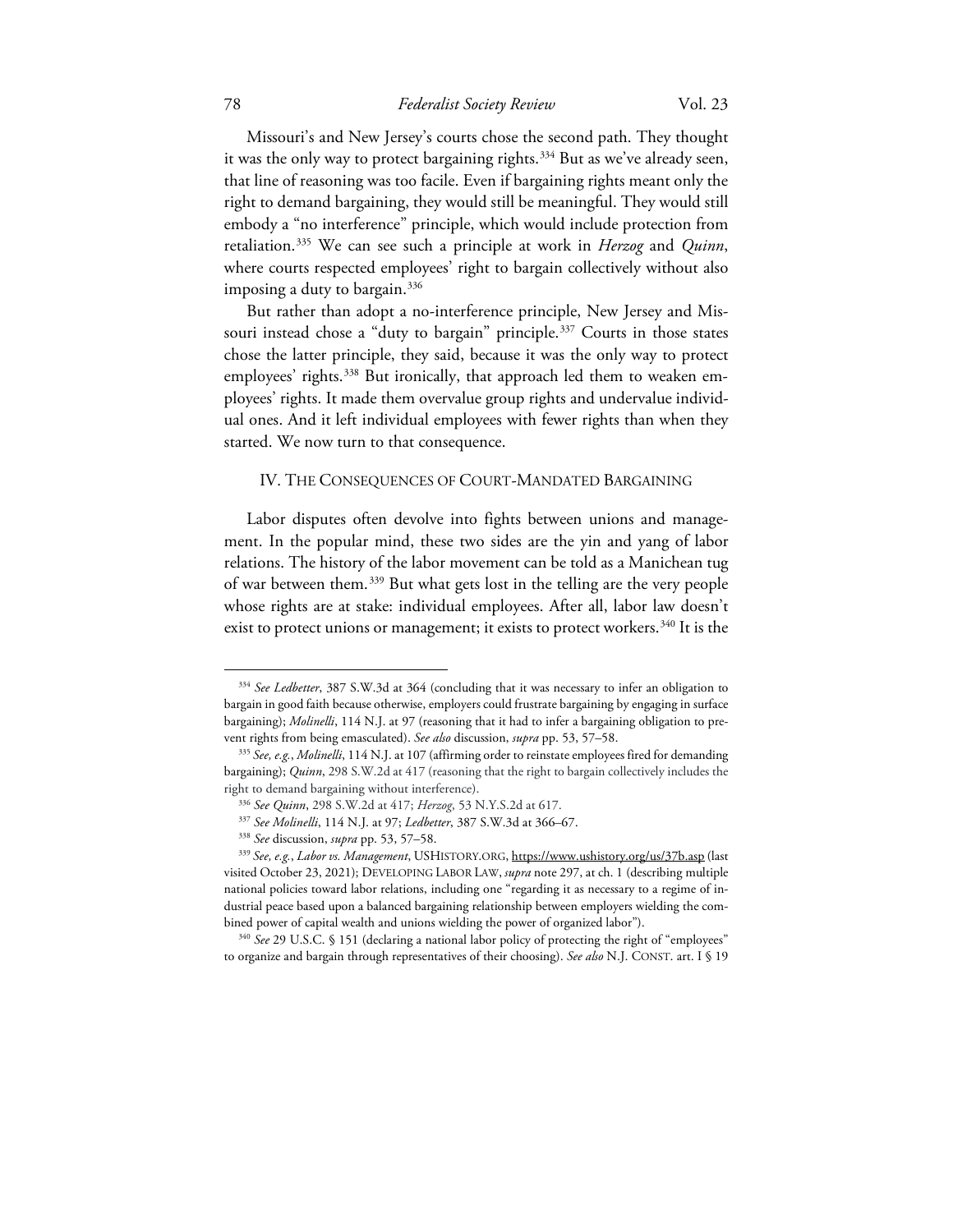choices of workers, not management or unions, that labor law is supposed to respect.<sup>[341](#page-38-0)</sup>

When imposing a constitutional duty to bargain, courts paid lip service to that principle. They said that bargaining rights belonged to employees; and for those rights to mean anything, the employer must have a duty to bargain in return.<sup>[342](#page-38-1)</sup> To them, a bargaining duty was the only way to respect employ-ees' rights.<sup>[343](#page-38-2)</sup>

But that conclusion led them to another one—one far less solicitous of individual employees. In both Missouri and New Jersey, courts concluded that for a bargaining duty to work, the employees must have only one repre-sentative.<sup>[344](#page-38-3)</sup> In other words, courts adopted the principle of exclusive representation. They reasoned that without exclusivity, the employer might have to bargain with multiple representatives in the same workplace.<sup>[345](#page-38-4)</sup> And with multiple representatives, mandatory bargaining would be little better than industrial anarchy.

That conclusion made some intuitive sense. It's easy to see how multiple representation would devolve into chaos. Imagine that two unions represent employees on the same assembly line. Let's even say the employees work on the same crew. One union wants to eliminate overtime. Its members want to work less because they value leisure time or time with their families. But the other union wants to expand overtime. Its members put more value on premium rates and higher take-home pay. These competing demands put the employer in a bind. The demands are mutually exclusive: the employer cannot run the line with half a crew. So if it mandates overtime for some, it has to mandate overtime for all. It therefore has to make a choice. But if it chooses

<sup>(</sup>giving "employees" bargaining rights); MO. CONST. art. I § 29 (same); N.Y. CONST. art. I § 17 (same). *But cf. Johnson I*, 84 N.J. Super at 546–47 (rejecting argument that union had no standing to sue because section 19 protected only employee rights; rights under state constitution were inherently collective and could be asserted by collective representative).<br><sup>341</sup> See 29 U.S.C. §§ 151, 157.<br><sup>342</sup> See Ledbetter, 387 S.W.3d at 366–67; *Molinelli*, 114 N.J. at 97.<br><sup>343</sup> See Johnson I, 84 N.J. Super. at 555 (

<span id="page-38-2"></span><span id="page-38-1"></span><span id="page-38-0"></span>bargain would render the employees' right "impotent").

<sup>&</sup>lt;sup>344</sup> See id. at 549 (recognizing exclusivity of representation).

<span id="page-38-4"></span><span id="page-38-3"></span><sup>&</sup>lt;sup>345</sup> See Lullo, 55 N.J. at 424–27 (describing disadvantages of multiple representation in a single workplace).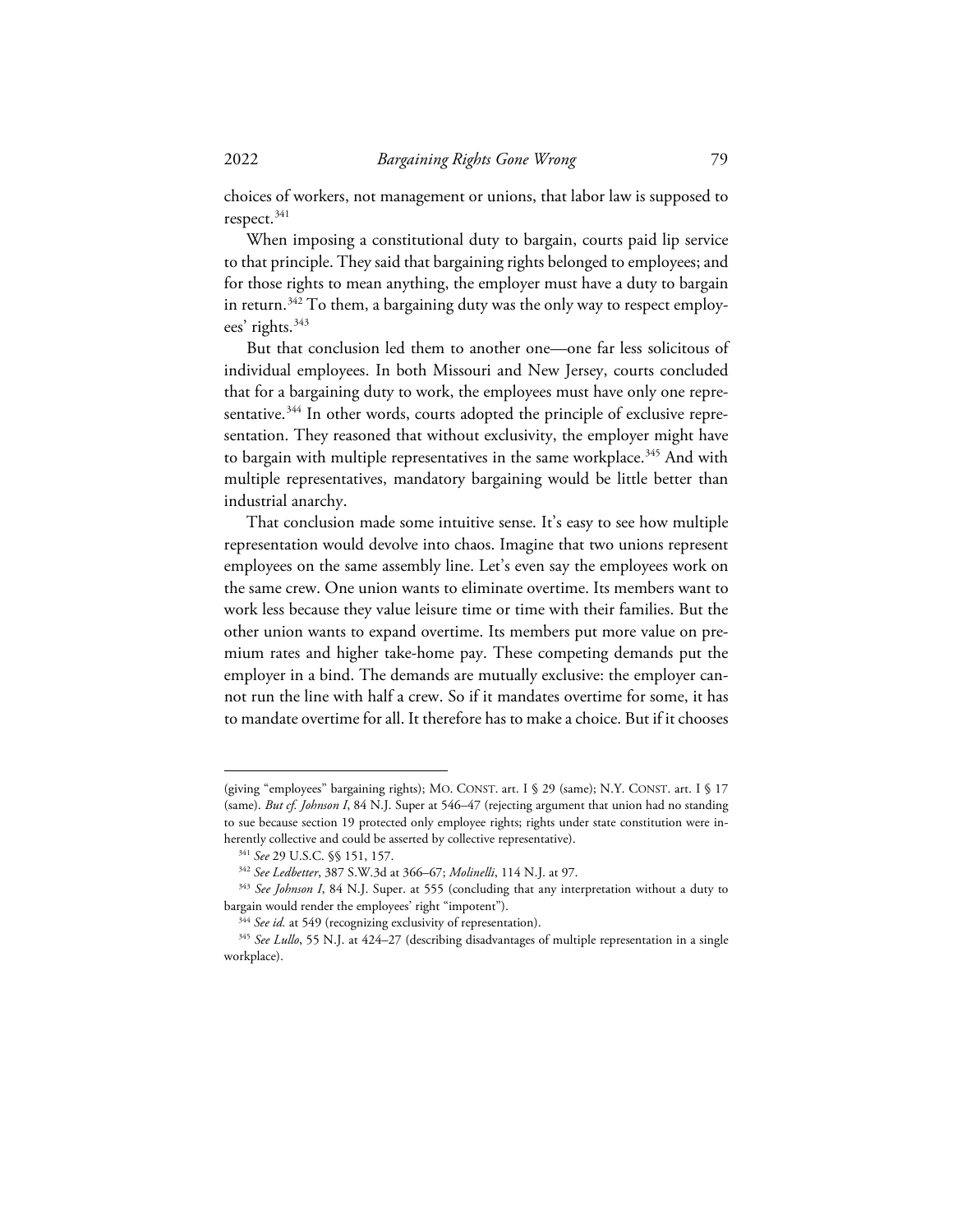to accept one union's demand, it still has to bargain with the other.<sup>[346](#page-39-0)</sup> And how can it bargain in good faith with the second union when it has already committed itself to the first? Isn't bargaining with the second union futile? The employer might discuss the second union's demands, but it cannot accept them. So it has no real expectation of an agreement. And doesn't that kind of pro forma bargaining violate the duty? $347$ 

Exclusive representation solves this problem. [348](#page-39-2) It gives one union the right to represent employees in the bargaining unit.<sup>[349](#page-39-3)</sup> The union only has to gain support from more than half of the employees.<sup>[350](#page-39-4)</sup> From there, it repre-sents all the employees, not just the ones who support it.<sup>[351](#page-39-5)</sup> The employer must bargain with this union, but it has no duty to bargain with other representatives; in fact, it cannot do so. $352$  Bargaining with other representatives— or the employees themselves—would violate the good-faith requirement.<sup>[353](#page-39-7)</sup>

<span id="page-39-0"></span><sup>&</sup>lt;sup>346</sup> *Cf.* 29 U.S.C. § 158(d) (requiring employer to bargain with employees' representative in good faith about wages, hours, and working conditions). *See also Lullo*, 55 N.J. at 428–29 (reasoning that multiple representation would diffuse negotiating strength and foster rivalries between competing unions; purpose of exclusivity was to create a "single compact with terms which reflect the strength,

<span id="page-39-1"></span>negotiating power and welfare of the group"). 347 *See, e.g.*, H.J. Heinz Co. v. NLRB, 311 U.S. 514, 526 (1941) (adopting Board's good-faith standard, which requires parties to bargain with a genuine intent to reach an agreement); Highland Park Mfg. Co. v. NLRB, 110 F.2d 632, 637 (4th Cir. 1940) (surveying early caselaw and explaining good-faith standard). *See also Ledbetter*, 387 S.W.3d at 364 (adopting a duty to bargain in good faith under state constitution in part to prevent employers from frustrating bargaining rights by engaging in surface bargaining); Atlanta Hilton & Tower, 271 N.L.R.B. 1600, 1603 (1984) (explaining that an employer violates its duty to bargain in good faith by, among other things, designating a bargaining representative with no authority to make agreement). 348 *See Johnson I*, 84 N.J. Super. at 549 (adopting principle of exclusive bargaining under state

<span id="page-39-2"></span>law); *Lullo*, 55 N.J. at 426–34 (justifying exclusivity principle as necessary to give full effect to bargaining rights and avoid "multiplicity" of workplace representatives). *Cf. also* W. Cent. Mo. Region Lodge No. 50 v. City of Grandview, 460 S.W.3d 425, 446–47 (W.D. Mo. 2015) (stating that constitution leaves some role for public employers to shape election procedure, but implicitly recognizing that the procedure will result in the selection of a single representative).<br><sup>349</sup> See Johnson I, 84 N.J. Super. at 549.<br><sup>350</sup> See City of Grandview, 460 S.W.3d at 434–36 (holding that employer had duty to recogni

<span id="page-39-4"></span><span id="page-39-3"></span>union when record showed that a majority of employees in the bargaining unit supported the union). 351 *See id.* at 343–36 (implicitly accepting principle of exclusive representation); *Johnson I*, 84

<span id="page-39-5"></span>N.J. Super. at 549 (borrowing exclusivity concept from federal law). 352 *See* DEVELOPING LABOR LAW, *supra* note 297, at 13 VIII.A (explaining that under "conven-

<span id="page-39-7"></span><span id="page-39-6"></span>tional doctrine, . . . an employer would be guilty of an unfair labor practice by extending recognition to a minority union" (citing Ladies' Garment Workers (Bernhard-Altmann Tex. Corp.) v. NLRB, 366 U.S. 731 (1961))). 353 *See id.*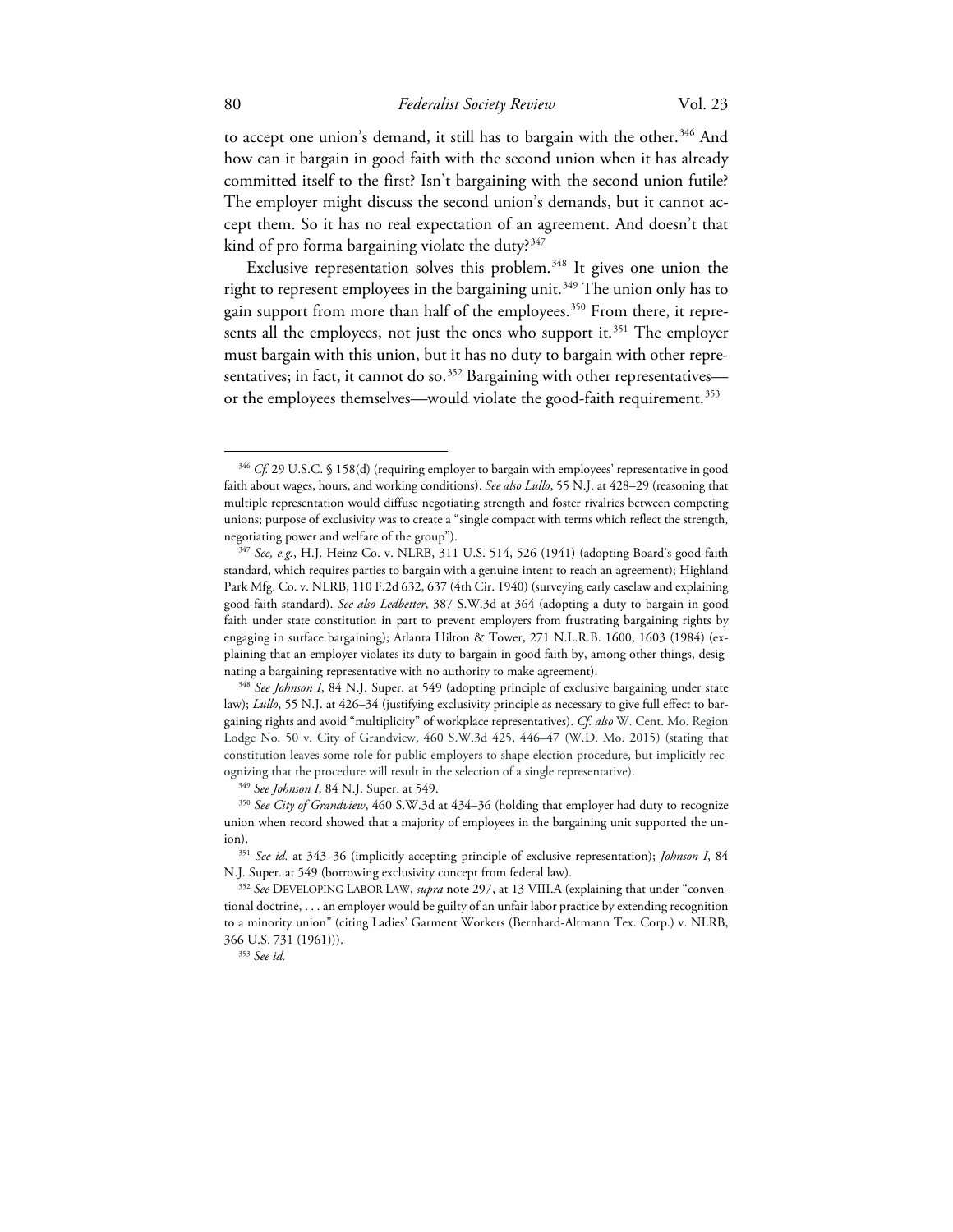But therein lies a new problem. Sections 19 and 29 give *each* employee the right to bargain through a chosen representative.<sup>[354](#page-40-0)</sup> Exclusive representa-tion respects that right for some employees, but not for others.<sup>[355](#page-40-1)</sup> If a bare majority of employees selects a union, that union bargains for everyone.<sup>[356](#page-40-2)</sup> Any employee who wants a different representative—or no representative at all—is stuck. She has a representative foisted upon her. For her, the right to select a representative is less than meaningless; it is reversed. She cannot even bargain for herself. Her rights are subordinated to the group's preference.<sup>[357](#page-40-3)</sup>

She is also at much greater risk of coercion. Consider the process for gaining majority status. Neither Missouri nor New Jersey has a statute covering bargaining for private-sector employees. So there is no clear procedure for establishing majority status.<sup>[358](#page-40-4)</sup> A union might gain that status by winning an election.<sup>[359](#page-40-5)</sup> But it might also do it by collecting authorization cards.<sup>[360](#page-40-6)</sup> Employees sign these cards in private, but not anonymously: the union knows who signs the cards because it collects them in person.<sup>[361](#page-40-7)</sup> And these in-person interactions come with a lot of pressure and potential confusion.<sup>[362](#page-40-8)</sup> When

<span id="page-40-1"></span><span id="page-40-0"></span><sup>&</sup>lt;sup>354</sup> See N.J. CONST. art. I § 19; MO. CONST. art. I § 29.<br><sup>355</sup> *Cf.* RICHARD EPSTEIN, THE CASE AGAINST THE EMPLOYEE FREE CHOICE ACT 30 (2019) [hereinafter EMPLOYEE FREE CHOICE], *available at* https://chicagounbound.uchicago.edu/ cgi/viewcontent.cgi?article=1493&context=law\_and\_economics (pointing out the irony of a process that ostensibly protects employee choice while denying a voice to dissenting workers). 356 *See City of Grandview*, 460 S.W.3d at 443 (recognizing principle of majority choice under

<span id="page-40-2"></span>state constitution); *Johnson I*, 84 N.J. Super at 549 (same). *See also* 29 U.S.C. § 159(a) (designating

<span id="page-40-3"></span>any union chosen by a majority of employees in the unit as the exclusive bargaining representative). 357 *Cf.* Civil Serv. Forum v. N.Y.C. Trans. Auth, 4 A.D.2d 117, 127–28 (N.Y. App. Div. 1957) (rejecting constitutional challenge to agreement allegedly limiting employee's right to present her own grievances because nothing in the agreement itself contained that limitation, but suggesting that a challenge could be brought against an agreement that did contain such a limitation).

<span id="page-40-4"></span><sup>358</sup> *See Johnson I*, 84 N.J. Super. at 553, 569 (ordering an election under procedures fashioned by the court itself in the absence of legislative guidance); *Quinn*, 298 S.W.2d at 419 (noting the absence of a legislative bargaining scheme and declining to adopt a judicial one in its place).

<sup>359</sup> *See Johnson I*, 84 N.J. Super. at 553 (ordering election to determine union's majority status).

<span id="page-40-6"></span><span id="page-40-5"></span><sup>360</sup> *See Chesterfield*, 386 S.W.3d at 763 (holding that trial court erred by ordering election when record showed that union had collected signed authorization cards from majority of bargaining unit). 361 *See* EMPLOYEE FREE CHOICE, *supra* note 355, at 31–32 (describing card-check campaigns

<span id="page-40-7"></span>and the threat they pose to worker choice).<br><sup>362</sup> *See id.* at 30 (observing that card-check campaigns expose "workers to multiple forms of in-

<span id="page-40-8"></span>timidation and direct coercion"), 42 ("There are countless contexts in which the threat of coercion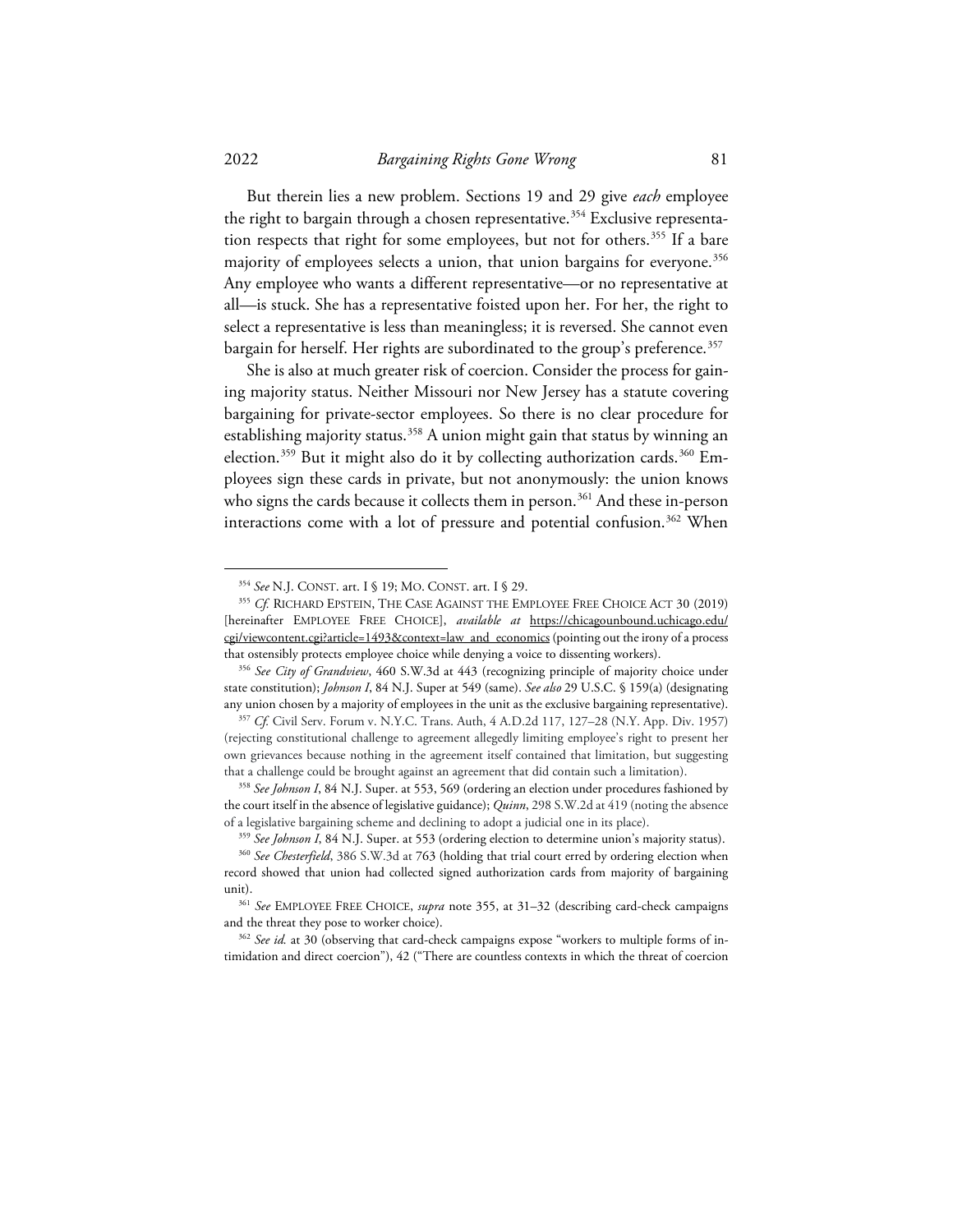### 82 *Federalist Society Review* Vol. 23

approached, an employee may feel social pressure to sign a card, even if she has no desire to join. She may be told that others have signed, and she will be the odd one out if she refuses. She may want to feel like a team player. Or she may sign only to get the organizer to leave her alone. Even worse, she may sign under the mistaken impression that eventually, she will get a chance to cast a secret ballot. But in fact, she may have no opportunity to vote, much less to revoke her card if she changes her mind.<sup>[363](#page-41-0)</sup>

What's more, she may be surprised when, months later, she finds the union suddenly ensconced as her representative. The union does not have to set a deadline for presenting cards to the employer.<sup>[364](#page-41-1)</sup> It can collect cards over weeks, months, or even years. It can then ambush the employer with cards from 51% of the workforce. Its support may have risen and fallen over the signature-collecting drive. It may never have enjoyed support from more than half the workforce at any one time. But as long as it has those cards, it's locked in.[365](#page-41-2) And the 49% of employees who never signed cards? They never had their voices heard, much less their wishes respected.<sup>[366](#page-41-3)</sup>

By inventing a bargaining duty, courts were forced to adopt exclusive representation. And by adopting exclusive representation, they trampled on individual rights. They took a right given to each employee and subordinated it to popular rule.<sup>[367](#page-41-4)</sup> That rule may work for employees in the majority, who get to impose their preferences on their coworkers. And it may likewise work for employers, who don't have to deal with a cacophony of divergent demands. But it does nothing for employees in the minority. Those employees not only lose their right to choose a representative, but also the right to bargain for themselves. Their constitutional rights have been reversed.

can be implicit, powerful, and unreported. The fear of revenge from a successful union is not something that many workers can look on with indifference."). 363 *See id.* at 31–32 (describing pressures workers face in card-check drives) ("These workers could

<span id="page-41-0"></span>now prefer to capitulate to a union they oppose if the alternative is to be on record against the union when it wins anyhow."), 43 (noting that there is no "effective mechanism that allows employees to revoke or withdraw their authorization cards, once signed").

<span id="page-41-1"></span><sup>&</sup>lt;sup>364</sup> See id. at 11, 42 (noting that the card-check process is largely "unregulated"; the union need not announce its campaign in advance). 365 *See* EMPLOYEE FREE CHOICE, *supra* note 355, at 43 (observing that union can collect cards

<span id="page-41-3"></span><span id="page-41-2"></span>in secret over span of time, and under current law, the cards are considered "irrevocable"). 366 *See id.* at 11 (discussing the effect of the proposed Employee Free Choice Act, a law that would have codified card-check campaigns at the federal level) ("For some workers at least, [card-check campaigns] would leave them with no choice at all if they are not approached during the campaign."). 367 *See Lullo*, 55 N.J. at 418, 421 (rejecting challenge to exclusivity under state public-sector

<span id="page-41-4"></span>bargaining law because multiple representation would be "undesirable").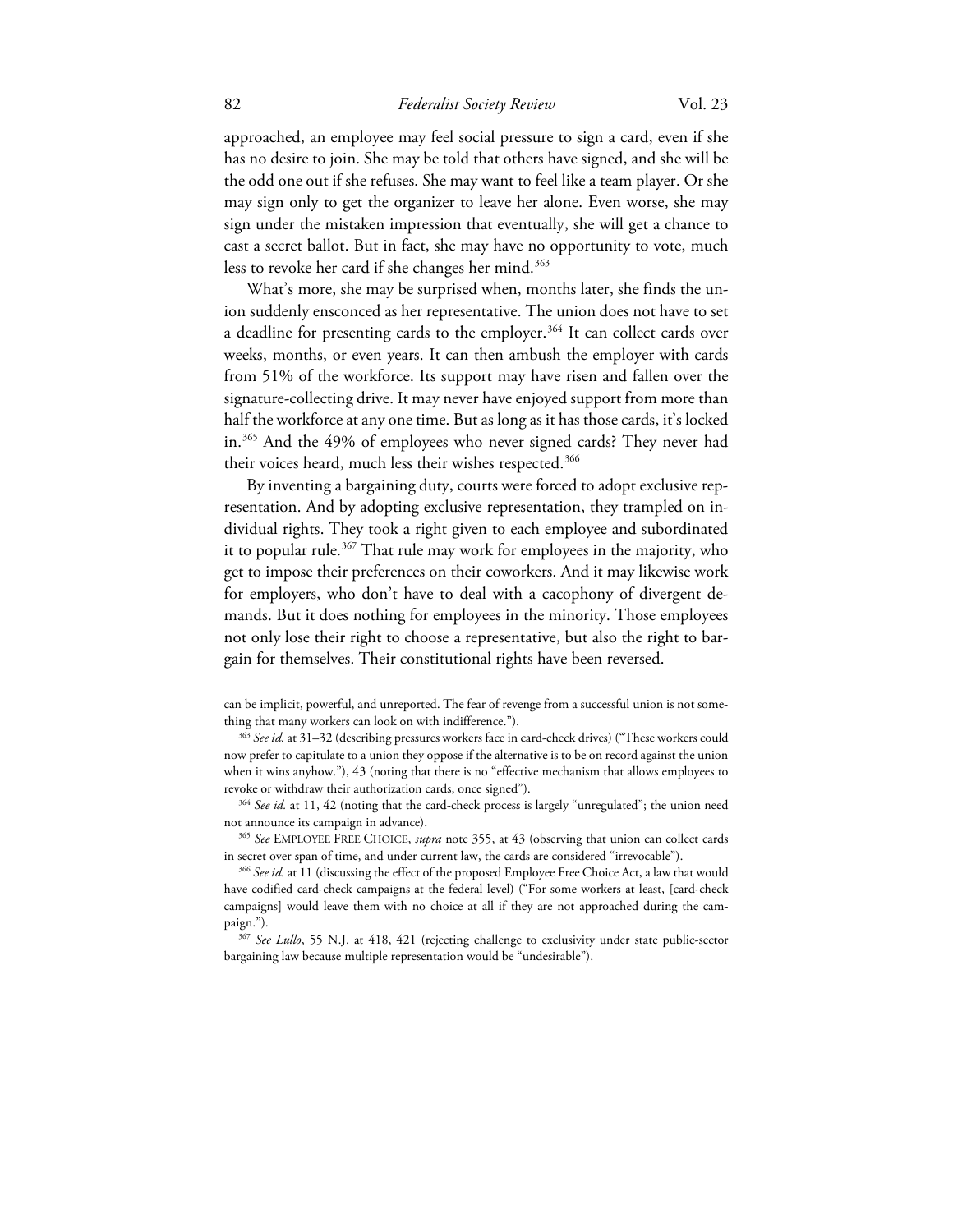### V. CONCLUSION: A PATH FORWARD?

Interpreting broad constitutional language often requires a degree of judg-ment. Answers rarely come with mathematical precision.<sup>[368](#page-42-0)</sup> But while the edges may blur, we can identify guideposts to help us reach better results. We can produce faithful interpretations if we focus on the things we know.<sup>[369](#page-42-1)</sup>

And when it comes to bargaining rights, we do know three things. First, we know that courts have interpreted bargaining language two ways: the nointerference approach and the duty-to-bargain approach. Second, we know that the latter approach was based on a policy judgment about the best way to protect bargaining rights. And third, we know that this interpretation contradicted text, history, and constitutional structure.

What we don't know is whether there's any way to move from the second approach to the first. Having inserted themselves into everyday bargaining, can courts find their way out? Having read rights maximally, can they revert to a more traditional position?

The answer is probably yes, but it will be difficult. Rights are like entitlement programs: once extended, they are hard to roll back. [370](#page-42-2) The obstacles to a rollback are likely easier to overcome in Missouri, where courts at least have a history of reading bargaining rights modestly. Their turn toward a maximal interpretation is relatively recent, and so they can frame their return to the traditional position as a reversion to historical norms. But in New Jersey, courts have taken the maximal approach since the very beginning, so they cannot revert to a previous position. Courts, of course, are creatures of precedent: they like nothing less than undisguised innovation. So any reversal of bargaining duties would likely come through the people themselves—either with a new constitution or a political sea change. Neither path seems likely,

<sup>368</sup> *See* Hume, *supra* note 19, at loc. 445 ("When confronted with vague or general language in

<span id="page-42-1"></span><span id="page-42-0"></span>an authoritative legal text, judges need to make choices about how to apply the law.").<br><sup>369</sup> *See id.* (conceding that many legal texts are ambiguous, but arguing that such ambiguity is precisely why we employ people as judges instead of computers). 370 *See, e.g.*, Dickerson v. United States, 530 U.S. 428, 439–40 (2000) (Rehnquist, J.) (rejecting

<span id="page-42-2"></span>attempt by Congress to roll back Fifth Amendment-based right to *Miranda* warnings); Adrian Moore, *Survey Shows Path to Entitlement Reform*, REASON.COM (Oct. 12, 2011), https://reason.org/commentary/survey-shows-path-to-entitlement-re/ (observing that rolling back entitlements "is politically very difficult").